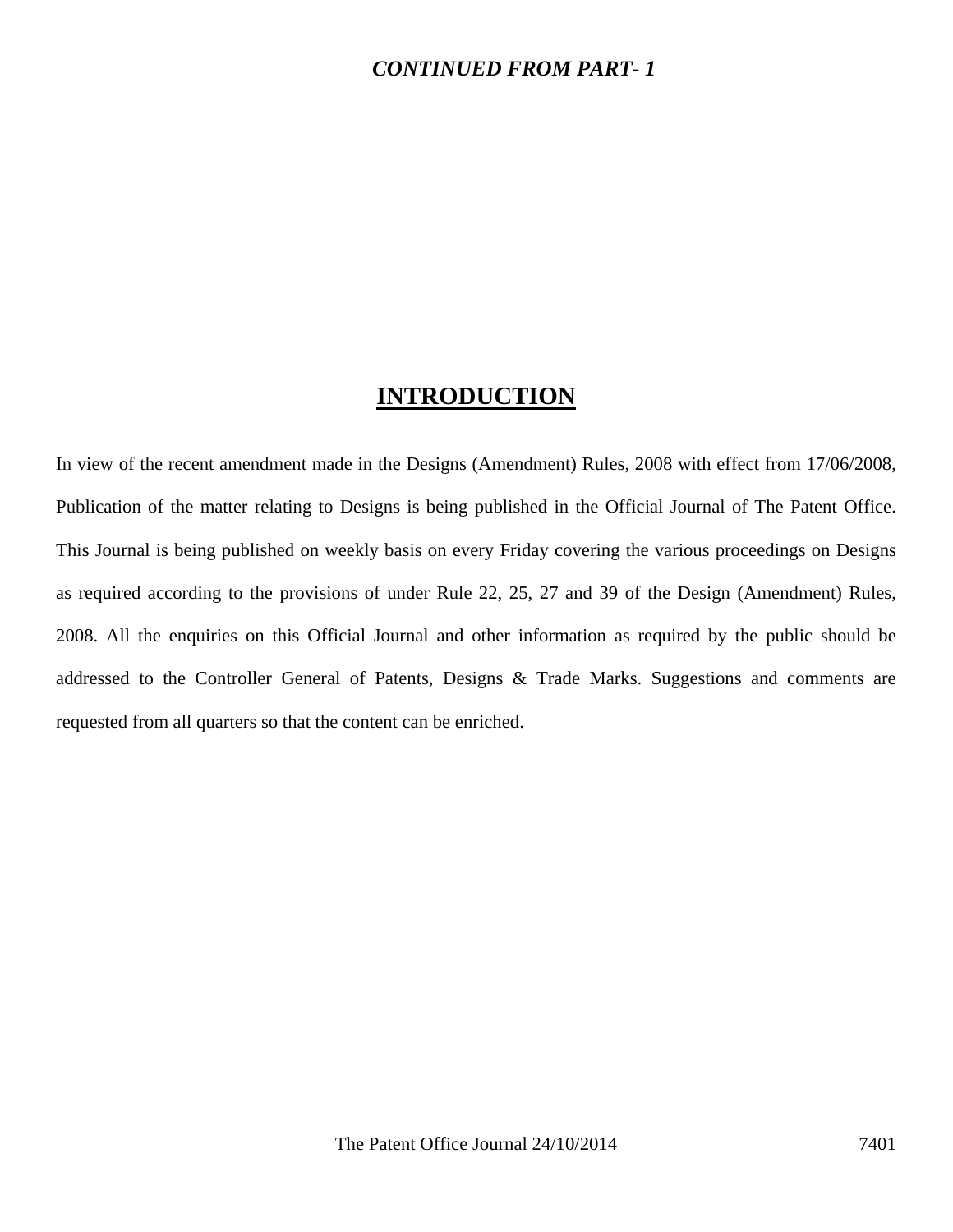## **THE DESIGNS ACT 2000 SECTION 30 DESIGN ASSIGNMENT**

**The Design stands in the name of FAYROUZ INTERNATIONAL AG registered under the Designs Act, 2000 has been assigned in the Register of Designs in the name as follows:-** 

| Design No. | Class   | <b>Name</b>                                                                                                                                                                 |
|------------|---------|-----------------------------------------------------------------------------------------------------------------------------------------------------------------------------|
| 197508     | $09-01$ | PREMIUM BEVERAGES INTERNATIONAL B.V., A COMPANY<br>INCORPORATED UNDER THE LAWS OF THE NETHERLANDS,<br>OF TWEEDE WETERINGPLANTSOEN 21, 1017 ZD<br>AMSTERDAM, THE NETHERLANDS |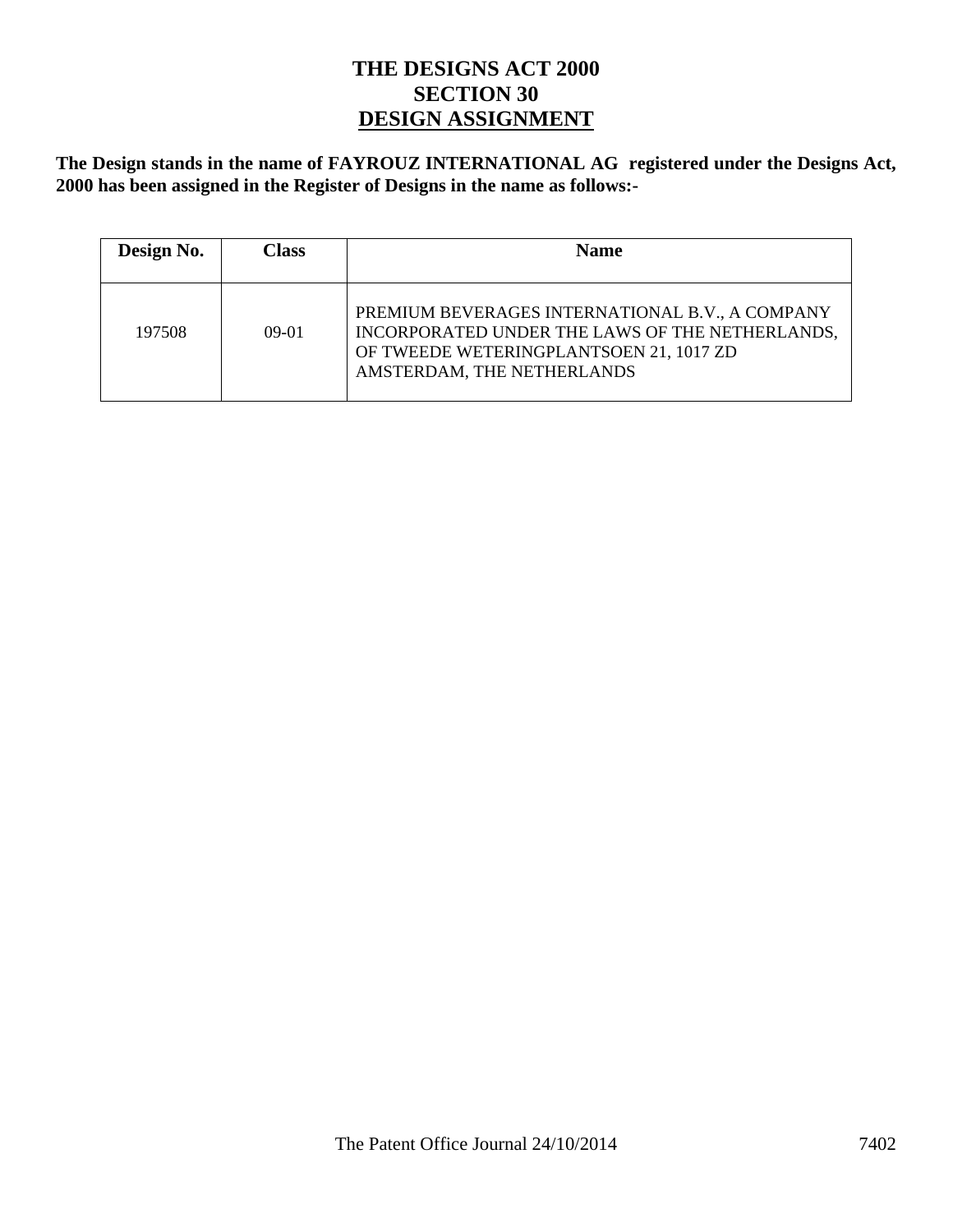## **CANCELLATION PROCEEDINGS under Section 19 of the Designs Act, 2000**

#### **(01)**

**"The Asstt. Controller of Patents & Designs passed an order on 21/10/2014 to dismiss the petition filed by K.P. Laila, Thekkeppallath Peringattuthodi (H), Mecheriparambil, Irumbiliyam Post, Valancheri, Malappuram**  District, Pin-679572, Kerala State, India, Nationality-Indian on 2/3/2011 for cancellation of registration of **registered Design No. 183132 dated 4/8/2000 under class 5 titled as 'Oval Laminated Artificial Banana Leaf' in the name of A.R. Safiullah, an Indian, a sole proprietor of and trading as S.A. Safiullah & company, an Indian company, having its principal place of business 9610 Rajagopalapuram, Pudukottai – 622003, Tamil Nadu, India."** 

#### **(02)**

**"The Asstt. Controller of Patents & Designs passed an order on 21/10/2014 to dismiss the petition filed by K.P. Laila, Thekkeppallath Peringattuthodi (H), Mecheriparambil, Irumbiliyam Post, Valancheri, Malappuram**  District, Pin-679572, Kerala State, India, Nationality-Indian on 2/3/2011 for cancellation of registration of **registered Design No. 182931 dated 18/7/2000 under class 5 titled as 'Laminated Artificial Banana Leaf' in the name of A.R. Safiullah, a sole proprietor of and trading as S.A. Safiullah & company, having its principal place of business 9610 Rajagopalapuram, Pudukottai – 622003, Tamil Nadu, India."**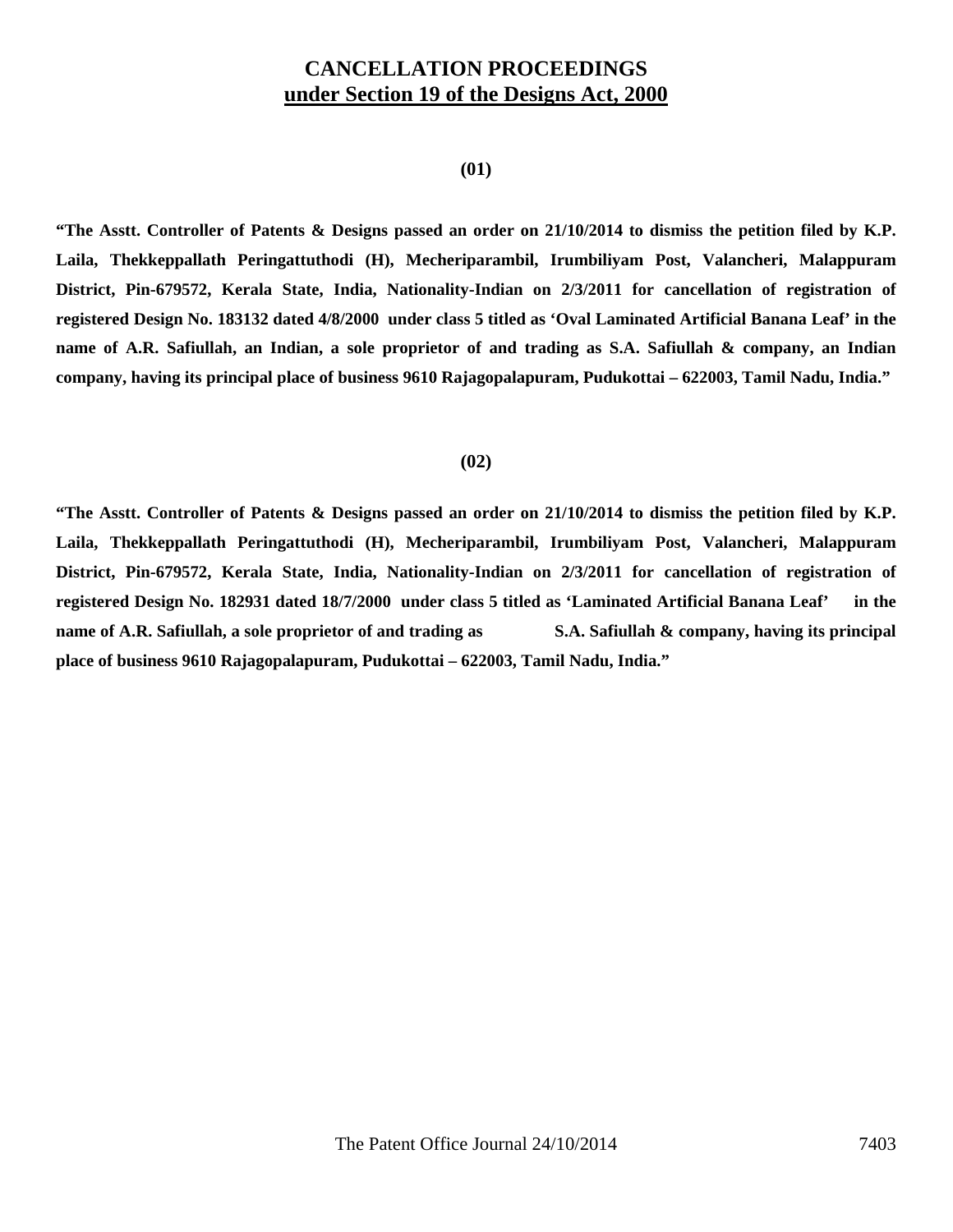# **COPYRIGHT PUBLICATION**

| <b>SL NO</b> | <b>REGISTERED DESIGN NUMBERS</b> | <b>RENEWED ON</b> |
|--------------|----------------------------------|-------------------|
| 1.           | 195748                           | 19.08.2014        |
| 2.           | 195749                           | 19.08.2014        |
| 3.           | 195750                           | 19.08.2014        |
| 4.           | 195751                           | 19.08.2014        |
| 5.           | 197691                           | 19.08.2014        |
| 6.           | 192221                           | 20.08.2014        |
| 7.           | 192223                           | 20.08.2014        |
| 8.           | 192225                           | 20.08.2014        |
| 9.           | 197805                           | 21.08.2014        |
| 10.          | 197806                           | 21.08.2014        |
| 11.          | 190665                           | 04.09.2014        |
| 12.          | 195920                           | 04.09.2014        |
| 13.          | 196781                           | 04.09.2014        |
| 14.          | 215263                           | 10.09.2014        |
| 15.          | 227631                           | 10.09.2014        |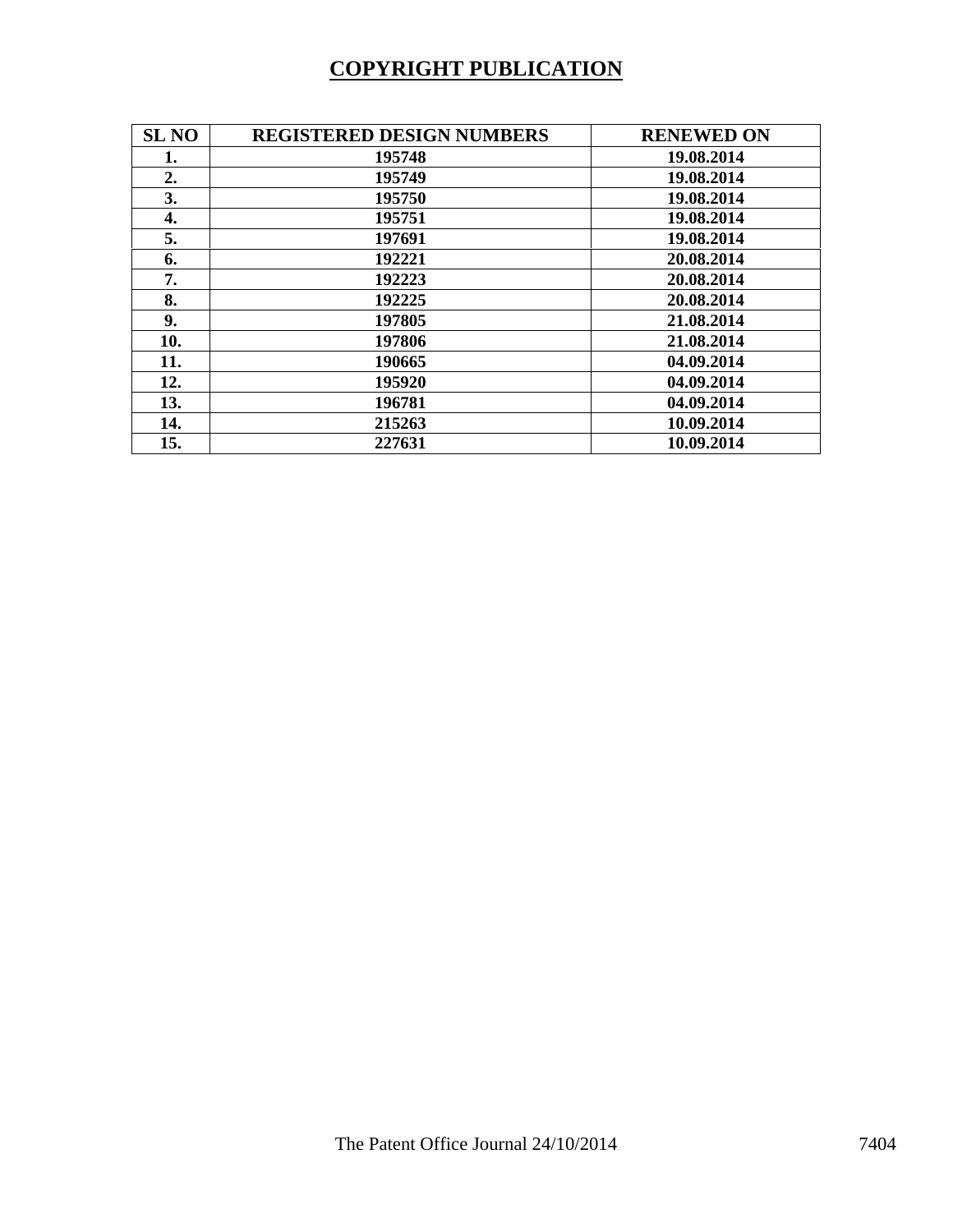### **REGISTRATION OF DESIGNS**

**The following designs have been registered. They are now open for public inspection. In the following each entry the Date of Registration is shown. The Priority Number, Priority Date and Priority Country are also shown**

| <b>DESIGN NUMBER</b>                                                                                                                                                                                                                                                      | 261133                |                                |  |
|---------------------------------------------------------------------------------------------------------------------------------------------------------------------------------------------------------------------------------------------------------------------------|-----------------------|--------------------------------|--|
| <b>CLASS</b>                                                                                                                                                                                                                                                              |                       | $03-04$                        |  |
| 1) M/S. ORIENT ELECTRICALS (A DIVISION OF ORIENT PAPER &<br><b>INDUSTRIES LTD.),</b><br>11, INDUSTRIAL ESTATE, SECTOR-6, FARIDABAD, HARYANA-121006                                                                                                                        |                       |                                |  |
| <b>DATE OF REGISTRATION</b>                                                                                                                                                                                                                                               |                       | 20/03/2014                     |  |
| <b>TITLE</b>                                                                                                                                                                                                                                                              |                       | <b>CEILING FAN</b>             |  |
| PRIORITY NA                                                                                                                                                                                                                                                               |                       |                                |  |
| <b>DESIGN NUMBER</b>                                                                                                                                                                                                                                                      |                       | 260654                         |  |
| <b>CLASS</b>                                                                                                                                                                                                                                                              |                       | $14-01$                        |  |
| 1) KONINKLIJKE PHILIPS N.V., A COMPANY ORGANIZED AND EXISTING<br>UNDER THE LAWS OF THE KINGDOM OF THE NETHERLANDS, RESIDING AT<br><b>EINDHOVEN, WHOSE POST-OFFICE ADDRESS IS</b><br>HIGH TECH CAMPUS 5, 5656 AE EINDHOVEN, THE NETHERLANDS<br><b>DATE OF REGISTRATION</b> |                       |                                |  |
| <b>TITLE</b>                                                                                                                                                                                                                                                              |                       | 27/02/2014<br><b>HEADPHONE</b> |  |
| <b>PRIORITY</b>                                                                                                                                                                                                                                                           |                       |                                |  |
| PRIORITY NUMBER                                                                                                                                                                                                                                                           | <b>DATE</b>           | <b>COUNTRY</b>                 |  |
| 002298448-0001                                                                                                                                                                                                                                                            | 28/08/2013            | <b>OHIM</b>                    |  |
| <b>DESIGN NUMBER</b>                                                                                                                                                                                                                                                      |                       | 260834                         |  |
| <b>CLASS</b>                                                                                                                                                                                                                                                              |                       | $25-01$                        |  |
| 1) MR. S. S. SRIKANTH S/O. MR. S. R. SATHANANTHAM, AGED 40 YEARS,<br><b>RESIDING AT</b><br>OLD NO. 12, NEW NO. 23, GOVINDAPPA STREET, CHENNAI-600001, TAMIL<br>NADU, INDIA                                                                                                | <b>SOUTHERN BOOKS</b> |                                |  |
| <b>DATE OF REGISTRATION</b>                                                                                                                                                                                                                                               |                       | 07/03/2014                     |  |
| <b>TITLE</b>                                                                                                                                                                                                                                                              |                       | <b>TMT ROD</b>                 |  |
| <b>PRIORITY NA</b>                                                                                                                                                                                                                                                        |                       |                                |  |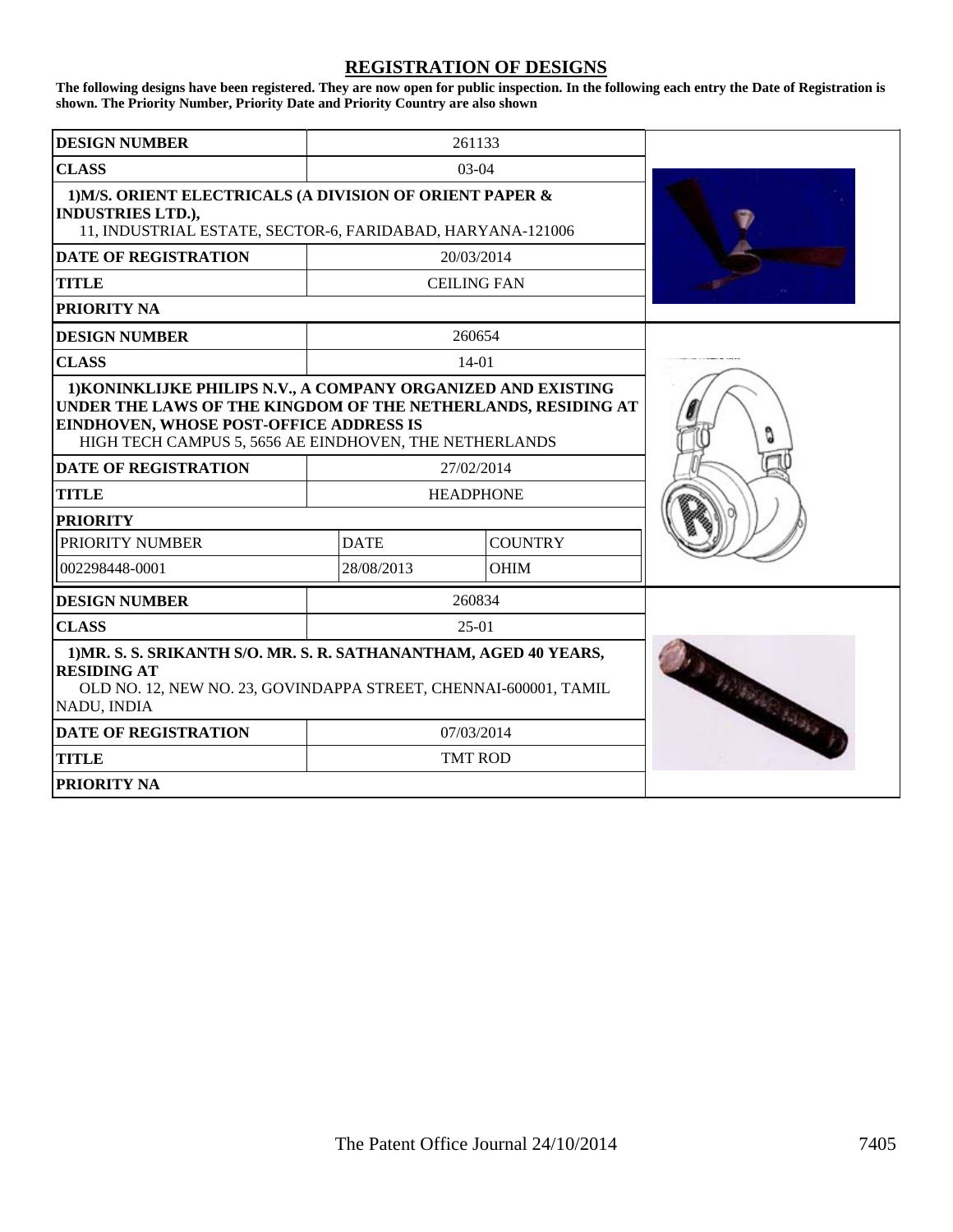| <b>DESIGN NUMBER</b>                                                                                                                                                                                                                         |                    | 259852               |  |
|----------------------------------------------------------------------------------------------------------------------------------------------------------------------------------------------------------------------------------------------|--------------------|----------------------|--|
| <b>CLASS</b>                                                                                                                                                                                                                                 |                    | 07-02                |  |
| 1) STANDARD BRANDS (UK) LIMITED, A COMPANY ORGANIZED AND<br><b>EXISTING UNDER THE LAWS OF UNITED KINGDOM, HAVING PLACE OF</b><br><b>BUSINESS AT</b><br>4, CLEEVE COURT, CLEEVE ROAD, LEATHERHEAD, SURREY, KT22 7SD,<br><b>UNITED KINGDOM</b> |                    |                      |  |
| DATE OF REGISTRATION                                                                                                                                                                                                                         |                    | 30/01/2014           |  |
| <b>TITLE</b>                                                                                                                                                                                                                                 |                    | <b>COOKING STOVE</b> |  |
| <b>PRIORITY</b>                                                                                                                                                                                                                              |                    |                      |  |
| PRIORITY NUMBER                                                                                                                                                                                                                              | <b>DATE</b>        | <b>COUNTRY</b>       |  |
| 001380810-0004                                                                                                                                                                                                                               | 06/08/2013         | OHIM                 |  |
| <b>DESIGN NUMBER</b>                                                                                                                                                                                                                         |                    | 260338               |  |
| <b>CLASS</b>                                                                                                                                                                                                                                 |                    | 19-06                |  |
| 1) BUDH CHETAN JAYENDRA, NATIONALITY INDIAN, ADDRESS AT<br>SATYAM, 33 KETAN SOCIETY, OPP. MEERA APARTMENT, AMBA VIJAY<br>ESTATE, JAMNAGAR 361008, GUJARAT, INDIA                                                                             |                    |                      |  |
| <b>DATE OF REGISTRATION</b>                                                                                                                                                                                                                  |                    | 14/02/2014           |  |
| <b>TITLE</b>                                                                                                                                                                                                                                 |                    | <b>COMPASS</b>       |  |
| <b>PRIORITY NA</b>                                                                                                                                                                                                                           |                    |                      |  |
| <b>DESIGN NUMBER</b>                                                                                                                                                                                                                         | 261134             |                      |  |
| <b>CLASS</b>                                                                                                                                                                                                                                 | 03-04              |                      |  |
| 1) M/S. ORIENT ELECTRICALS (A DIVISION OF ORIENT<br>PAPER & INDUSTRIES LTD.),<br>11, INDUSTRIAL ESTATE, SECTOR-6, FARIDABAD,<br><b>HARYANA-121006</b>                                                                                        |                    |                      |  |
| <b>DATE OF</b><br><b>REGISTRATION</b>                                                                                                                                                                                                        | 20/03/2014         |                      |  |
| <b>TITLE</b>                                                                                                                                                                                                                                 | <b>CEILING FAN</b> |                      |  |
| <b>PRIORITY NA</b>                                                                                                                                                                                                                           |                    |                      |  |

The Patent Office Journal  $24/10/2014$  7406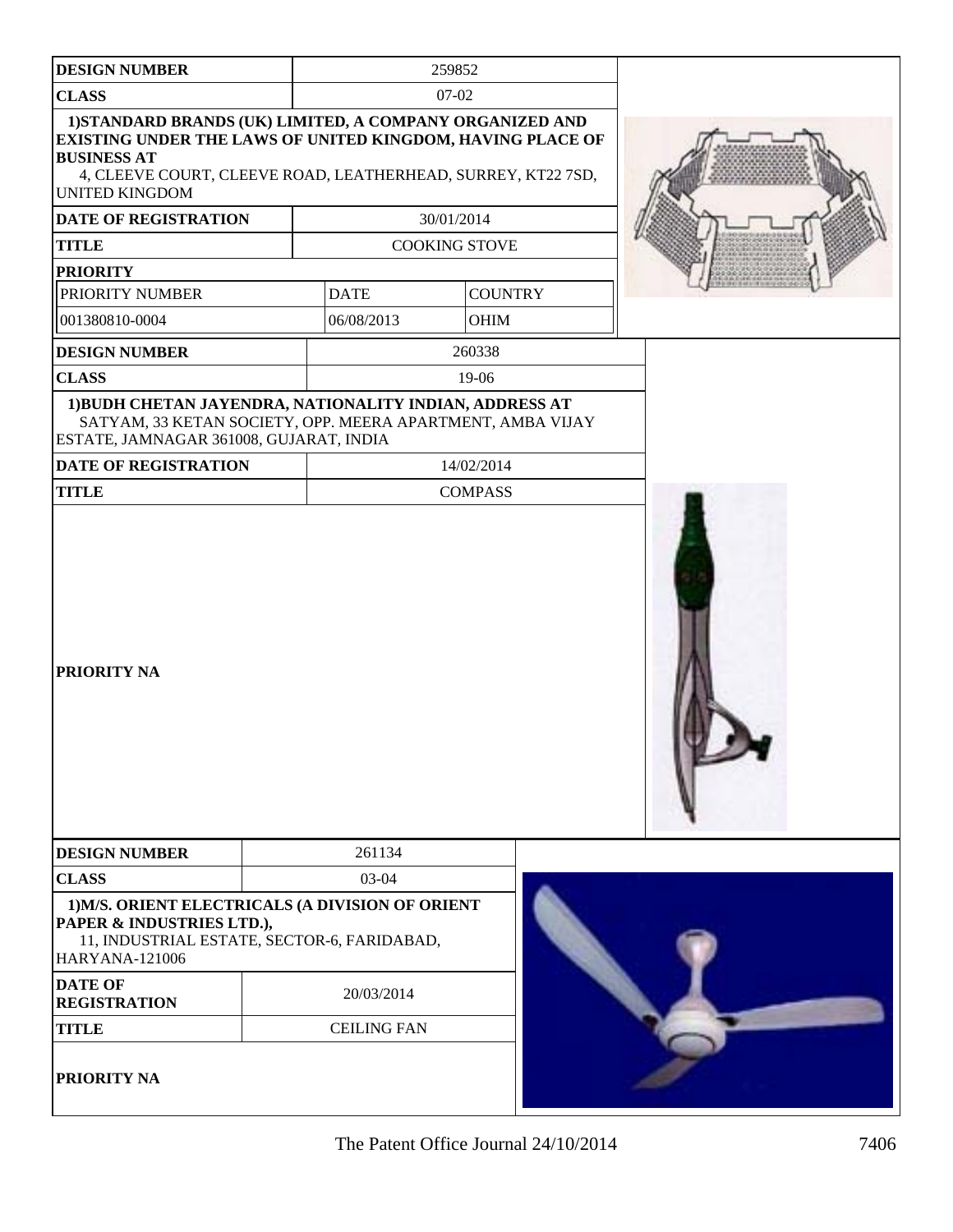| <b>DESIGN NUMBER</b>                                                                                                                                                                |             | 257918                |                               |
|-------------------------------------------------------------------------------------------------------------------------------------------------------------------------------------|-------------|-----------------------|-------------------------------|
| <b>CLASS</b>                                                                                                                                                                        |             | $06-08$               | <b>INGER MANAGEMENT GIREH</b> |
| 1) TFS GLOBAL HANGER MANAGEMENT GMBH, A COMPANY UNDER<br><b>GERMAN LAW OF</b><br>HOHER WEG 2, 48513 NORDHORN, GERMANY                                                               |             |                       |                               |
| <b>DATE OF REGISTRATION</b>                                                                                                                                                         |             | 31/10/2013            |                               |
| <b>TITLE</b>                                                                                                                                                                        |             | <b>CLOTHES HANGER</b> |                               |
| PRIORITY NA                                                                                                                                                                         |             |                       | TOP FERSPECTIVE VIEW          |
| <b>DESIGN NUMBER</b>                                                                                                                                                                |             | 258566                |                               |
| <b>CLASS</b>                                                                                                                                                                        |             | $12 - 16$             |                               |
| 1) MAHINDRA 2 WHEELERS LIMITED, A COMPANY INCORPORATED<br>UNDER THE INDIAN COMPANIES ACT,<br>AT D1 BLOCK, PLOT NO. 18/2 (PART), MIDC, CHINCHWAD, PUNE-411019,<br>MAHARASHTRA, INDIA |             |                       |                               |
| <b>DATE OF REGISTRATION</b>                                                                                                                                                         |             | 05/12/2013            |                               |
| <b>TITLE</b>                                                                                                                                                                        |             | <b>TORQUE BOOSTER</b> |                               |
| PRIORITY NA                                                                                                                                                                         |             |                       |                               |
| <b>DESIGN NUMBER</b>                                                                                                                                                                |             | 261161                |                               |
| <b>CLASS</b>                                                                                                                                                                        |             | $19-06$               |                               |
| 1) SATA GMBH & CO. KG, OF<br>DOMERTALSTRASSE 20, 70806 KORNWESTHEIM, DEUTSCHLAND, GERMANY,<br>A GERMAN COMPANY                                                                      |             |                       |                               |
| <b>DATE OF REGISTRATION</b>                                                                                                                                                         |             | 20/03/2014            |                               |
| <b>TITLE</b>                                                                                                                                                                        |             | <b>SPRAY GUN</b>      |                               |
| <b>PRIORITY</b>                                                                                                                                                                     |             |                       |                               |
| PRIORITY NUMBER                                                                                                                                                                     | <b>DATE</b> | <b>COUNTRY</b>        |                               |
| 201330462576.6                                                                                                                                                                      | 27/09/2013  | <b>CHINA</b>          |                               |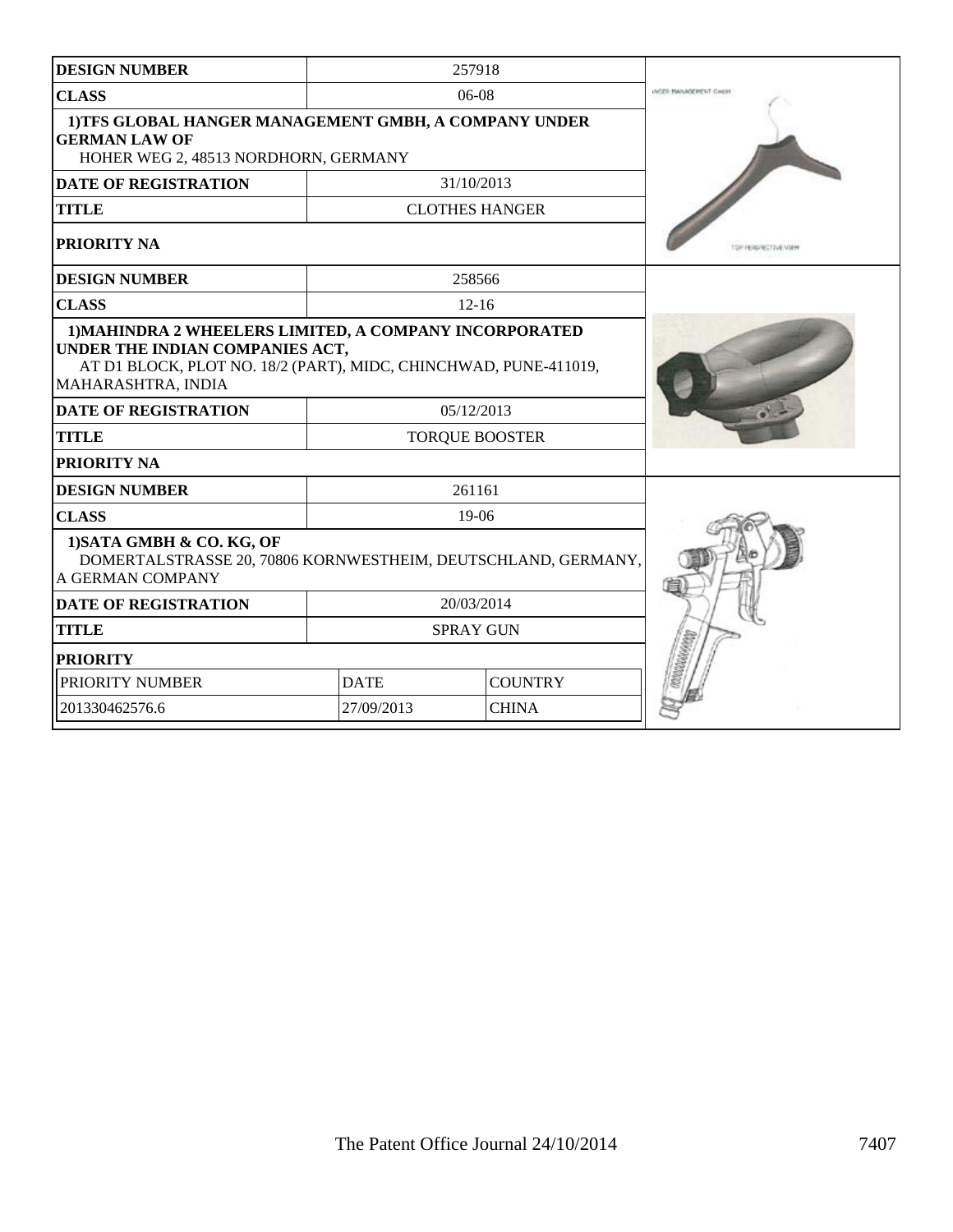| <b>DESIGN NUMBER</b>                                                                                                                                                                                              | 261205             |  |
|-------------------------------------------------------------------------------------------------------------------------------------------------------------------------------------------------------------------|--------------------|--|
| <b>CLASS</b><br>$02 - 04$                                                                                                                                                                                         |                    |  |
| 1) JAI SHREE LAKSHMI POLYMERS, G-943-944, DSIIDC, NARELA<br>INDUSTRIAL AREA, DELHI-110040.<br>(AN INDIAN PROPRIETORSHIP FIRM WHOSE PROPRIETOR IS:- SH. SANDEEP)<br>GUPTA. AN INDIAN NATIONAL OF THE ABOVE ADDRESS |                    |  |
| <b>DATE OF REGISTRATION</b>                                                                                                                                                                                       | 24/03/2014         |  |
| <b>TITLE</b>                                                                                                                                                                                                      | <b>FOOTWEAR</b>    |  |
| PRIORITY NA                                                                                                                                                                                                       |                    |  |
| <b>DESIGN NUMBER</b>                                                                                                                                                                                              | 261135             |  |
| <b>CLASS</b>                                                                                                                                                                                                      | $03-04$            |  |
| 1) M/S. ORIENT ELECTRICALS (A DIVISION OF ORIENT PAPER &<br><b>INDUSTRIES LTD.),</b><br>11, INDUSTRIAL ESTATE, SECTOR-6, FARIDABAD, HARYANA-121006                                                                |                    |  |
| <b>DATE OF REGISTRATION</b>                                                                                                                                                                                       | 20/03/2014         |  |
| <b>TITLE</b>                                                                                                                                                                                                      | <b>CEILING FAN</b> |  |
| <b>PRIORITY NA</b>                                                                                                                                                                                                |                    |  |
| <b>DESIGN NUMBER</b>                                                                                                                                                                                              | 260877             |  |
| <b>CLASS</b>                                                                                                                                                                                                      | $30-03$            |  |
| 1) MA DESIGN INDIA PRIVATE LIMITED, A COMPANY INCORPORATED IN<br><b>INDIA HAVING ITS PRINCIPAL PLACE OF BUSINESS AT</b><br>A-41, SECTOR-80, PHASE-II, NOIDA-201305, U.P. INDIA                                    |                    |  |
| <b>DATE OF REGISTRATION</b>                                                                                                                                                                                       |                    |  |
| <b>TITLE</b>                                                                                                                                                                                                      |                    |  |
| <b>PRIORITY NA</b>                                                                                                                                                                                                |                    |  |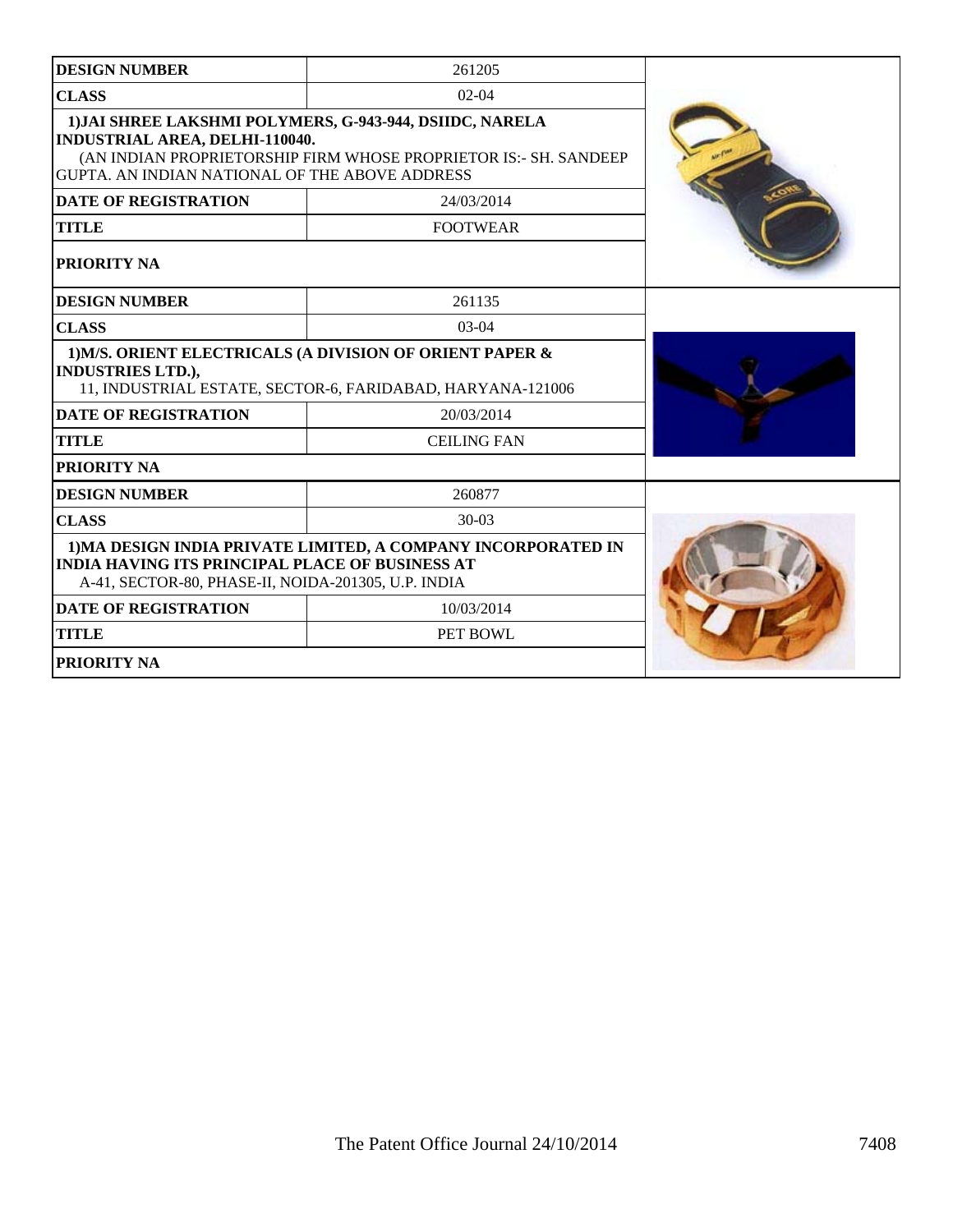| <b>DESIGN NUMBER</b>                                                                                                                                                                                                                                     | 257920                   |  |  |
|----------------------------------------------------------------------------------------------------------------------------------------------------------------------------------------------------------------------------------------------------------|--------------------------|--|--|
| <b>CLASS</b>                                                                                                                                                                                                                                             |                          |  |  |
| 1) TFS GLOBAL HANGER MANAGEMENT GMBH, A COMPANY UNDER<br><b>GERMAN LAW OF</b><br>HOHER WEG 2, 48513 NORDHORN, GERMANY                                                                                                                                    |                          |  |  |
| <b>DATE OF REGISTRATION</b>                                                                                                                                                                                                                              | 31/10/2013               |  |  |
| <b>TITLE</b>                                                                                                                                                                                                                                             | <b>CLOTHES HANGER</b>    |  |  |
| PRIORITY NA                                                                                                                                                                                                                                              |                          |  |  |
| <b>DESIGN NUMBER</b>                                                                                                                                                                                                                                     | 257376                   |  |  |
| <b>CLASS</b>                                                                                                                                                                                                                                             | $24-03$                  |  |  |
| 1) DR MANOJ SONI,<br>A-85, G.F. & F.F, MALVIYA NAGAR, NEW DELHI-110017, INDIA,<br>NATIONALITY: INDIAN                                                                                                                                                    |                          |  |  |
| <b>DATE OF REGISTRATION</b>                                                                                                                                                                                                                              |                          |  |  |
| <b>TITLE</b>                                                                                                                                                                                                                                             | ABOVE KNEE PROSTHTIC KIT |  |  |
| PRIORITY NA                                                                                                                                                                                                                                              |                          |  |  |
| <b>DESIGN NUMBER</b>                                                                                                                                                                                                                                     | 261162                   |  |  |
| <b>CLASS</b>                                                                                                                                                                                                                                             | $15-06$                  |  |  |
| 1) MR. UPEN D. PATEL AN INDIAN NATIONAL SOLE PROPRIETOR OF<br>ELECTRO PLASTA AN INDIAN PROPRIETORSHIP FIRM HAVING ITS<br>PRINCIPAL PLACE OF BUSINESS AT<br>206-B, NEW INDUSTRIAL ESTATE, ROAD NO. 6-F, UDYOGNAGAR, UDHNA,<br>SURAT-394210, GUJARAT-INDIA |                          |  |  |
| <b>DATE OF REGISTRATION</b>                                                                                                                                                                                                                              | 20/03/2014               |  |  |
| <b>TITLE</b><br><b>BOBBIN</b>                                                                                                                                                                                                                            |                          |  |  |
| PRIORITY NA                                                                                                                                                                                                                                              |                          |  |  |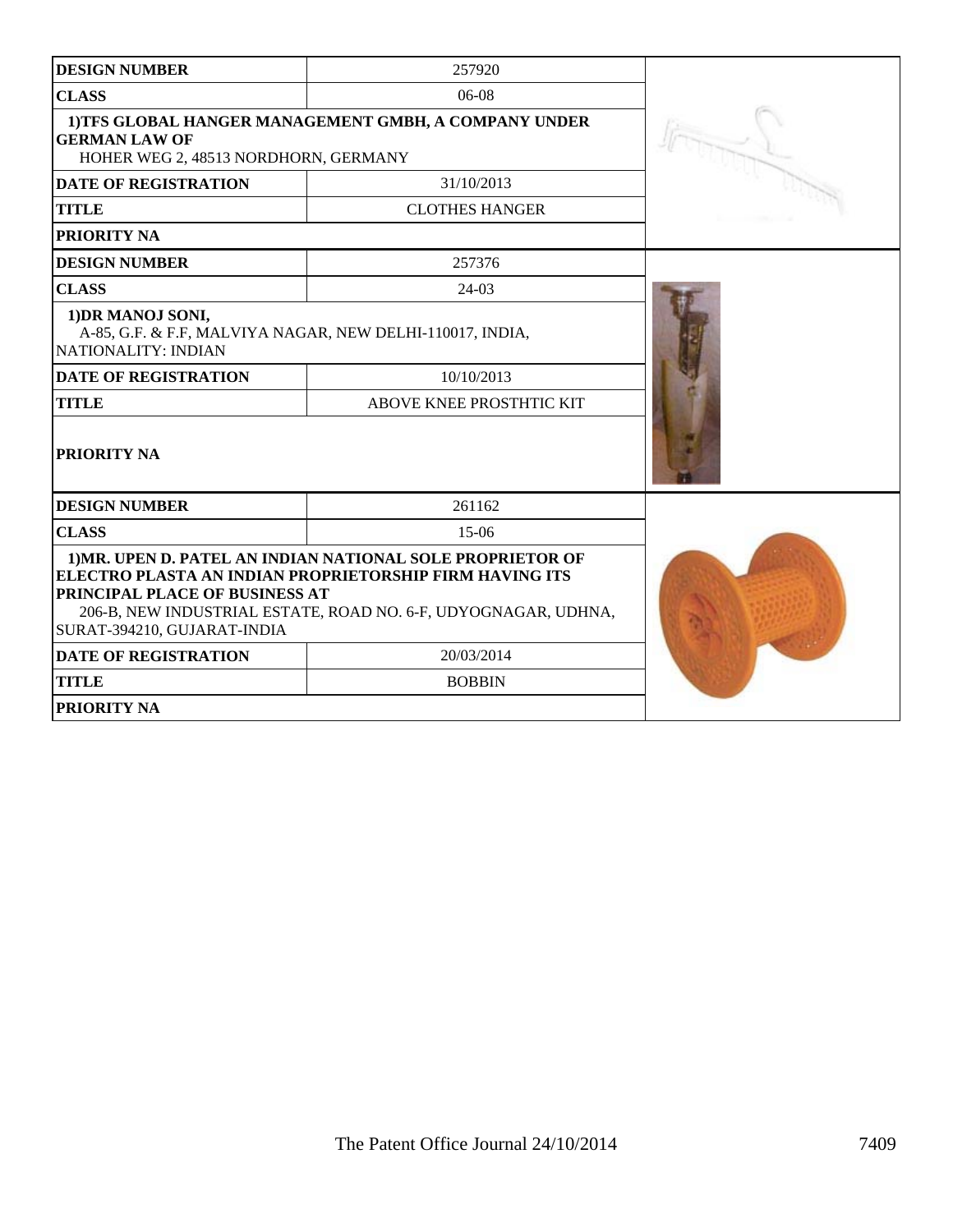| <b>DESIGN NUMBER</b>                                                                                                       |                                                         | 258682                                                                                                                                                                                                                                                                      |  |  |
|----------------------------------------------------------------------------------------------------------------------------|---------------------------------------------------------|-----------------------------------------------------------------------------------------------------------------------------------------------------------------------------------------------------------------------------------------------------------------------------|--|--|
| <b>CLASS</b>                                                                                                               | 24-02                                                   |                                                                                                                                                                                                                                                                             |  |  |
| 1) COLTENE/WHALEDENT AG, A SWISS COMPANY OF                                                                                |                                                         | FELDWIESENSTRASSE 20, 9450 ALTSTAETTEN, SWITZERLAND                                                                                                                                                                                                                         |  |  |
| <b>DATE OF REGISTRATION</b>                                                                                                |                                                         | 12/12/2013                                                                                                                                                                                                                                                                  |  |  |
| <b>TITLE</b>                                                                                                               |                                                         | STATIC MIXER FOR DENTISTRY                                                                                                                                                                                                                                                  |  |  |
| <b>PRIORITY NA</b>                                                                                                         |                                                         |                                                                                                                                                                                                                                                                             |  |  |
| <b>DESIGN NUMBER</b>                                                                                                       |                                                         | 260197                                                                                                                                                                                                                                                                      |  |  |
| <b>CLASS</b>                                                                                                               |                                                         | 15-09                                                                                                                                                                                                                                                                       |  |  |
| <b>ADDRESS:</b><br><b>DATE OF REGISTRATION</b>                                                                             |                                                         | <b>INDIAN NATIONAL PARTNERS OF YANTRANG PRECISE AN INDIAN</b><br>PARTNERSHIP FIRM HAVING ITS PRINCIPAL PLACE OF BUSINESS AT<br>NH-8B, GONDAL ROAD, OPP. PARIN FURNITURE, INSIDE FROM RAILWAY<br>CROSSING, GOVIND BAG, KOTHARIYA, RAJKOT-360006, GUJARAT-INDIA<br>07/02/2014 |  |  |
|                                                                                                                            |                                                         |                                                                                                                                                                                                                                                                             |  |  |
| <b>TITLE</b>                                                                                                               | COMPUTER NUMERIC CONTROL (CNC)<br><b>TURNING CENTER</b> |                                                                                                                                                                                                                                                                             |  |  |
| <b>PRIORITY NA</b>                                                                                                         |                                                         |                                                                                                                                                                                                                                                                             |  |  |
| <b>DESIGN NUMBER</b>                                                                                                       |                                                         | 260880                                                                                                                                                                                                                                                                      |  |  |
| <b>CLASS</b>                                                                                                               |                                                         | $07-06$                                                                                                                                                                                                                                                                     |  |  |
| 1) MA DESIGN INDIA PRIVATE LIMITED, A COMPANY<br><b>BUSINESS AT</b><br>A-41, SECTOR-80, PHASE-II, NOIDA-201305, U.P. INDIA |                                                         | <b>INCORPORATED IN INDIA HAVING ITS PRINCIPAL PLACE OF</b>                                                                                                                                                                                                                  |  |  |
| <b>DATE OF</b><br><b>REGISTRATION</b>                                                                                      |                                                         | 10/03/2014                                                                                                                                                                                                                                                                  |  |  |
| <b>TITLE</b>                                                                                                               |                                                         | <b>COASTER</b>                                                                                                                                                                                                                                                              |  |  |
| <b>PRIORITY NA</b>                                                                                                         |                                                         |                                                                                                                                                                                                                                                                             |  |  |

ı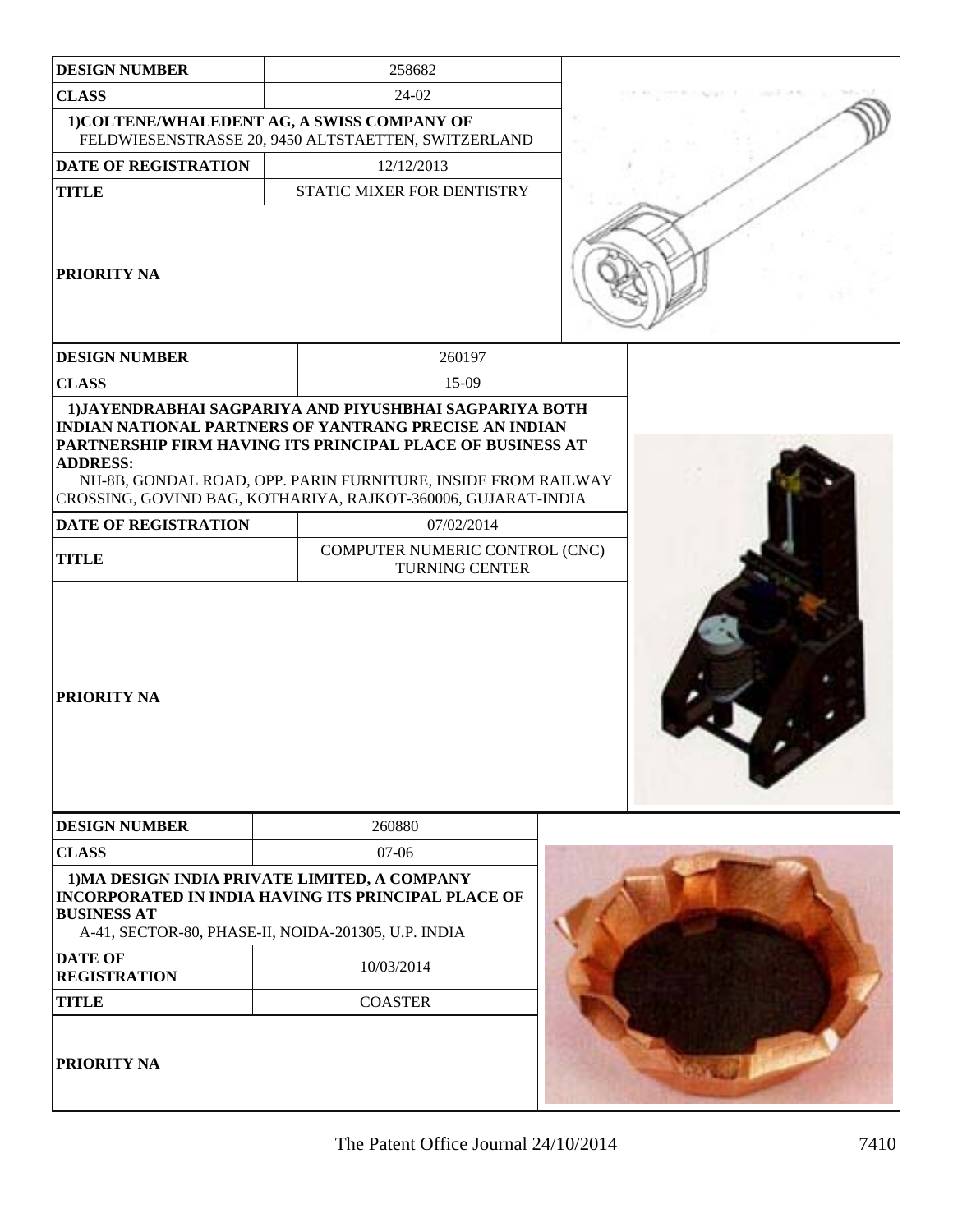| <b>DESIGN NUMBER</b>                                                                                                                                                                                                                                                                                                                       |             | 258063                                     |  |
|--------------------------------------------------------------------------------------------------------------------------------------------------------------------------------------------------------------------------------------------------------------------------------------------------------------------------------------------|-------------|--------------------------------------------|--|
| <b>CLASS</b>                                                                                                                                                                                                                                                                                                                               |             | 13-03                                      |  |
| 1) ABB TECHNOLOGY LTD.,<br>AFFOLTERNSTRASSE 44, 8050 ZURICH, SWITZERLAND                                                                                                                                                                                                                                                                   |             |                                            |  |
| <b>DATE OF REGISTRATION</b>                                                                                                                                                                                                                                                                                                                |             | 11/11/2013                                 |  |
| <b>TITLE</b>                                                                                                                                                                                                                                                                                                                               |             | LOW VOLTAGE BLOCK CONTACTOR                |  |
| <b>PRIORITY</b>                                                                                                                                                                                                                                                                                                                            |             |                                            |  |
| PRIORITY NUMBER                                                                                                                                                                                                                                                                                                                            | <b>DATE</b> | <b>COUNTRY</b>                             |  |
| 2013304473656.1                                                                                                                                                                                                                                                                                                                            | 26/09/2013  | <b>CHINA</b>                               |  |
| <b>DESIGN NUMBER</b>                                                                                                                                                                                                                                                                                                                       |             | 261213                                     |  |
| <b>CLASS</b>                                                                                                                                                                                                                                                                                                                               |             | $31-00$                                    |  |
| 1) MR. K. N. SHAJI, INDIAN NATIONALS, PROPRIETOR OF M/S. LAKSHMI<br>MACHINERIES, HAVING OUR OFFICE AT<br>NO. 2/3, GANGA SCHOOL ROAD, NELAGADARANAHALLI, NAGASANDRA<br>POST, BANGALORE-560073, KARNATAKA, INDIA<br><b>DATE OF REGISTRATION</b><br><b>TITLE</b><br>PRIORITY NA                                                               |             | 25/03/2014<br>PULVERIZER (MILLING) MACHINE |  |
| <b>DESIGN NUMBER</b>                                                                                                                                                                                                                                                                                                                       |             | 259806                                     |  |
| <b>CLASS</b>                                                                                                                                                                                                                                                                                                                               |             | $12 - 11$                                  |  |
| 1) BAJAJ AUTO LIMITED, AN INDIAN COMPANY, INCORPORATED UNDER<br>THE COMPANIES ACT OF 1956, HAVING ITS PRINCIPAL PLACE OF BUSINESS<br>AT NEW 2ND & 3RD FLOOR, KHIVRAJ BUILDING, NO. 616, ANNASALAI,<br>CHENNAI - 600006, STATE OF TAMIL NADU, INDIA, AND REGISTERED<br><b>OFFICE AT</b><br>AKURDI, PUNE-411035, STATE OF MAHARASHTRA, INDIA |             |                                            |  |
| <b>DATE OF REGISTRATION</b>                                                                                                                                                                                                                                                                                                                |             | 29/01/2014                                 |  |
| <b>TITLE</b>                                                                                                                                                                                                                                                                                                                               |             | SHROUD ASSEMBLY FOR MOTORCYCLE             |  |
| <b>PRIORITY NA</b>                                                                                                                                                                                                                                                                                                                         |             |                                            |  |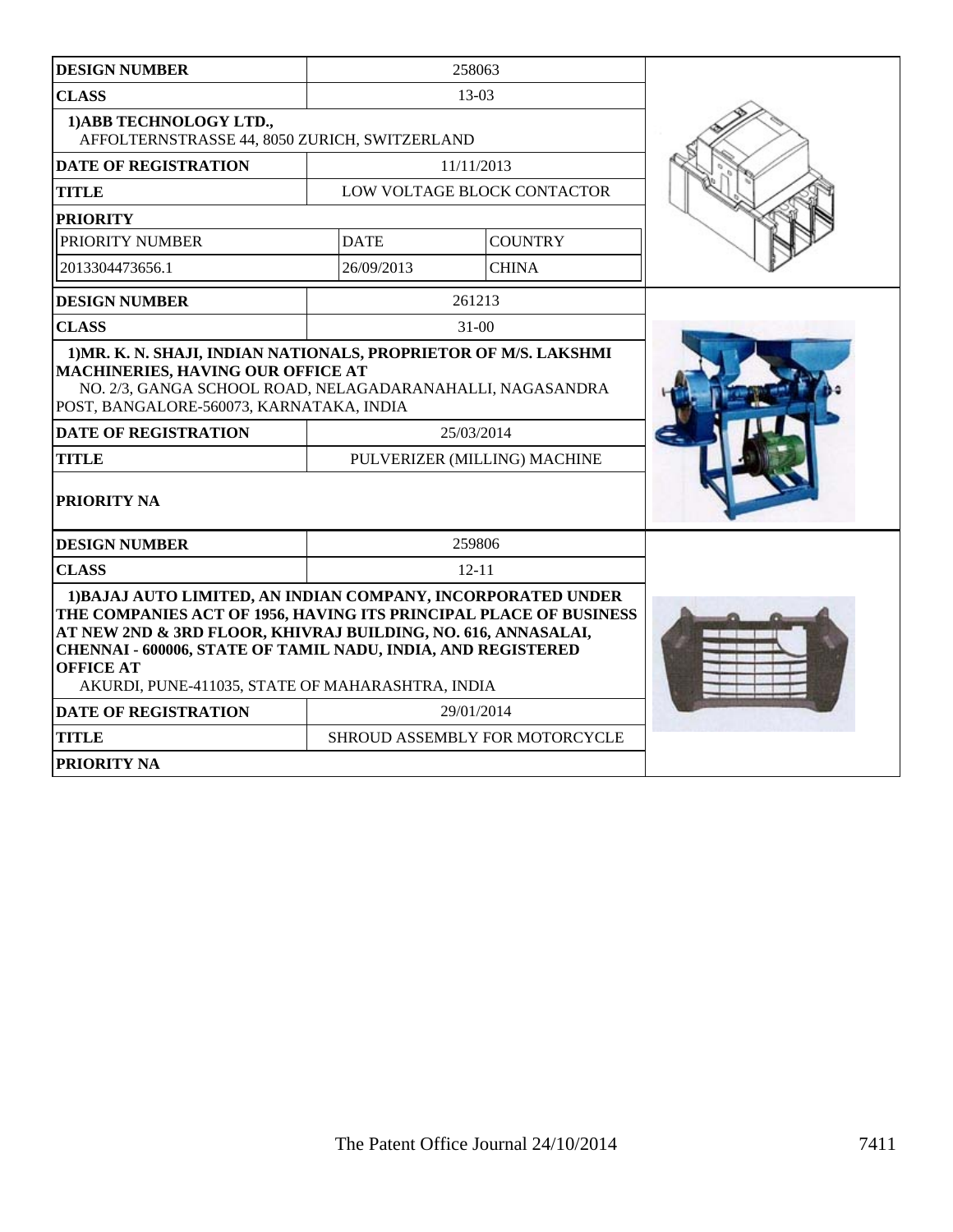| <b>DESIGN NUMBER</b>                                                                                                                                                                                                                                                 | 250626      |                                  |  |
|----------------------------------------------------------------------------------------------------------------------------------------------------------------------------------------------------------------------------------------------------------------------|-------------|----------------------------------|--|
| <b>CLASS</b>                                                                                                                                                                                                                                                         |             | 12-08                            |  |
| 1) MAN TRUCK & BUS AG, A GERMAN COMPANY OF<br>DACHAUER STR. 667, 80995 MUNICH, GERMANY                                                                                                                                                                               |             |                                  |  |
| <b>DATE OF REGISTRATION</b>                                                                                                                                                                                                                                          |             | 03/01/2013                       |  |
| <b>TITLE</b>                                                                                                                                                                                                                                                         |             | DRIVERS CAB OF A UTILITY VEHICLE |  |
| <b>PRIORITY</b>                                                                                                                                                                                                                                                      |             |                                  |  |
| PRIORITY NUMBER                                                                                                                                                                                                                                                      | <b>DATE</b> | <b>COUNTRY</b>                   |  |
| 001335236                                                                                                                                                                                                                                                            | 04/07/2012  | <b>OHIM</b>                      |  |
| <b>DESIGN NUMBER</b>                                                                                                                                                                                                                                                 |             | 260344                           |  |
| <b>CLASS</b>                                                                                                                                                                                                                                                         |             | $06-11$                          |  |
| <b>COMPANIES ACT, 1956 WHOSE ADDRESS IS NO. 5 MIRZA STREET, OPPOSITE:</b><br>ABDULREHMAN STREET, MUMBAI 400003 IN THE STATE OF MAHARASHTRA<br>WITHIN THE UNION OF INDIA, WHO ARE INDIAN BY NATIONALITY<br><b>DATE OF REGISTRATION</b><br><b>TITLE</b><br>PRIORITY NA |             | 14/02/2014<br><b>MAT</b>         |  |
| <b>DESIGN NUMBER</b>                                                                                                                                                                                                                                                 |             | 260937                           |  |
| <b>CLASS</b>                                                                                                                                                                                                                                                         |             | $07-03$                          |  |
| 1) MUDITA MULL, OF<br>MULL BUILDINGS, 4, ASHOK MARG, LUCKNOW-226001, INDIA, AN INDIAN<br><b>CITIZEN</b>                                                                                                                                                              |             |                                  |  |
| <b>DATE OF REGISTRATION</b>                                                                                                                                                                                                                                          | 12/03/2014  |                                  |  |
| <b>TITLE</b>                                                                                                                                                                                                                                                         |             | <b>SPOON SET</b>                 |  |
| <b>PRIORITY NA</b>                                                                                                                                                                                                                                                   |             |                                  |  |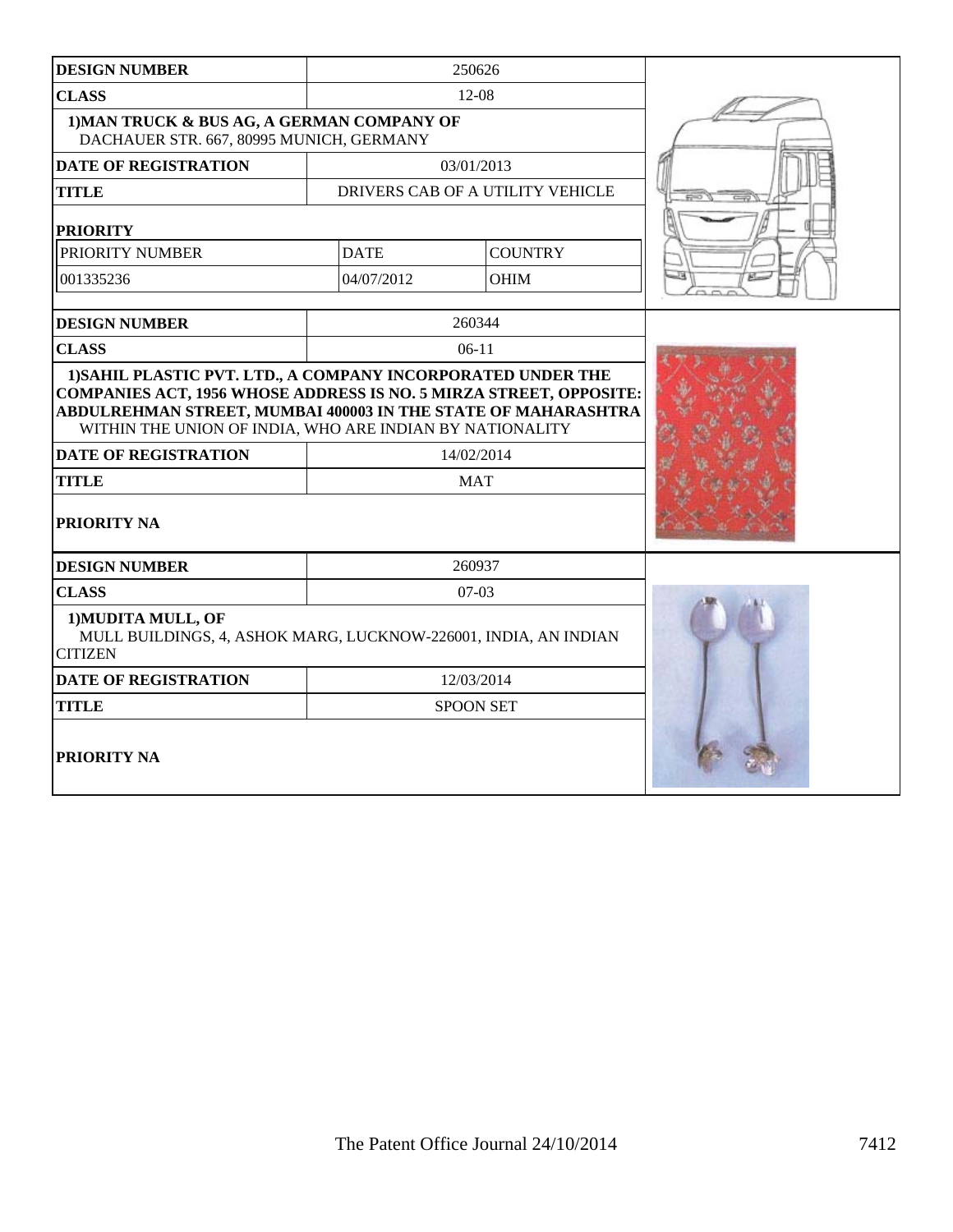| <b>DESIGN NUMBER</b>                                                                                                                                                                                                                                                                                                                                                                             |                                         | 261021           |  |
|--------------------------------------------------------------------------------------------------------------------------------------------------------------------------------------------------------------------------------------------------------------------------------------------------------------------------------------------------------------------------------------------------|-----------------------------------------|------------------|--|
| <b>CLASS</b>                                                                                                                                                                                                                                                                                                                                                                                     |                                         | $08-07$          |  |
| 1) SH. RAJNEESH GODANI, PROPRIETOR M/S GODANI METAL CO.,<br>B-14, INDUSTRIAL ESTATE, ALIGARH-202001 (UTTAR PRADESH) (INDIAN<br>NATIONAL)                                                                                                                                                                                                                                                         |                                         |                  |  |
| <b>DATE OF REGISTRATION</b>                                                                                                                                                                                                                                                                                                                                                                      |                                         | 18/03/2014       |  |
| <b>TITLE</b>                                                                                                                                                                                                                                                                                                                                                                                     |                                         | <b>DOOR BOLT</b> |  |
| <b>PRIORITY NA</b>                                                                                                                                                                                                                                                                                                                                                                               |                                         |                  |  |
| <b>DESIGN NUMBER</b>                                                                                                                                                                                                                                                                                                                                                                             |                                         | 261141           |  |
| <b>CLASS</b>                                                                                                                                                                                                                                                                                                                                                                                     |                                         | $12 - 11$        |  |
| 1) BAJAJ AUTO LIMITED, AN INDIAN COMPANY, INCORPORATED UNDER<br>THE COMPANIES ACT OF 1956, HAVING ITS PRINCIPAL PLACE OF BUSINESS<br>AT NEW 2ND & 3RD FLOOR, KHIVRAJ BUILDING, NO. 616, ANNASALAI,<br><b>CHENNAI - 600006, STATE OF TAMIL NADU, INDIA, AND REGISTERED</b><br><b>OFFICE AT</b><br>AKURDI, PUNE-411035, STATE OF MAHARASHTRA, INDIA<br><b>DATE OF REGISTRATION</b><br><b>TITLE</b> | 20/03/2014<br>WINDSHIELD FOR MOTORCYCLE |                  |  |
| <b>PRIORITY NA</b>                                                                                                                                                                                                                                                                                                                                                                               |                                         |                  |  |
| <b>DESIGN NUMBER</b>                                                                                                                                                                                                                                                                                                                                                                             |                                         | 260050           |  |
| <b>CLASS</b>                                                                                                                                                                                                                                                                                                                                                                                     |                                         | 09-02            |  |
| 1) PET ENGINEERING & SERVICES S.R.L. OF<br>VIA MARTIN LUTHER KING. 20, 24050 GRASSOBBIO (BERGAMO), ITALY, AN<br><b>ITALIAN COMPANY</b>                                                                                                                                                                                                                                                           |                                         |                  |  |
| <b>DATE OF REGISTRATION</b>                                                                                                                                                                                                                                                                                                                                                                      |                                         | 03/02/2014       |  |
| <b>TITLE</b>                                                                                                                                                                                                                                                                                                                                                                                     |                                         | <b>BARREL</b>    |  |
| <b>PRIORITY</b>                                                                                                                                                                                                                                                                                                                                                                                  |                                         |                  |  |
| PRIORITY NUMBER                                                                                                                                                                                                                                                                                                                                                                                  | <b>COUNTRY</b><br><b>DATE</b>           |                  |  |
| 002286450-0002                                                                                                                                                                                                                                                                                                                                                                                   | 05/08/2013                              | <b>OHIM</b>      |  |
|                                                                                                                                                                                                                                                                                                                                                                                                  |                                         |                  |  |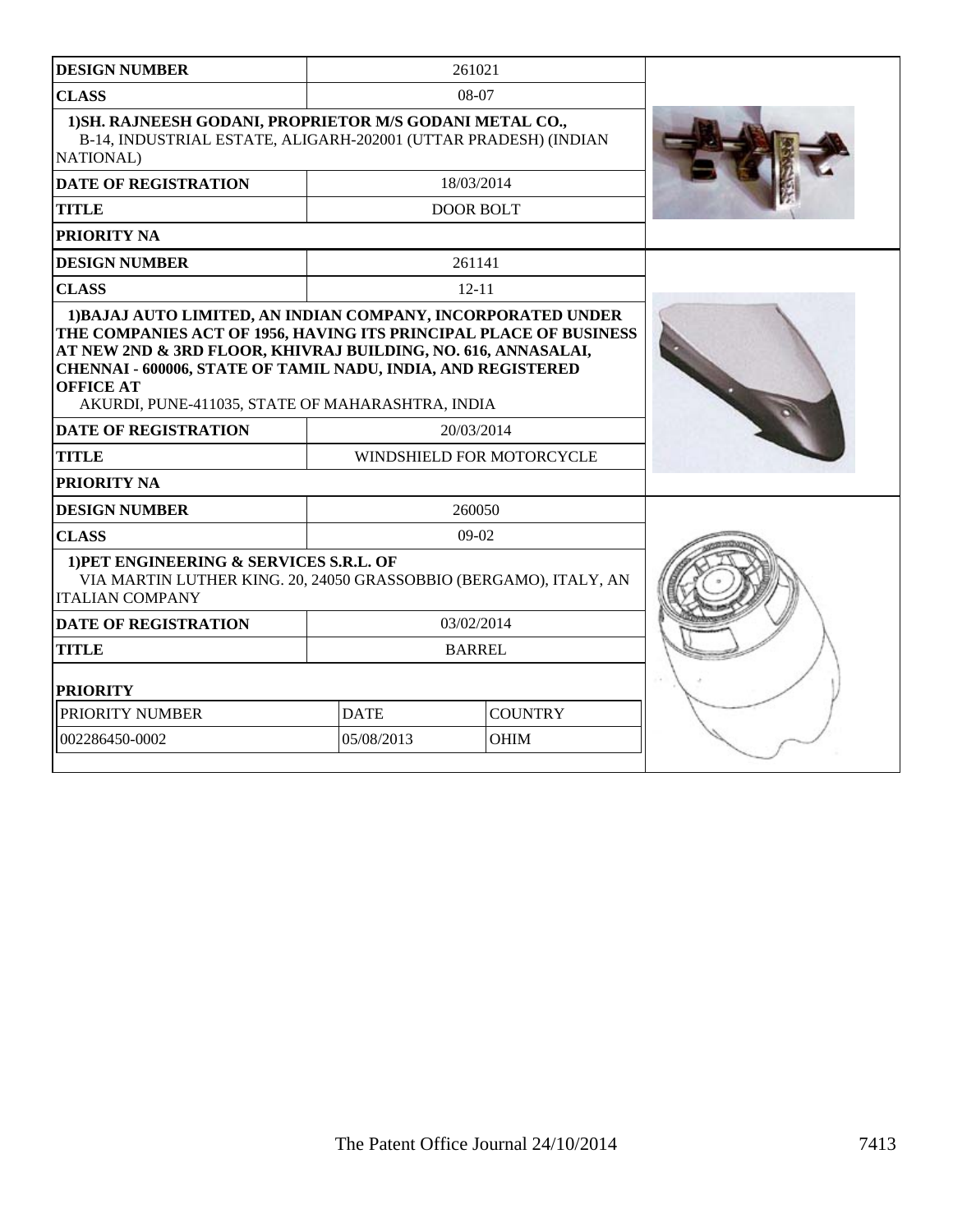| <b>DESIGN NUMBER</b>                                                                                                                                                                                                                                                                      |                             | 260845              |                               |
|-------------------------------------------------------------------------------------------------------------------------------------------------------------------------------------------------------------------------------------------------------------------------------------------|-----------------------------|---------------------|-------------------------------|
| <b>CLASS</b>                                                                                                                                                                                                                                                                              |                             | $12 - 11$           |                               |
| 1) SANYANG INDUSTRY CO., LTD., A COMPANY ORGANIZED AND<br>EXISTING UNDER THE LAWS OF TAIWAN, REPUBLIC OF CHINA WHO<br>ARE TAIWANESE BY NATIONALITY AND WHOSE ADDRESS IS<br>NO. 184, KENG TZU KOU, SHANG KENG VILLAGE, HSIN FONG SHIANG,<br>HSINCHU, COUNTY 304, TAIWAN, REPUBLIC OF CHINA |                             |                     |                               |
| <b>DATE OF REGISTRATION</b>                                                                                                                                                                                                                                                               |                             | 07/03/2014          |                               |
| <b>TITLE</b>                                                                                                                                                                                                                                                                              |                             | MOTORCYCLE          |                               |
| <b>PRIORITY NA</b>                                                                                                                                                                                                                                                                        |                             |                     |                               |
| <b>DESIGN NUMBER</b>                                                                                                                                                                                                                                                                      |                             | 260882              |                               |
| <b>CLASS</b>                                                                                                                                                                                                                                                                              |                             | $07 - 03$           |                               |
| 1) MA DESIGN INDIA PRIVATE LIMITED, A COMPANY<br><b>INCORPORATED IN INDIA HAVING ITS PRINCIPAL PLACE OF</b><br><b>BUSINESS AT</b><br>A-41, SECTOR-80, PHASE-II, NOIDA-201305, U.P. INDIA                                                                                                  |                             |                     |                               |
| <b>DATE OF REGISTRATION</b>                                                                                                                                                                                                                                                               |                             | 10/03/2014          |                               |
| <b>TITLE</b>                                                                                                                                                                                                                                                                              |                             | <b>CHEESE KNIFE</b> |                               |
| <b>PRIORITY NA</b>                                                                                                                                                                                                                                                                        |                             |                     |                               |
| <b>DESIGN NUMBER</b>                                                                                                                                                                                                                                                                      |                             | 259475              |                               |
| <b>CLASS</b>                                                                                                                                                                                                                                                                              |                             | 13-03               |                               |
| 1) SCHURTER AG A SWISS COMPANY OF<br>WERKHOFSTRASSE 8-12, 6002 LUZERN SWITZERLAND                                                                                                                                                                                                         |                             |                     |                               |
| <b>DATE OF REGISTRATION</b>                                                                                                                                                                                                                                                               |                             | 17/01/2014          |                               |
| <b>TITLE</b>                                                                                                                                                                                                                                                                              | <b>ELECTRIC DEVICE PLUG</b> |                     |                               |
| <b>PRIORITY</b>                                                                                                                                                                                                                                                                           |                             |                     |                               |
| PRIORITY NUMBER                                                                                                                                                                                                                                                                           | <b>DATE</b>                 | <b>COUNTRY</b>      |                               |
| 140051                                                                                                                                                                                                                                                                                    | 18/07/2013                  | <b>SWITZERLAND</b>  | <b>North</b><br>$t_{\rm thm}$ |
|                                                                                                                                                                                                                                                                                           |                             |                     |                               |

- 1

- 1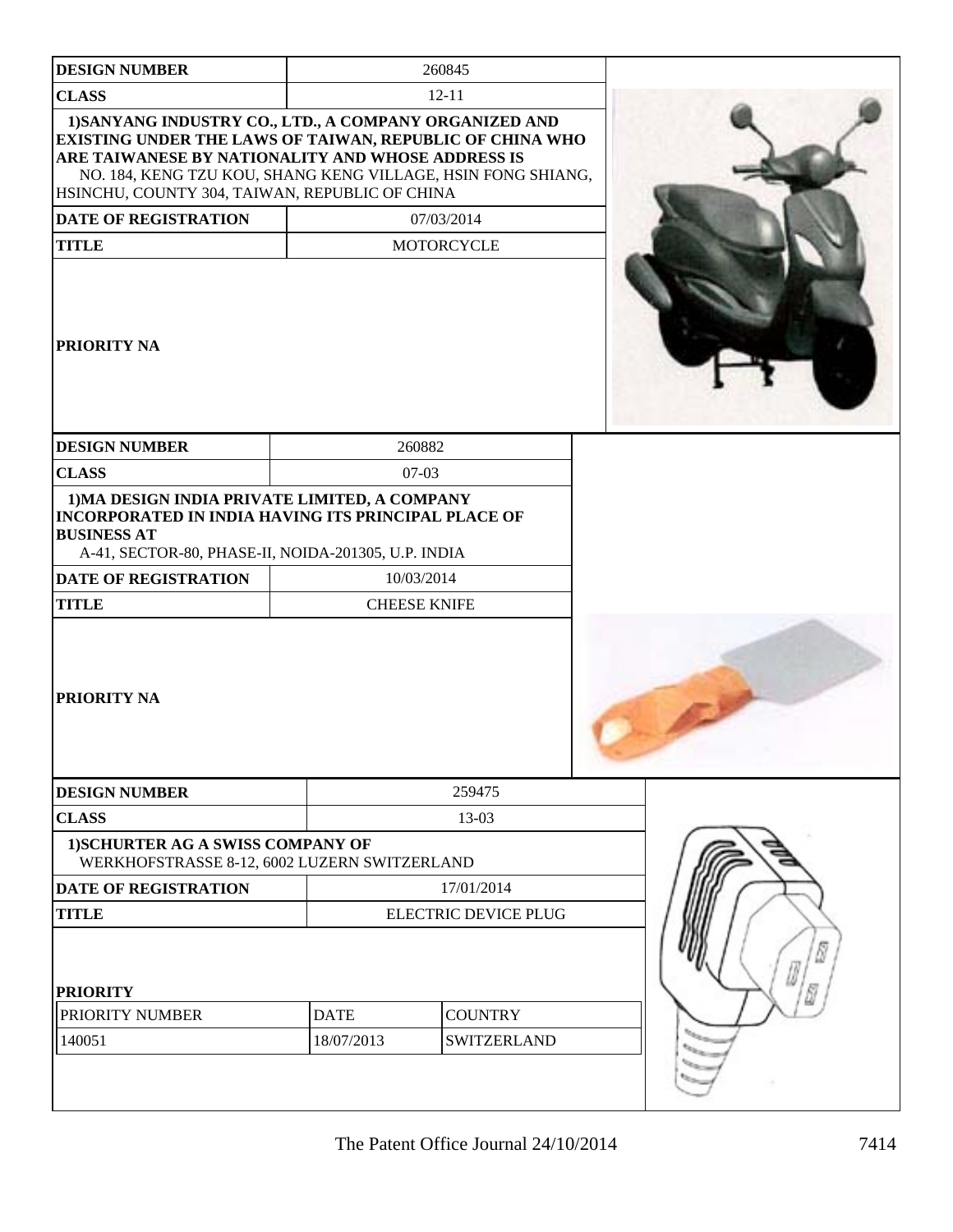| <b>DESIGN NUMBER</b>                                                                                                                                                                                           |                                                                                                                                          | 258235                          |  |
|----------------------------------------------------------------------------------------------------------------------------------------------------------------------------------------------------------------|------------------------------------------------------------------------------------------------------------------------------------------|---------------------------------|--|
| <b>CLASS</b>                                                                                                                                                                                                   |                                                                                                                                          | $13-03$                         |  |
| 1) ROSEMOUNT INC., A CORPORATION ORGANIZED AND EXISTING UNDER<br>THE LAWS OF THE STATE OF MINNESOTA OF<br>8200 MARKET BOULEVARD, CHANHASSEN, MINNESOTA 55317, UNITED<br>STATES OF AMERICA; NATIONALITY: U.S.A. |                                                                                                                                          |                                 |  |
| <b>DATE OF REGISTRATION</b>                                                                                                                                                                                    |                                                                                                                                          | 19/11/2013                      |  |
| <b>TITLE</b>                                                                                                                                                                                                   |                                                                                                                                          | HOUSING FOR PROCESS TRANSMITTER |  |
| <b>PRIORITY</b>                                                                                                                                                                                                |                                                                                                                                          |                                 |  |
| PRIORITY NUMBER                                                                                                                                                                                                | <b>DATE</b>                                                                                                                              | <b>COUNTRY</b>                  |  |
| 29/459,539                                                                                                                                                                                                     | 01/07/2013                                                                                                                               | U.S.A.                          |  |
| <b>DESIGN NUMBER</b>                                                                                                                                                                                           |                                                                                                                                          | 261167                          |  |
| <b>CLASS</b>                                                                                                                                                                                                   |                                                                                                                                          | $09-01$                         |  |
| <b>REGISTERED OFFICE AT</b><br>HYDERABAD-500036, A.P.<br><b>DATE OF REGISTRATION</b>                                                                                                                           | REGISTERED UNDER THE INDIAN COMPANIES ACT, 1956), HAVING ITS<br>PLOT NO. 268, SRI KRUPA MARKET, MAHBOOB MANSION, MALAKPET,<br>21/03/2014 |                                 |  |
| <b>TITLE</b>                                                                                                                                                                                                   | <b>BOTTLE</b>                                                                                                                            |                                 |  |
| <b>PRIORITY NA</b>                                                                                                                                                                                             |                                                                                                                                          |                                 |  |
| <b>DESIGN NUMBER</b>                                                                                                                                                                                           |                                                                                                                                          | 261216                          |  |
| <b>CLASS</b>                                                                                                                                                                                                   | $09-01$                                                                                                                                  |                                 |  |
| 1) MOUNT EVEREST MINERAL WATER LIMITED, AN INDIAN COMPANY OF,<br>DHAULA KUAN, PAONTA SAHIB, DISTRICT SIRMOUR-173025, HIMACHAL<br>PRADESH, INDIA                                                                |                                                                                                                                          |                                 |  |
| <b>DATE OF REGISTRATION</b><br>25/03/2014                                                                                                                                                                      |                                                                                                                                          |                                 |  |
| <b>TITLE</b><br><b>BOTTLE</b>                                                                                                                                                                                  |                                                                                                                                          |                                 |  |
| <b>PRIORITY NA</b>                                                                                                                                                                                             |                                                                                                                                          |                                 |  |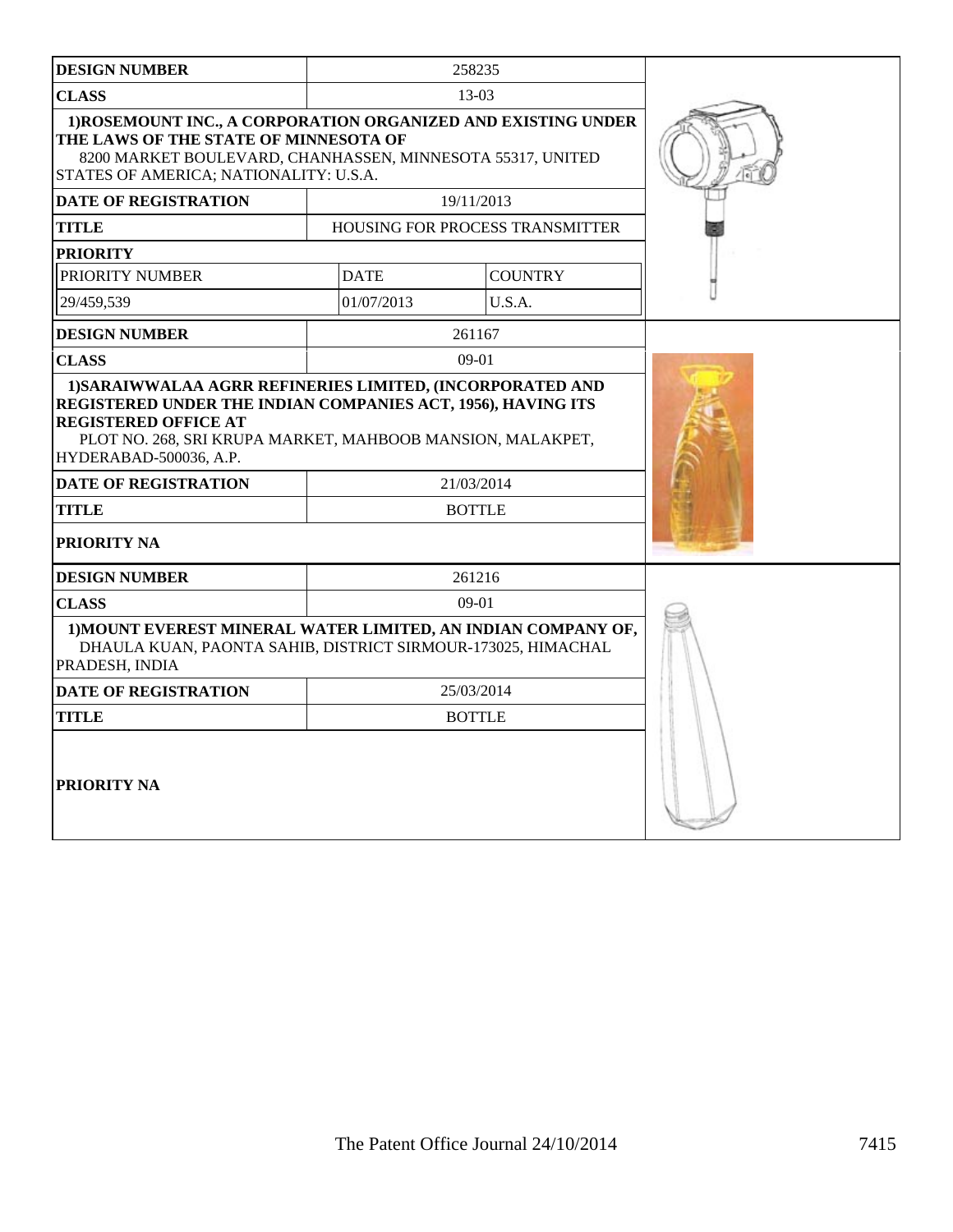| <b>DESIGN NUMBER</b>                                                                                                         | 261328                                                                                                                                                                                                                                                             |  |
|------------------------------------------------------------------------------------------------------------------------------|--------------------------------------------------------------------------------------------------------------------------------------------------------------------------------------------------------------------------------------------------------------------|--|
| <b>CLASS</b>                                                                                                                 | $15-07$                                                                                                                                                                                                                                                            |  |
| 1) PRADEEPKUMAR NANDLAL DHOOT, INDIAN NATIONAL OF<br>GANGAPURWALA, 2275 ADAT BAZAR, AHMEDNAGAR-414001,<br>MAHARASHTRA, INDIA |                                                                                                                                                                                                                                                                    |  |
| <b>DATE OF REGISTRATION</b>                                                                                                  | 28/03/2014                                                                                                                                                                                                                                                         |  |
| <b>TITLE</b>                                                                                                                 | <b>BASE FOR REFRIGERATOR</b>                                                                                                                                                                                                                                       |  |
| PRIORITY NA                                                                                                                  |                                                                                                                                                                                                                                                                    |  |
| <b>DESIGN NUMBER</b>                                                                                                         | 259751                                                                                                                                                                                                                                                             |  |
| <b>CLASS</b>                                                                                                                 | $12 - 16$                                                                                                                                                                                                                                                          |  |
| UNDER THE COMPANIES ACT, HAVING ITS OFFICE AT                                                                                | 1) HERO MOTOCORP LIMITED, AN INDIAN COMPANY INCORPORATED<br>34, COMMUNITY CENTRE, BASANT LOK, VASANT VIHAR, NEW DELHI-110057                                                                                                                                       |  |
| <b>DATE OF REGISTRATION</b>                                                                                                  | 28/01/2014                                                                                                                                                                                                                                                         |  |
| <b>TITLE</b>                                                                                                                 | COWL FOR A TWO WHEELED VEHICLE                                                                                                                                                                                                                                     |  |
| <b>PRIORITY NA</b>                                                                                                           |                                                                                                                                                                                                                                                                    |  |
| <b>DESIGN NUMBER</b>                                                                                                         | 259809                                                                                                                                                                                                                                                             |  |
| <b>CLASS</b>                                                                                                                 | $26-06$                                                                                                                                                                                                                                                            |  |
| <b>OFFICE AT</b><br>AKURDI, PUNE-411035, STATE OF MAHARASHTRA, INDIA                                                         | 1) BAJAJ AUTO LIMITED, AN INDIAN COMPANY, INCORPORATED UNDER<br>THE COMPANIES ACT OF 1956, HAVING ITS PRINCIPAL PLACE OF BUSINESS<br>AT NEW 2ND & 3RD FLOOR, KHIVRAJ BUILDING, NO. 616, ANNASALAI,<br>CHENNAI - 600006, STATE OF TAMIL NADU, INDIA, AND REGISTERED |  |
| <b>DATE OF REGISTRATION</b>                                                                                                  | 29/01/2014                                                                                                                                                                                                                                                         |  |
| <b>TITLE</b>                                                                                                                 | TAIL LAMP SET FOR MOTORCYCLE                                                                                                                                                                                                                                       |  |
| <b>PRIORITY NA</b>                                                                                                           |                                                                                                                                                                                                                                                                    |  |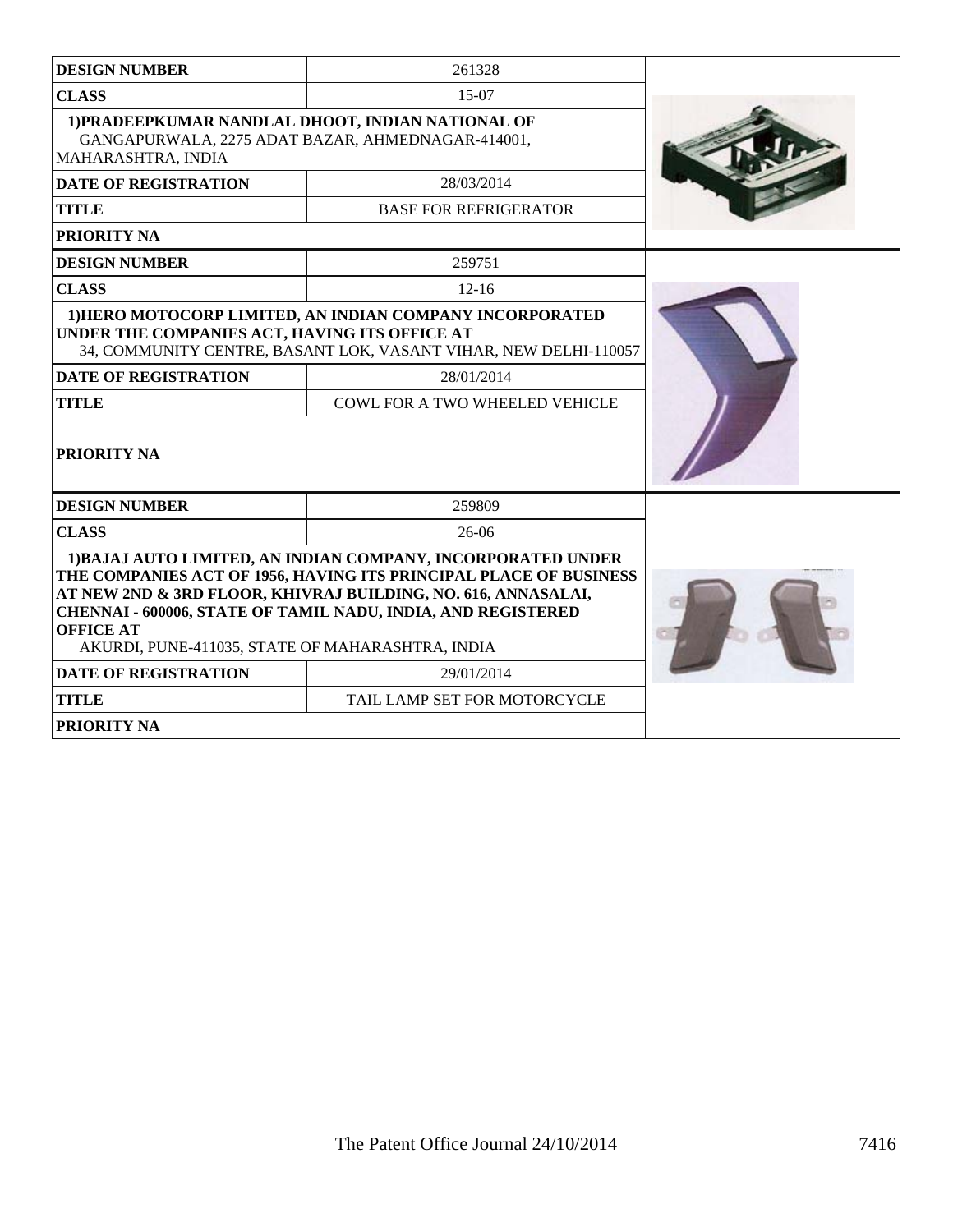| <b>DESIGN NUMBER</b>                                        | 260343                                                                                                                                                                                                                                                                 |  |
|-------------------------------------------------------------|------------------------------------------------------------------------------------------------------------------------------------------------------------------------------------------------------------------------------------------------------------------------|--|
| <b>CLASS</b>                                                | $06-11$                                                                                                                                                                                                                                                                |  |
|                                                             | 1) SAHIL PLASTIC PVT. LTD., A COMPANY INCORPORATED UNDER THE<br><b>COMPANIES ACT, 1956 WHOSE ADDRESS IS NO. 5 MIRZA STREET, OPPOSITE:</b><br>ABDULREHMAN STREET, MUMBAI 400003 IN THE STATE OF MAHARASHTRA<br>WITHIN THE UNION OF INDIA, WHO ARE INDIAN BY NATIONALITY |  |
| <b>DATE OF REGISTRATION</b>                                 | 14/02/2014                                                                                                                                                                                                                                                             |  |
| <b>TITLE</b>                                                | <b>MAT</b>                                                                                                                                                                                                                                                             |  |
| <b>PRIORITY NA</b>                                          |                                                                                                                                                                                                                                                                        |  |
| <b>DESIGN NUMBER</b>                                        | 260047                                                                                                                                                                                                                                                                 |  |
| <b>CLASS</b>                                                | 08-06                                                                                                                                                                                                                                                                  |  |
| ITS PRINCIPAL PLACE OF BUSINESS AT:<br><b>GUJARAT-INDIA</b> | OF MAHARAJA TECHNOCAST AN INDIAN PROPRIETORSHIP FIRM HAVING<br>4, PARSANA SOCIETY, 50 FEET MAIN ROAD, 80 FEET ROAD, RAJKOT-2,                                                                                                                                          |  |
| <b>DATE OF REGISTRATION</b>                                 | 03/02/2014                                                                                                                                                                                                                                                             |  |
| <b>TITLE</b>                                                | <b>HANDLE</b>                                                                                                                                                                                                                                                          |  |
| <b>PRIORITY NA</b>                                          |                                                                                                                                                                                                                                                                        |  |
| <b>DESIGN NUMBER</b>                                        | 261905                                                                                                                                                                                                                                                                 |  |
| <b>CLASS</b>                                                | $08-06$                                                                                                                                                                                                                                                                |  |
| <b>HAVING PLACE OF BUSINESS AT:</b><br>(INDIA)              | 1) HARSHADBHAI KARSANBHAI AJANI (ADULT & INDIAN NATIONAL) SOLE<br>PROPRIETOR OF PAL ENTERPRISE (INDIAN PROPRIETORSHIP CONCERN)<br>6, PARSANA SOCIETY, 50 FEET ROAD, KOTHARIA ROAD, RAJKOT-GUJARAT-                                                                     |  |
| <b>DATE OF REGISTRATION</b>                                 | 22/04/2014                                                                                                                                                                                                                                                             |  |
| <b>TITLE</b>                                                | <b>HANDLE</b>                                                                                                                                                                                                                                                          |  |
| PRIORITY NA                                                 |                                                                                                                                                                                                                                                                        |  |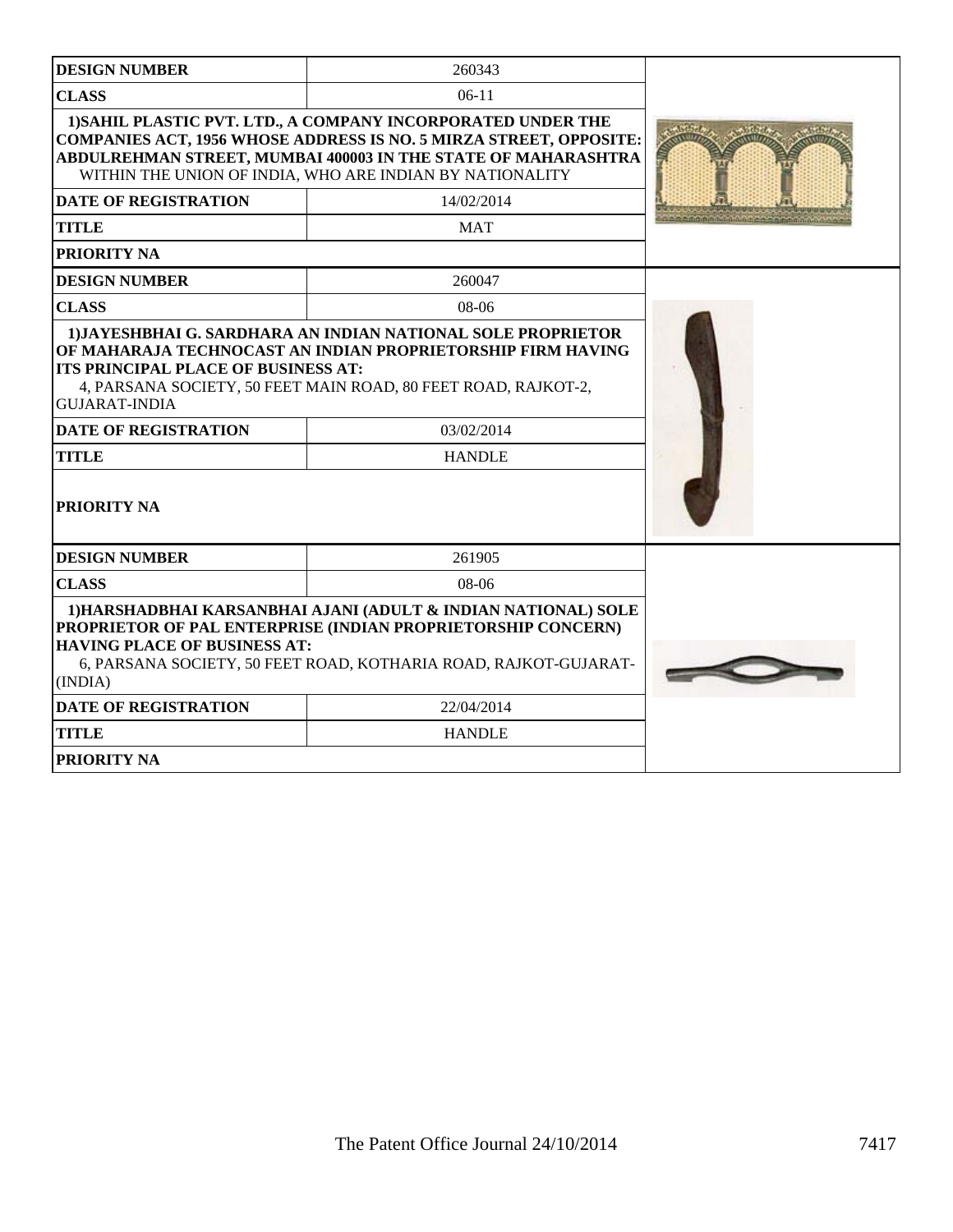| <b>DESIGN NUMBER</b>                                                                                                                             | 260881                                                                                                                                                                                   |  |
|--------------------------------------------------------------------------------------------------------------------------------------------------|------------------------------------------------------------------------------------------------------------------------------------------------------------------------------------------|--|
| <b>CLASS</b>                                                                                                                                     | $07-03$                                                                                                                                                                                  |  |
| OF BUSINESS AT                                                                                                                                   | 1) MA DESIGN INDIA PRIVATE LIMITED, A COMPANY<br>INCORPORATED IN INDIA HAVING ITS PRINCIPAL PLACE<br>A-41, SECTOR-80, PHASE-II, NOIDA-201305, U.P. INDIA                                 |  |
| <b>DATE OF</b><br><b>REGISTRATION</b>                                                                                                            | 10/03/2014                                                                                                                                                                               |  |
| <b>TITLE</b>                                                                                                                                     | <b>CHEESE SPREADER</b>                                                                                                                                                                   |  |
| PRIORITY NA                                                                                                                                      |                                                                                                                                                                                          |  |
| <b>DESIGN NUMBER</b>                                                                                                                             | 258220                                                                                                                                                                                   |  |
| <b>CLASS</b>                                                                                                                                     | $12 - 05$                                                                                                                                                                                |  |
| 1) PERFECT TECHNOLOGY, REGISTERED<br>PARTNERSHIP FIRM, HAVING PARTNERS 1. MR.<br><b>SHAHAMDAR, HAVING REGISTERED OFFICE IS</b><br><b>GUJARAT</b> | IMTIYAZBHAI ISMAILSHA FAKIR 2. MR. SABIRBHAI<br>ISMAILSHA FAKIR 3. MR. IMRANBHAI IKBALBHAI<br>PLOT NO. 192, KUVADAVA G.I.D.C., RAJKOT-<br>AHMEDABAD HIGHWAY, AT. KUVADAVA, DIST. RAJKOT, |  |
| <b>DATE OF</b><br><b>REGISTRATION</b>                                                                                                            | 19/11/2013                                                                                                                                                                               |  |
| <b>TITLE</b>                                                                                                                                     | <b>BUCKET ELEVATOR</b>                                                                                                                                                                   |  |
| <b>PRIORITY NA</b>                                                                                                                               |                                                                                                                                                                                          |  |
| <b>DESIGN NUMBER</b>                                                                                                                             | 259109                                                                                                                                                                                   |  |
| <b>CLASS</b>                                                                                                                                     | 06-03                                                                                                                                                                                    |  |
| PUBLIC LIMITED COMPANY),<br>KOLKATA - 700020, WEST BENGAL, INDIA                                                                                 | 1) THE SUPREME INDUSTRIES LTD., (AN INDIAN<br>601 CENTRAL PLAZA, 2/6, SARAT BOSE ROAD,                                                                                                   |  |
| <b>DATE OF</b><br><b>REGISTRATION</b>                                                                                                            | 30/12/2013                                                                                                                                                                               |  |
| <b>TITLE</b>                                                                                                                                     | <b>TABLE</b>                                                                                                                                                                             |  |
| <b>PRIORITY NA</b>                                                                                                                               |                                                                                                                                                                                          |  |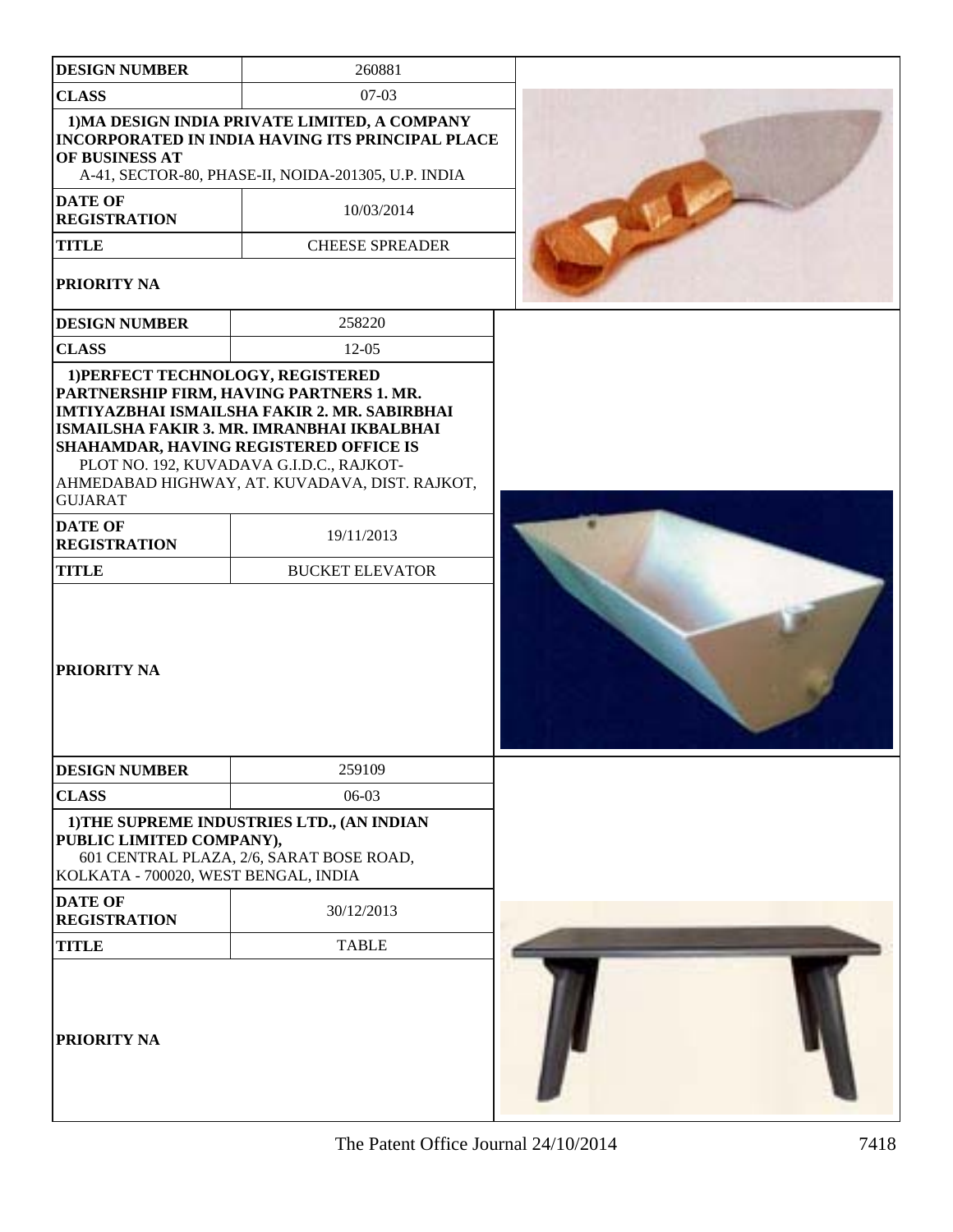| <b>DESIGN NUMBER</b>                                                                                                                                                                                                   |                      | 258578                                         |  |
|------------------------------------------------------------------------------------------------------------------------------------------------------------------------------------------------------------------------|----------------------|------------------------------------------------|--|
| <b>CLASS</b>                                                                                                                                                                                                           |                      | $06-01$                                        |  |
| 1) HERMAN MILLER, INC., A CORPORATION ORGANIZED AND EXISTING<br>UNDER THE LAWS OF THE STATE OF MICHIGAN, UNITED STATES OF<br>AMERICA,<br>OF 855 EAST MAIN AVENUE, ZEELAND, MICHIGAN 49464, UNITED STATES<br>OF AMERICA |                      |                                                |  |
| <b>DATE OF REGISTRATION</b>                                                                                                                                                                                            |                      | 05/12/2013                                     |  |
| <b>TITLE</b>                                                                                                                                                                                                           |                      | <b>COUCH</b>                                   |  |
| <b>PRIORITY</b>                                                                                                                                                                                                        |                      |                                                |  |
| PRIORITY NUMBER                                                                                                                                                                                                        | <b>DATE</b>          | <b>COUNTRY</b>                                 |  |
| 29/457,273                                                                                                                                                                                                             | 07/06/2013           | U.S.A.                                         |  |
| <b>DESIGN NUMBER</b>                                                                                                                                                                                                   |                      | 261215                                         |  |
| <b>CLASS</b>                                                                                                                                                                                                           |                      | $26-06$                                        |  |
| 1) MINDA INDUSTRIES LIMITED., AN INDIAN COMPANY OF<br>VILL. NAWADA FATEPUR, P.O. SIKANDERPUR BADDA, MANESAR, DISTT.<br>GURGAON, HARYANA-122004, INDIA                                                                  |                      |                                                |  |
| <b>DATE OF REGISTRATION</b>                                                                                                                                                                                            |                      | 25/03/2014                                     |  |
| <b>TITLE</b>                                                                                                                                                                                                           | FOG LAMP FOR VEHICLE |                                                |  |
| <b>PRIORITY NA</b>                                                                                                                                                                                                     |                      |                                                |  |
| <b>DESIGN NUMBER</b>                                                                                                                                                                                                   |                      | 259750                                         |  |
| <b>CLASS</b>                                                                                                                                                                                                           | $12 - 16$            |                                                |  |
| 1) HERO MOTOCORP LIMITED, AN INDIAN COMPANY INCORPORATED<br>UNDER THE COMPANIES ACT, HAVING ITS OFFICE AT<br>34, COMMUNITY CENTRE, BASANT LOK, VASANT VIHAR, NEW DELHI-110057                                          |                      |                                                |  |
| <b>DATE OF REGISTRATION</b>                                                                                                                                                                                            |                      | 28/01/2014                                     |  |
| <b>TITLE</b>                                                                                                                                                                                                           |                      | FRONT COWL FOR A TWO WHEELED<br><b>VEHICLE</b> |  |
| <b>PRIORITY NA</b>                                                                                                                                                                                                     |                      |                                                |  |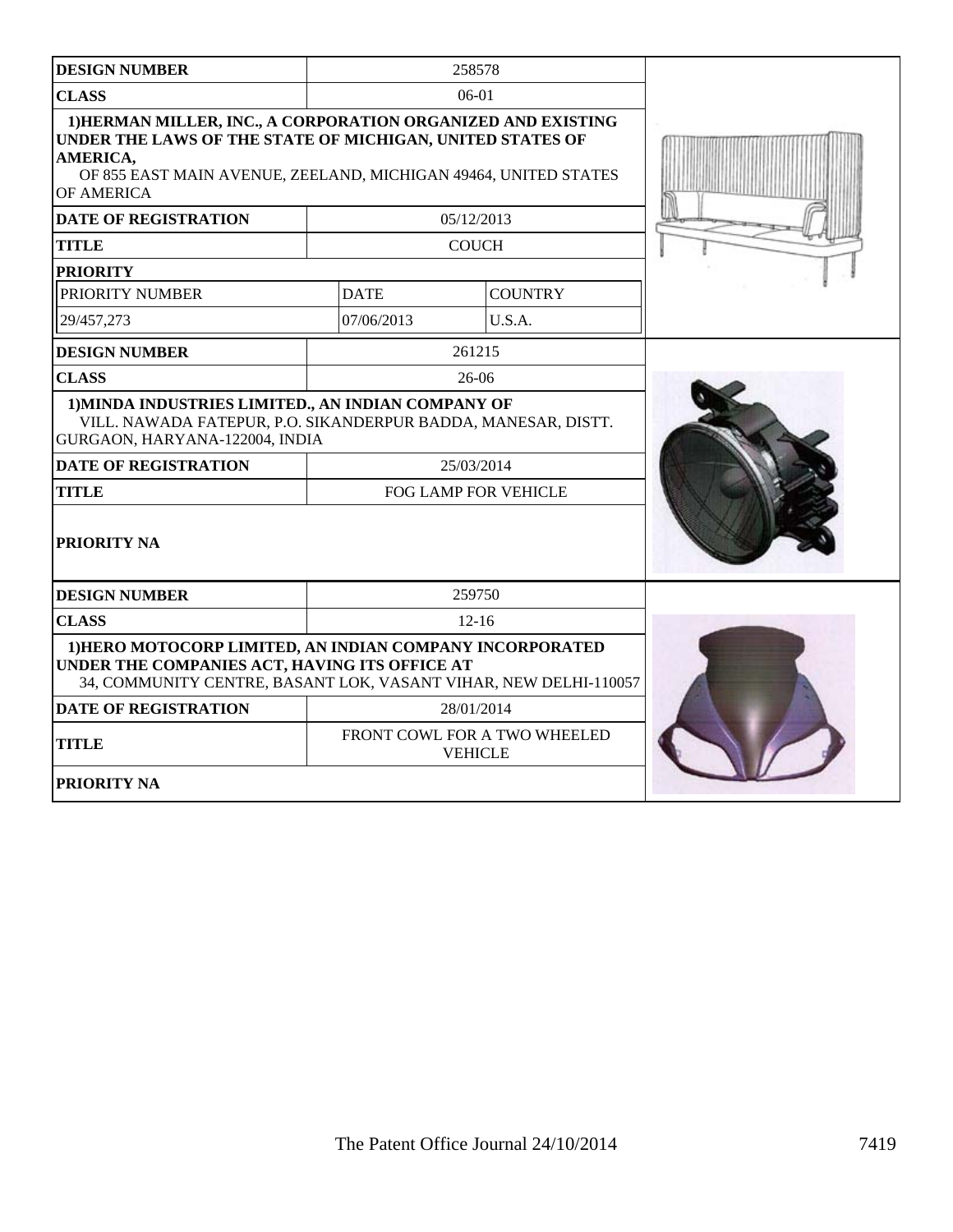| <b>DESIGN NUMBER</b>                                                                                                                                                                                                                                                                                                                              |             | 259808                                                  |  |
|---------------------------------------------------------------------------------------------------------------------------------------------------------------------------------------------------------------------------------------------------------------------------------------------------------------------------------------------------|-------------|---------------------------------------------------------|--|
| <b>CLASS</b>                                                                                                                                                                                                                                                                                                                                      |             | $12 - 11$                                               |  |
| 1) BAJAJ AUTO LIMITED, AN INDIAN COMPANY, INCORPORATED UNDER<br>THE COMPANIES ACT OF 1956, HAVING ITS PRINCIPAL PLACE OF BUSINESS<br>AT NEW 2ND & 3RD FLOOR, KHIVRAJ BUILDING, NO. 616, ANNASALAI,<br><b>CHENNAI - 600006, STATE OF TAMIL NADU, INDIA, AND REGISTERED</b><br><b>OFFICE</b><br>AT AKURDI, PUNE-411035, STATE OF MAHARASHTRA, INDIA |             |                                                         |  |
| <b>DATE OF REGISTRATION</b>                                                                                                                                                                                                                                                                                                                       |             | 29/01/2014                                              |  |
| <b>TITLE</b>                                                                                                                                                                                                                                                                                                                                      |             | SWING ARM ASSEMBLY FOR MOTORCYCLE                       |  |
| <b>PRIORITY NA</b>                                                                                                                                                                                                                                                                                                                                |             |                                                         |  |
| <b>DESIGN NUMBER</b>                                                                                                                                                                                                                                                                                                                              |             | 260196                                                  |  |
| <b>CLASS</b>                                                                                                                                                                                                                                                                                                                                      |             | $15-09$                                                 |  |
| <b>INDIAN NATIONAL PARTNERS OF YANTRANG PRECISE AN INDIAN</b><br>PARTNERSHIP FIRM HAVING ITS PRINCIPAL PLACE OF BUSINESS AT<br><b>ADDRESS:</b><br>NH-8B, GONDAL ROAD, OPP. PARIN FURNITURE, INSIDE FROM RAILWAY<br>CROSSING, GOVIND BAG, KOTHARIYA, RAJKOT-360006, GUJARAT-INDIA                                                                  |             |                                                         |  |
| <b>DATE OF REGISTRATION</b>                                                                                                                                                                                                                                                                                                                       |             | 07/02/2014                                              |  |
| <b>TITLE</b>                                                                                                                                                                                                                                                                                                                                      |             | COMPUTER NUMERIC CONTROL (CNC)<br><b>TURNING CENTER</b> |  |
| PRIORITY NA                                                                                                                                                                                                                                                                                                                                       |             |                                                         |  |
| <b>DESIGN NUMBER</b>                                                                                                                                                                                                                                                                                                                              |             | 260248                                                  |  |
| <b>CLASS</b>                                                                                                                                                                                                                                                                                                                                      |             | 12-08                                                   |  |
| 1) BAYERISCHE MOTOREN WERKE AKTIENGESELLSCHAFT, OF<br>PETUELRING 130, 80809, MUENCHEN, GERMANY, A GERMAN COMPANY                                                                                                                                                                                                                                  |             |                                                         |  |
| <b>DATE OF REGISTRATION</b>                                                                                                                                                                                                                                                                                                                       |             | 10/02/2014                                              |  |
| <b>TITLE</b>                                                                                                                                                                                                                                                                                                                                      |             | CAR                                                     |  |
| <b>PRIORITY</b>                                                                                                                                                                                                                                                                                                                                   |             |                                                         |  |
| PRIORITY NUMBER                                                                                                                                                                                                                                                                                                                                   | <b>DATE</b> | <b>COUNTRY</b>                                          |  |
| EM 002291914-0001                                                                                                                                                                                                                                                                                                                                 | 14/08/2013  | <b>EUROPEAN UNION</b>                                   |  |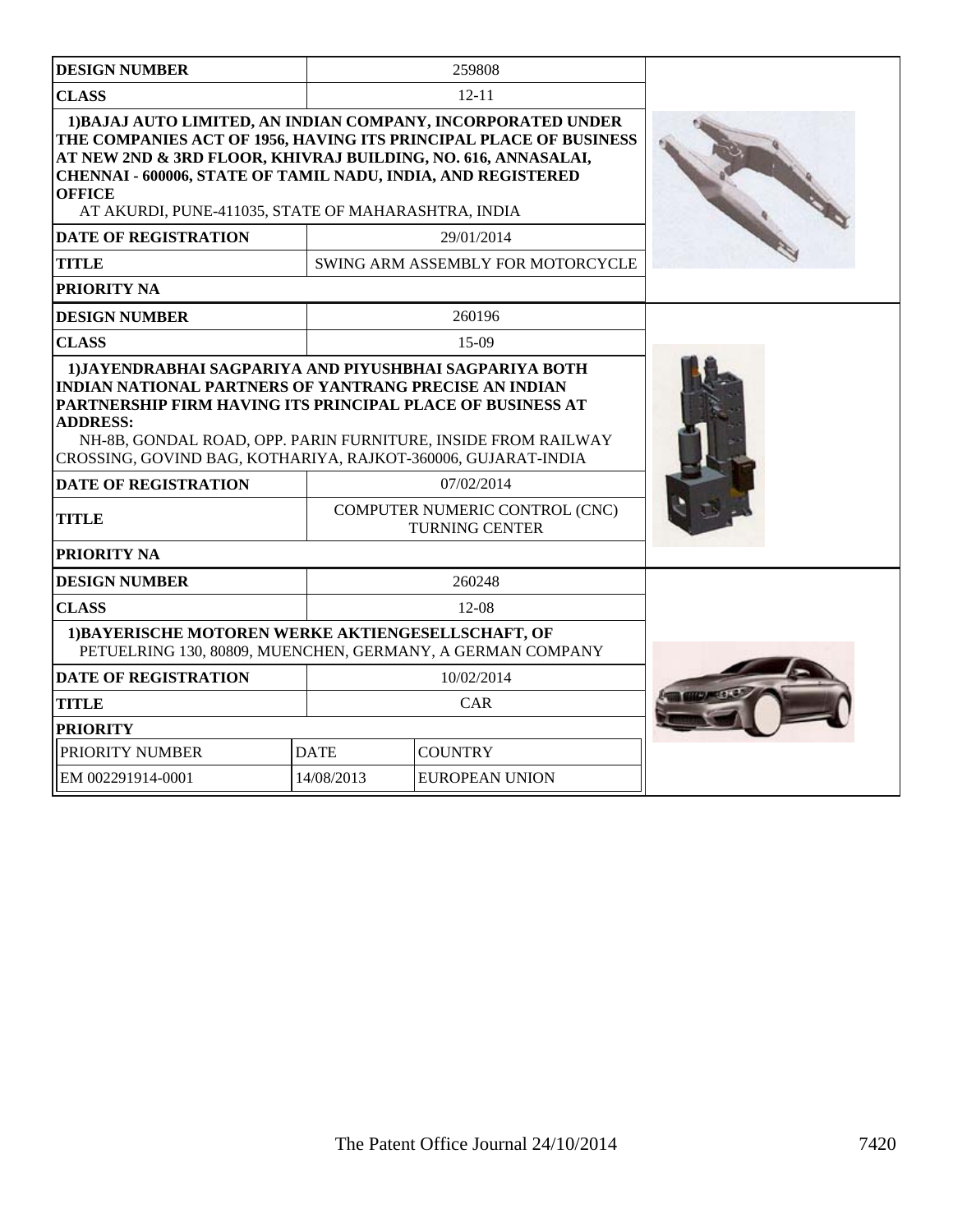| <b>DESIGN NUMBER</b>                                                                                                            | 261138                                                                                                                                                                                                                                                             |  |
|---------------------------------------------------------------------------------------------------------------------------------|--------------------------------------------------------------------------------------------------------------------------------------------------------------------------------------------------------------------------------------------------------------------|--|
| <b>CLASS</b>                                                                                                                    | $12 - 11$                                                                                                                                                                                                                                                          |  |
| <b>OFFICE AT</b><br>AKURDI, PUNE-411035, STATE OF MAHARASHTRA, INDIA                                                            | 1) BAJAJ AUTO LIMITED, AN INDIAN COMPANY, INCORPORATED UNDER<br>THE COMPANIES ACT OF 1956, HAVING ITS PRINCIPAL PLACE OF BUSINESS<br>AT NEW 2ND & 3RD FLOOR, KHIVRAJ BUILDING, NO. 616, ANNASALAI,<br>CHENNAI - 600006, STATE OF TAMIL NADU, INDIA, AND REGISTERED |  |
| <b>DATE OF REGISTRATION</b>                                                                                                     | 20/03/2014                                                                                                                                                                                                                                                         |  |
| <b>TITLE</b>                                                                                                                    | SPEEDOMETER ASSEMBLY FOR<br><b>MOTORCYCLE</b>                                                                                                                                                                                                                      |  |
| <b>PRIORITY NA</b>                                                                                                              |                                                                                                                                                                                                                                                                    |  |
| <b>DESIGN NUMBER</b>                                                                                                            | 256796                                                                                                                                                                                                                                                             |  |
| <b>CLASS</b>                                                                                                                    | $12-05$                                                                                                                                                                                                                                                            |  |
| FLAT 1, TMV COLONY, MUKUND NAGAR ROAD, PUNE 411037<br>MAHARASHTRA, INDIA AND HAVING OFFICE AT<br>PUNE 411030 MAHARASHTRA, INDIA | 129, NARAYAN PETH, SITAPHAL BAUG COLONY, NEAR MATI GANAPATI,                                                                                                                                                                                                       |  |
| <b>DATE OF REGISTRATION</b>                                                                                                     | 26/09/2013                                                                                                                                                                                                                                                         |  |
| <b>TITLE</b>                                                                                                                    | <b>CABLE CARRIER FOR CRANES</b>                                                                                                                                                                                                                                    |  |
| PRIORITY NA                                                                                                                     |                                                                                                                                                                                                                                                                    |  |
| <b>DESIGN NUMBER</b>                                                                                                            | 260879                                                                                                                                                                                                                                                             |  |
| <b>CLASS</b>                                                                                                                    | $26-01$                                                                                                                                                                                                                                                            |  |
| <b>INDIA HAVING ITS PRINCIPAL PLACE OF BUSINESS AT</b><br>A-41, SECTOR-80, PHASE-II, NOIDA-201305, U.P. INDIA                   | 1) MA DESIGN INDIA PRIVATE LIMITED, A COMPANY INCORPORATED IN                                                                                                                                                                                                      |  |
| <b>DATE OF REGISTRATION</b>                                                                                                     | 10/03/2014                                                                                                                                                                                                                                                         |  |
| <b>TITLE</b>                                                                                                                    | <b>CANDLE HOLDER</b>                                                                                                                                                                                                                                               |  |
| <b>PRIORITY NA</b>                                                                                                              |                                                                                                                                                                                                                                                                    |  |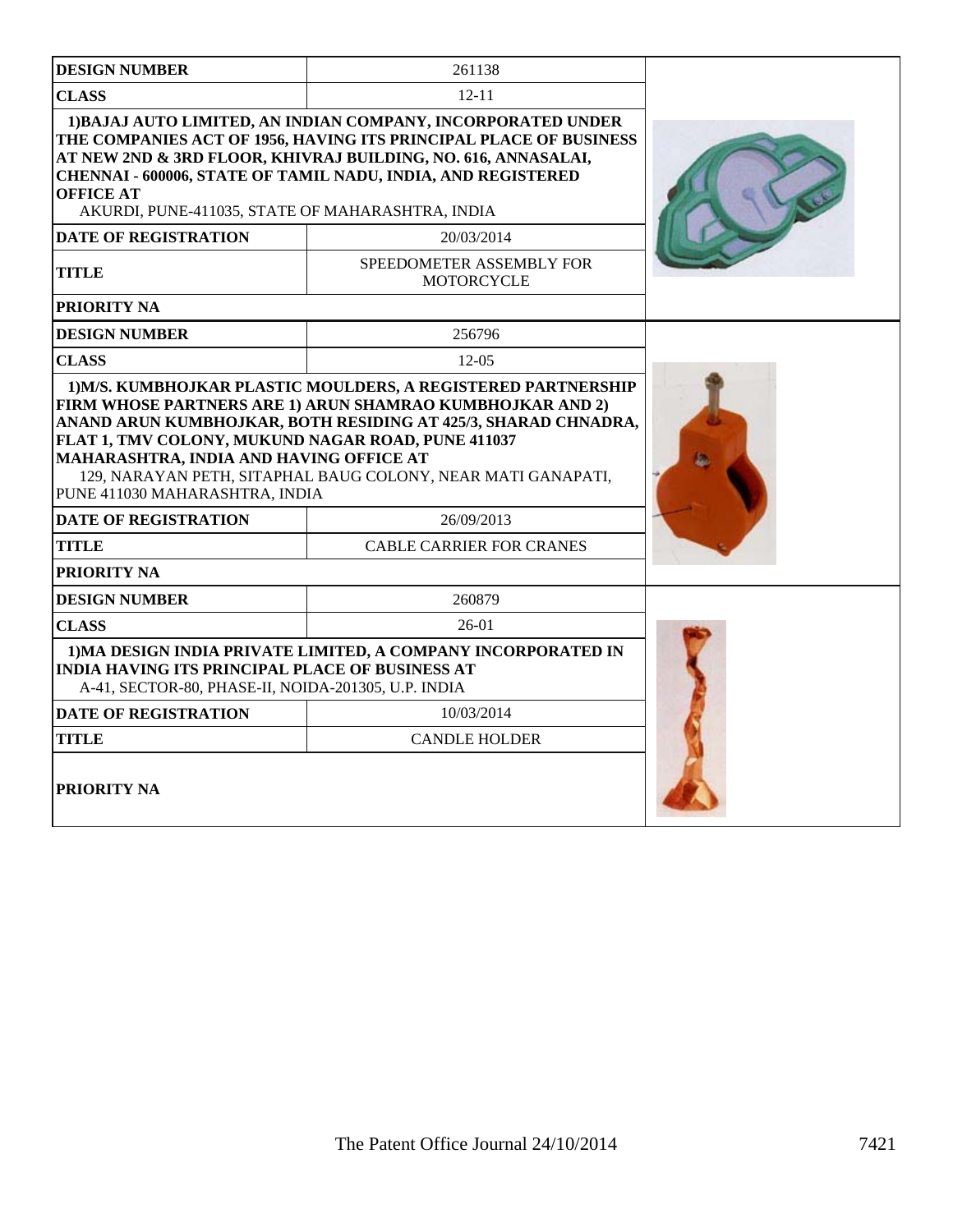| <b>DESIGN NUMBER</b>                                                                                                                                                                                  |             | 260622                                                  |  |
|-------------------------------------------------------------------------------------------------------------------------------------------------------------------------------------------------------|-------------|---------------------------------------------------------|--|
| <b>CLASS</b>                                                                                                                                                                                          |             | 99-00                                                   |  |
| 1) SUNIL P.P. (INDIAN) RESIDING AT:<br>PALLIYIL HOUSE, ANAKKAD ROAD, KANJANI, P.O., THRISSUR-<br>680612, KERALA, INDIA                                                                                |             |                                                         |  |
| <b>DATE OF REGISTRATION</b>                                                                                                                                                                           |             | 26/02/2014                                              |  |
| <b>TITLE</b>                                                                                                                                                                                          |             | <b>BIOGAS PLANT</b>                                     |  |
| <b>PRIORITY NA</b>                                                                                                                                                                                    |             |                                                         |  |
| <b>DESIGN NUMBER</b>                                                                                                                                                                                  |             | 255641                                                  |  |
| <b>CLASS</b>                                                                                                                                                                                          |             | 09-05                                                   |  |
| 1) SOCIÉTÉ DES PRODUITS NESTLÉ S.A. A COMPANY<br>INCORPORATED UNDER THE LAWS OF THE SWITZERLAND<br>HAVING ITS REGISTERED OFFICE<br>AT 1800 VEVEY, SWITZERLAND<br>DATE OF REGISTRATION<br><b>TITLE</b> |             | 05/08/2013<br>CAPSULE FOR BEVERAGE DISPENSER            |  |
| <b>PRIORITY</b>                                                                                                                                                                                       |             |                                                         |  |
| PRIORITY NUMBER                                                                                                                                                                                       | <b>DATE</b> | <b>COUNTRY</b>                                          |  |
| 139551                                                                                                                                                                                                | 07/02/2013  | <b>SWITZERLAND</b>                                      |  |
| <b>DESIGN NUMBER</b>                                                                                                                                                                                  |             | 260850                                                  |  |
| <b>CLASS</b>                                                                                                                                                                                          |             | $12 - 16$                                               |  |
| 1) MITRAS BIKES PRIVATE LIMITED, 308, SUNEHRI BAGH APARTMENTS,<br>SECTOR 13, ROHINI, DELHI 110085, DELHI STATE, INDIA,<br><b>COMPANIES ACT, 1956</b>                                                  |             | A PRIVATE LIMITED COMPANY INCORPORATED UNDER THE INDIAN |  |
| <b>DATE OF REGISTRATION</b>                                                                                                                                                                           |             | 10/03/2014                                              |  |
| <b>TITLE</b>                                                                                                                                                                                          |             | SEAT FOR CYCLES, BICYCLES AND<br><b>TRICYCLES</b>       |  |
| <b>PRIORITY NA</b>                                                                                                                                                                                    |             |                                                         |  |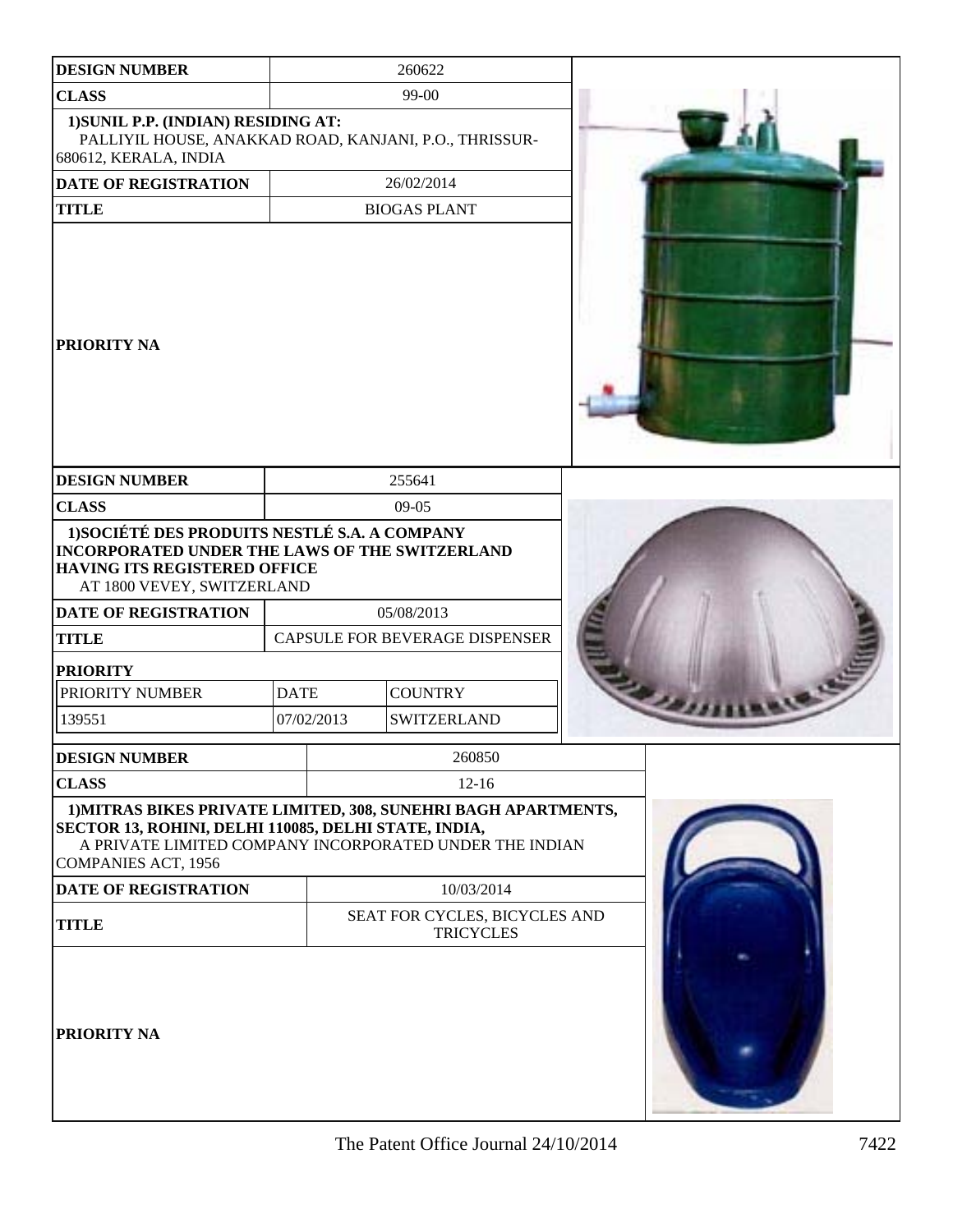| <b>DESIGN NUMBER</b>                                                                                                                                                           | 260884                                           |  |
|--------------------------------------------------------------------------------------------------------------------------------------------------------------------------------|--------------------------------------------------|--|
| <b>CLASS</b>                                                                                                                                                                   | $07-01$                                          |  |
| 1) MA DESIGN INDIA PRIVATE LIMITED, A COMPANY INCORPORATED IN<br><b>INDIA HAVING ITS PRINCIPAL PLACE OF BUSINESS AT</b><br>A-41, SECTOR-80, PHASE-II, NOIDA-201305, U.P. INDIA |                                                  |  |
| <b>DATE OF REGISTRATION</b>                                                                                                                                                    | 10/03/2014                                       |  |
| <b>TITLE</b>                                                                                                                                                                   | <b>CUP</b>                                       |  |
| <b>PRIORITY NA</b>                                                                                                                                                             |                                                  |  |
| <b>DESIGN NUMBER</b>                                                                                                                                                           | 261330                                           |  |
| <b>CLASS</b>                                                                                                                                                                   | $15-07$                                          |  |
| 1) PRADEEPKUMAR NANDLAL DHOOT, INDIAN NATIONAL OF<br>GANGAPURWALA, 2275 ADAT BAZAR, AHMEDNAGAR-414001,<br>MAHARASHTRA, INDIA                                                   |                                                  |  |
| <b>DATE OF REGISTRATION</b>                                                                                                                                                    | 28/03/2014                                       |  |
| <b>TITLE</b>                                                                                                                                                                   | LEFT DRAWER BASESTAND FOR<br><b>REFRIGERATOR</b> |  |
| <b>PRIORITY NA</b>                                                                                                                                                             |                                                  |  |
| <b>DESIGN NUMBER</b>                                                                                                                                                           | 261593                                           |  |
| <b>CLASS</b>                                                                                                                                                                   | $08-06$                                          |  |
| 1) M/S MARS INDUSTRIES PVT. LTD., (A COMPANY INCORPORATED UNDER<br><b>INDIAN COMPANIES ACT)</b><br>A-88 ROAD NO. 2, MAHIPALPUR EXTN., NEW DELHI-110037, (INDIA)                |                                                  |  |
| <b>DATE OF REGISTRATION</b>                                                                                                                                                    | 09/04/2014                                       |  |
| <b>TITLE</b>                                                                                                                                                                   | <b>HANDLE SET</b>                                |  |
| <b>PRIORITY NA</b>                                                                                                                                                             |                                                  |  |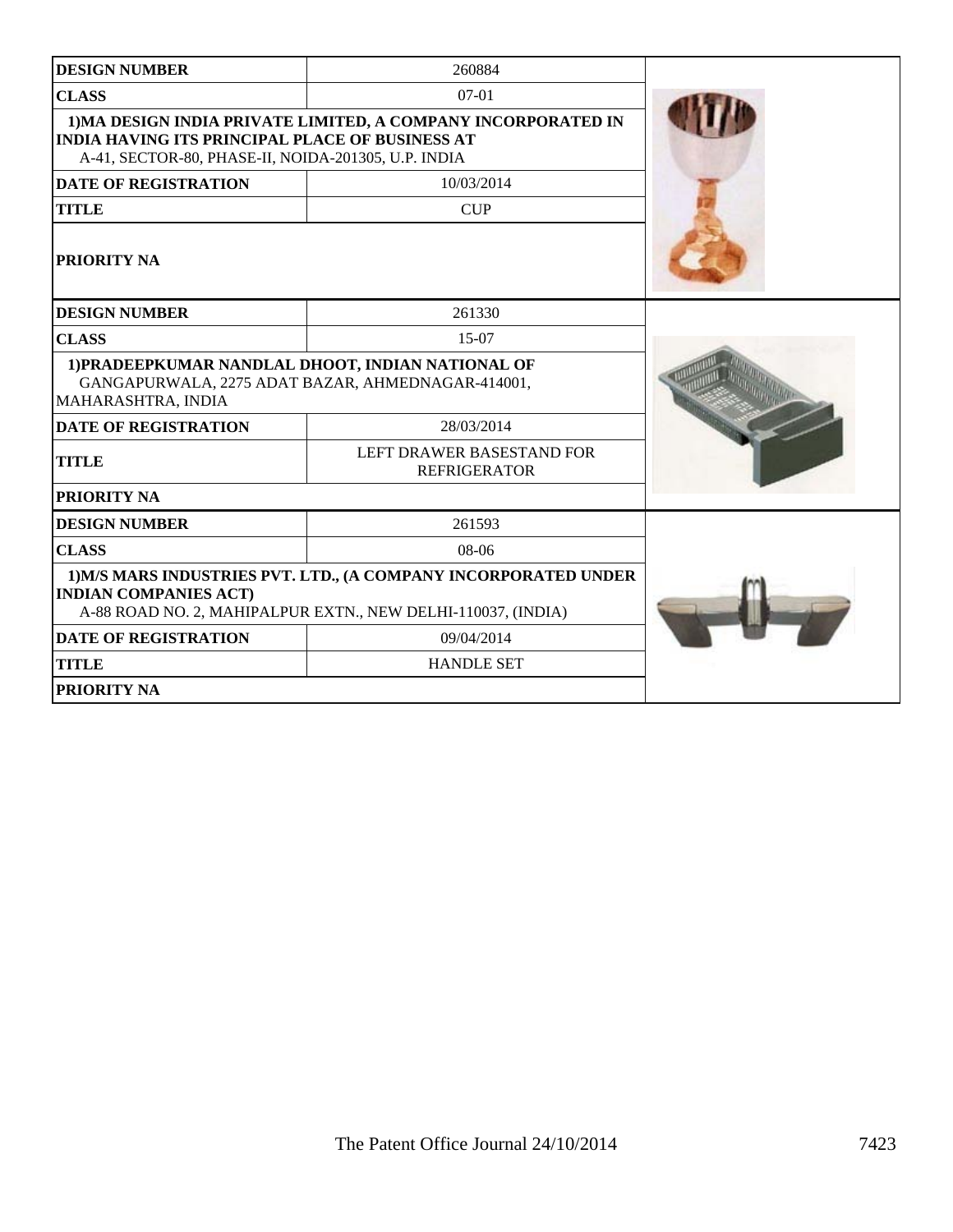| <b>DESIGN NUMBER</b>                                                 | 259822                                                                                                                                                                                                                                                                    |  |
|----------------------------------------------------------------------|---------------------------------------------------------------------------------------------------------------------------------------------------------------------------------------------------------------------------------------------------------------------------|--|
| <b>CLASS</b>                                                         | $10-04$                                                                                                                                                                                                                                                                   |  |
| <b>OFFICE AT</b><br>AKURDI, PUNE-411035, STATE OF MAHARASHTRA, INDIA | 1) BAJAJ AUTO LIMITED, AN INDIAN COMPANY, INCORPORATED UNDER<br>THE COMPANIES ACT OF 1956, HAVING ITS PRINCIPAL PLACE OF BUSINESS<br>AT NEW 2ND & 3RD FLOOR, KHIVRAJ BUILDING, NO. 616, ANNASALAI,<br><b>CHENNAI - 600006, STATE OF TAMIL NADU, INDIA, AND REGISTERED</b> |  |
| <b>DATE OF REGISTRATION</b>                                          | 29/01/2014                                                                                                                                                                                                                                                                |  |
| <b>TITLE</b>                                                         | SPEEDOMETER ASSEMBLY FOR<br>MOTORCYCLE                                                                                                                                                                                                                                    |  |
| <b>PRIORITY NA</b>                                                   |                                                                                                                                                                                                                                                                           |  |
| <b>DESIGN NUMBER</b>                                                 | 260657                                                                                                                                                                                                                                                                    |  |
| <b>CLASS</b>                                                         | 13-01                                                                                                                                                                                                                                                                     |  |
| 1) ENDICO POWER TOOLS, AN INDIAN COMPANY,                            | OF 1276/1, ST NO. 3, SHIMLAPURI, LUDHIANA-141003, PUNJAB, INDIA                                                                                                                                                                                                           |  |
| <b>DATE OF REGISTRATION</b>                                          | 27/02/2014                                                                                                                                                                                                                                                                |  |
| <b>TITLE</b>                                                         | <b>FAN OF ARMATURE</b>                                                                                                                                                                                                                                                    |  |
| <b>PRIORITY NA</b>                                                   |                                                                                                                                                                                                                                                                           |  |
| <b>DESIGN NUMBER</b>                                                 | 259494                                                                                                                                                                                                                                                                    |  |
| <b>CLASS</b>                                                         | $11-02$                                                                                                                                                                                                                                                                   |  |
| <b>SITUATED AT</b>                                                   | 1) AMAR SINGH YADAV, TRADING AS M/S. S. N. GLASS DECORATERS,<br>2/778, SUHAG NAGAR, FIROZABAD (U.P.) INDIA, OF ABOVE ADDRESS                                                                                                                                              |  |
| <b>DATE OF REGISTRATION</b>                                          | 20/01/2014                                                                                                                                                                                                                                                                |  |
| <b>TITLE</b>                                                         | <b>FLOWER VASE</b>                                                                                                                                                                                                                                                        |  |
| <b>PRIORITY NA</b>                                                   |                                                                                                                                                                                                                                                                           |  |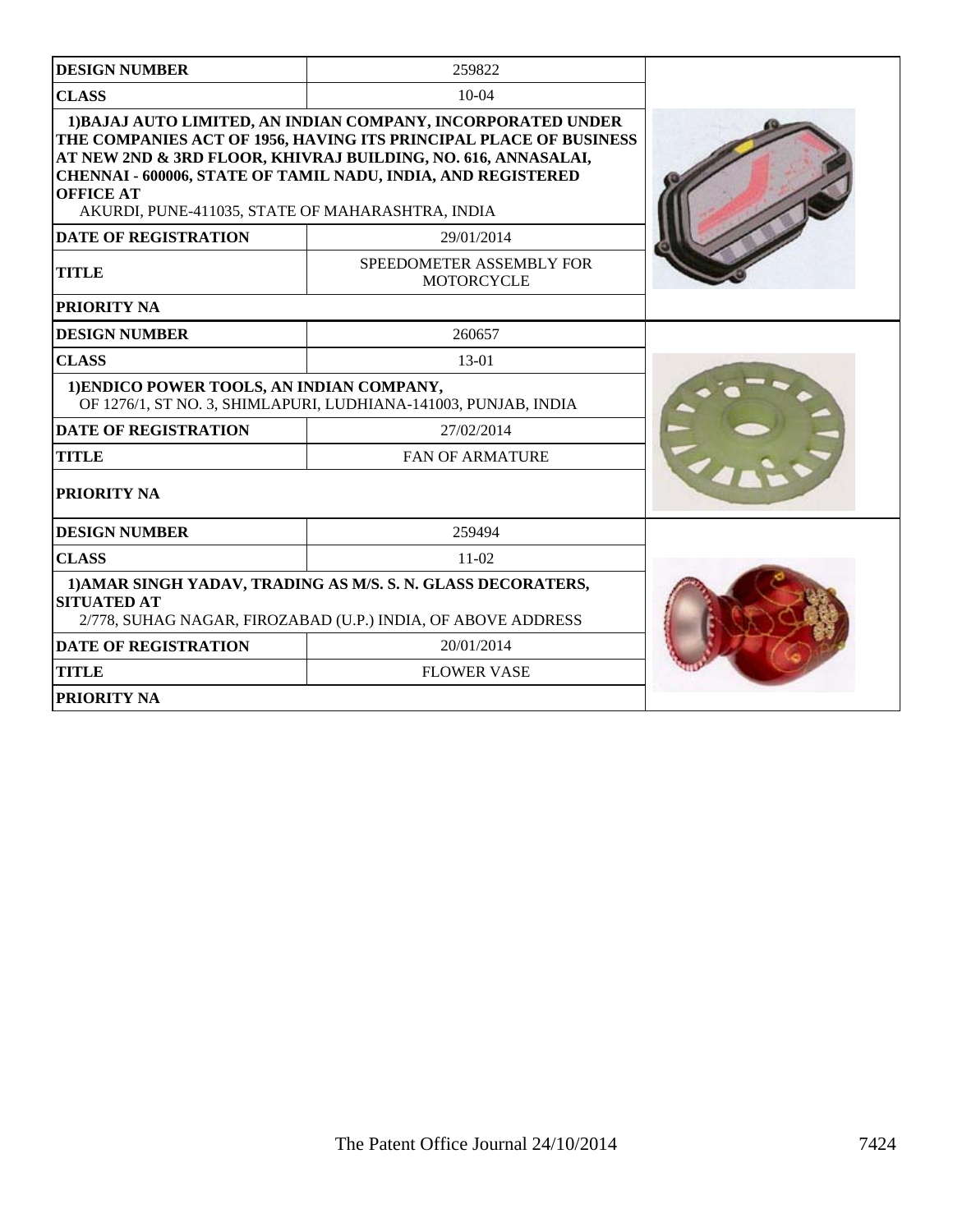| <b>DESIGN NUMBER</b>                                                                                                                                                                                                                                                                                                                                         |             | 257833                    |          |
|--------------------------------------------------------------------------------------------------------------------------------------------------------------------------------------------------------------------------------------------------------------------------------------------------------------------------------------------------------------|-------------|---------------------------|----------|
| <b>CLASS</b>                                                                                                                                                                                                                                                                                                                                                 |             | $15-03$                   |          |
| 1) STANDARD CORPORATION INDIA LIMITED, OF STANDARD CHOWK,<br><b>BARNALA, PUNJUB, INDIA,</b><br>A COMPANY INCORPORATED UNDER THE COMPANIES ACT, 1956, OF THE<br><b>ABOVE ADDRESS</b>                                                                                                                                                                          |             |                           | STANDARI |
| <b>DATE OF REGISTRATION</b>                                                                                                                                                                                                                                                                                                                                  |             | 29/10/2013                |          |
| <b>TITLE</b>                                                                                                                                                                                                                                                                                                                                                 |             | <b>CROP CUTTING BALER</b> |          |
| <b>PRIORITY NA</b>                                                                                                                                                                                                                                                                                                                                           |             |                           |          |
| <b>DESIGN NUMBER</b>                                                                                                                                                                                                                                                                                                                                         |             | 258364                    |          |
| <b>CLASS</b>                                                                                                                                                                                                                                                                                                                                                 |             | $12 - 16$                 |          |
| 1) DAIMLER INDIA COMMERCIAL VEHICLES PRIVATE LIMITED, AN<br>INDIAN COMPANY INCORPORATED UNDER THE LAWS OF INDIA,<br>OF UNIT 201, 2ND FLOOR CAMPUS 3B, RMZ MILLENNIA BUSINESS PARK NO.<br>143, DR. MGR ROAD, PERUNGUDI, CHENNAI-600096, INDIA                                                                                                                 |             |                           |          |
| <b>DATE OF REGISTRATION</b>                                                                                                                                                                                                                                                                                                                                  |             | 25/11/2013                |          |
| <b>TITLE</b>                                                                                                                                                                                                                                                                                                                                                 |             | FENDER FOR VEHICLES       |          |
| <b>PRIORITY</b>                                                                                                                                                                                                                                                                                                                                              |             |                           |          |
| PRIORITY NUMBER                                                                                                                                                                                                                                                                                                                                              | <b>DATE</b> | <b>COUNTRY</b>            |          |
| 002244459-0007                                                                                                                                                                                                                                                                                                                                               | 27/05/2013  | <b>OHIM</b>               |          |
| <b>DESIGN NUMBER</b>                                                                                                                                                                                                                                                                                                                                         |             | 261288                    |          |
| <b>CLASS</b>                                                                                                                                                                                                                                                                                                                                                 |             | 08-06                     |          |
| 1)(1) KASHYAP A. PATEL (2) SANDIP S. GHONIYA (3) VINAYBHAI M. PATEL<br>(4) PARESH D. RAIYANI ALL INDIAN NATIONAL PARTNERS OF YAKSH<br><b>SALES CORPORATION AN INDIAN PARTNERSHIP FIRM HAVING ITS</b><br><b>PRINCIPAL PLACE OF BUSINESS AT</b><br>SANSKAR SOCIETY, STREET NO. 1, PLOT NO. 28, NEAR BALAJI INDUSTRIES,<br>AJI RING ROAD, RAJKOT, GUJARAT-INDIA |             |                           |          |
| <b>DATE OF REGISTRATION</b>                                                                                                                                                                                                                                                                                                                                  |             | 27/03/2014                |          |
| <b>TITLE</b>                                                                                                                                                                                                                                                                                                                                                 |             | <b>HANDLE</b>             |          |
| <b>PRIORITY NA</b>                                                                                                                                                                                                                                                                                                                                           |             |                           |          |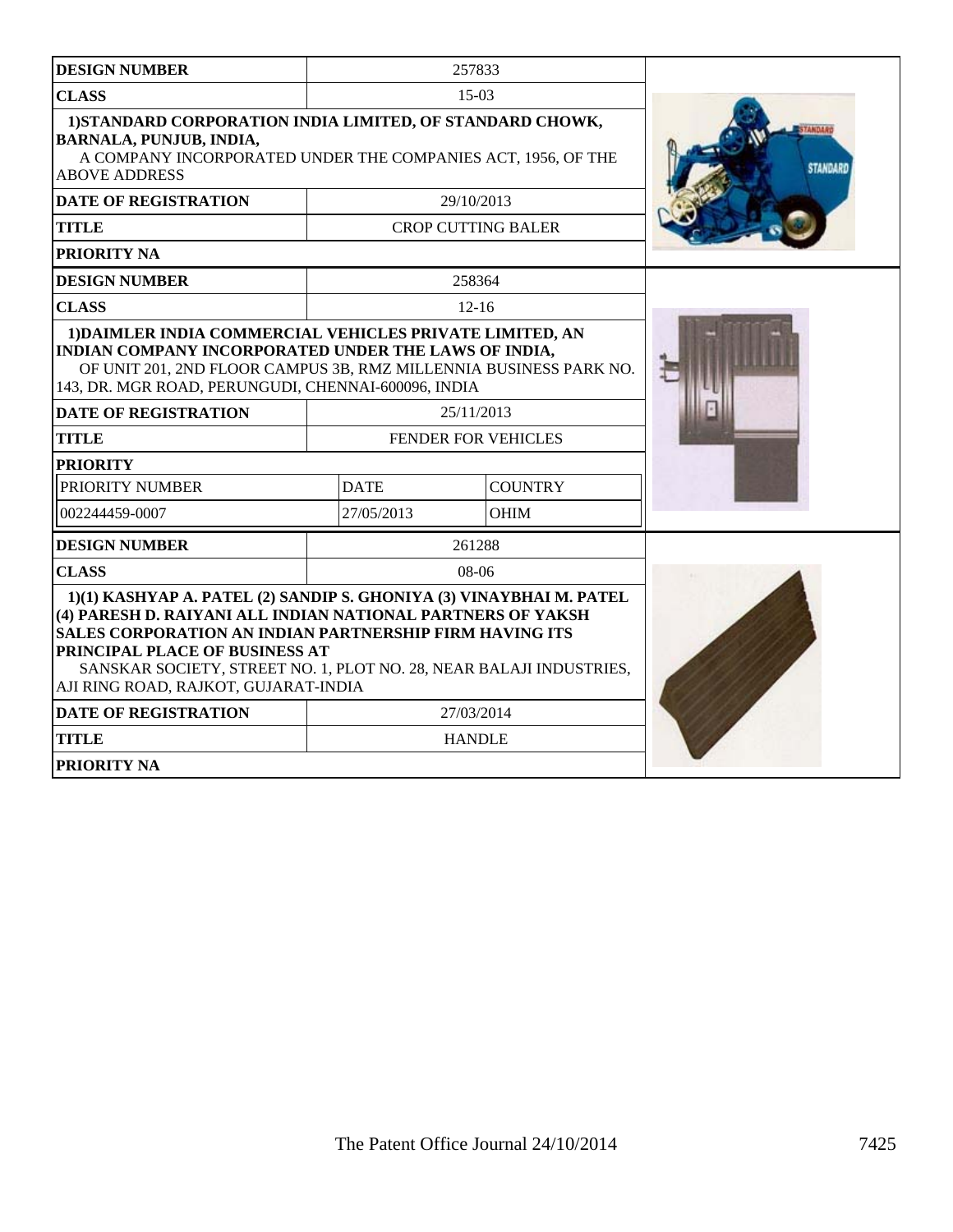| <b>DESIGN NUMBER</b>                  | 259826                                                                                                                                                                                                                                                                                                                              |                   |  |
|---------------------------------------|-------------------------------------------------------------------------------------------------------------------------------------------------------------------------------------------------------------------------------------------------------------------------------------------------------------------------------------|-------------------|--|
| <b>CLASS</b>                          | $12 - 11$                                                                                                                                                                                                                                                                                                                           |                   |  |
|                                       | 1) BAJAJ AUTO LIMITED, AN INDIAN COMPANY,<br>INCORPORATED UNDER THE COMPANIES ACT OF 1956, HAVING<br>ITS PRINCIPAL PLACE OF BUSINESS AT NEW 2ND & 3RD FLOOR,<br>KHIVRAJ BUILDING, NO. 616, ANNASALAI, CHENNAI - 600006,<br>STATE OF TAMIL NADU, INDIA, AND REGISTERED OFFICE AT<br>AKURDI, PUNE-411035, STATE OF MAHARASHTRA, INDIA |                   |  |
| <b>DATE OF REGISTRATION</b>           | 29/01/2014                                                                                                                                                                                                                                                                                                                          |                   |  |
| <b>TITLE</b>                          | <b>MOTORCYCLE</b>                                                                                                                                                                                                                                                                                                                   |                   |  |
| PRIORITY NA                           |                                                                                                                                                                                                                                                                                                                                     |                   |  |
| <b>DESIGN NUMBER</b>                  | 261022                                                                                                                                                                                                                                                                                                                              |                   |  |
| <b>CLASS</b>                          | 08-07                                                                                                                                                                                                                                                                                                                               |                   |  |
| METAL CO.,                            | 1) SH. RAJNEESH GODANI, PROPRIETOR M/S GODANI<br>B-14, INDUSTRIAL ESTATE, ALIGARH-202001 (UTTAR                                                                                                                                                                                                                                     |                   |  |
| PRADESH) (INDIAN NATIONAL)            |                                                                                                                                                                                                                                                                                                                                     |                   |  |
| <b>DATE OF</b><br><b>REGISTRATION</b> | 18/03/2014                                                                                                                                                                                                                                                                                                                          |                   |  |
| <b>TITLE</b>                          | <b>DOOR BOLT</b>                                                                                                                                                                                                                                                                                                                    |                   |  |
| PRIORITY NA                           |                                                                                                                                                                                                                                                                                                                                     |                   |  |
| <b>DESIGN NUMBER</b>                  |                                                                                                                                                                                                                                                                                                                                     | 261920            |  |
| <b>CLASS</b>                          |                                                                                                                                                                                                                                                                                                                                     | $04-02$           |  |
| 1) EBNAT AG, A SWISS COMPANY OF       | INDUSTRIESTRASSE 34, 9642 EBNAT-KAPPEL, SWITZERLAND                                                                                                                                                                                                                                                                                 |                   |  |
| DATE OF REGISTRATION                  |                                                                                                                                                                                                                                                                                                                                     | 22/04/2014        |  |
| <b>TITLE</b>                          |                                                                                                                                                                                                                                                                                                                                     | <b>TOOTHBRUSH</b> |  |
| <b>PRIORITY</b>                       |                                                                                                                                                                                                                                                                                                                                     |                   |  |
| PRIORITY NUMBER                       | <b>DATE</b>                                                                                                                                                                                                                                                                                                                         | <b>COUNTRY</b>    |  |
| 770206201                             | 24/10/2013                                                                                                                                                                                                                                                                                                                          | <b>WIPO</b>       |  |
|                                       |                                                                                                                                                                                                                                                                                                                                     |                   |  |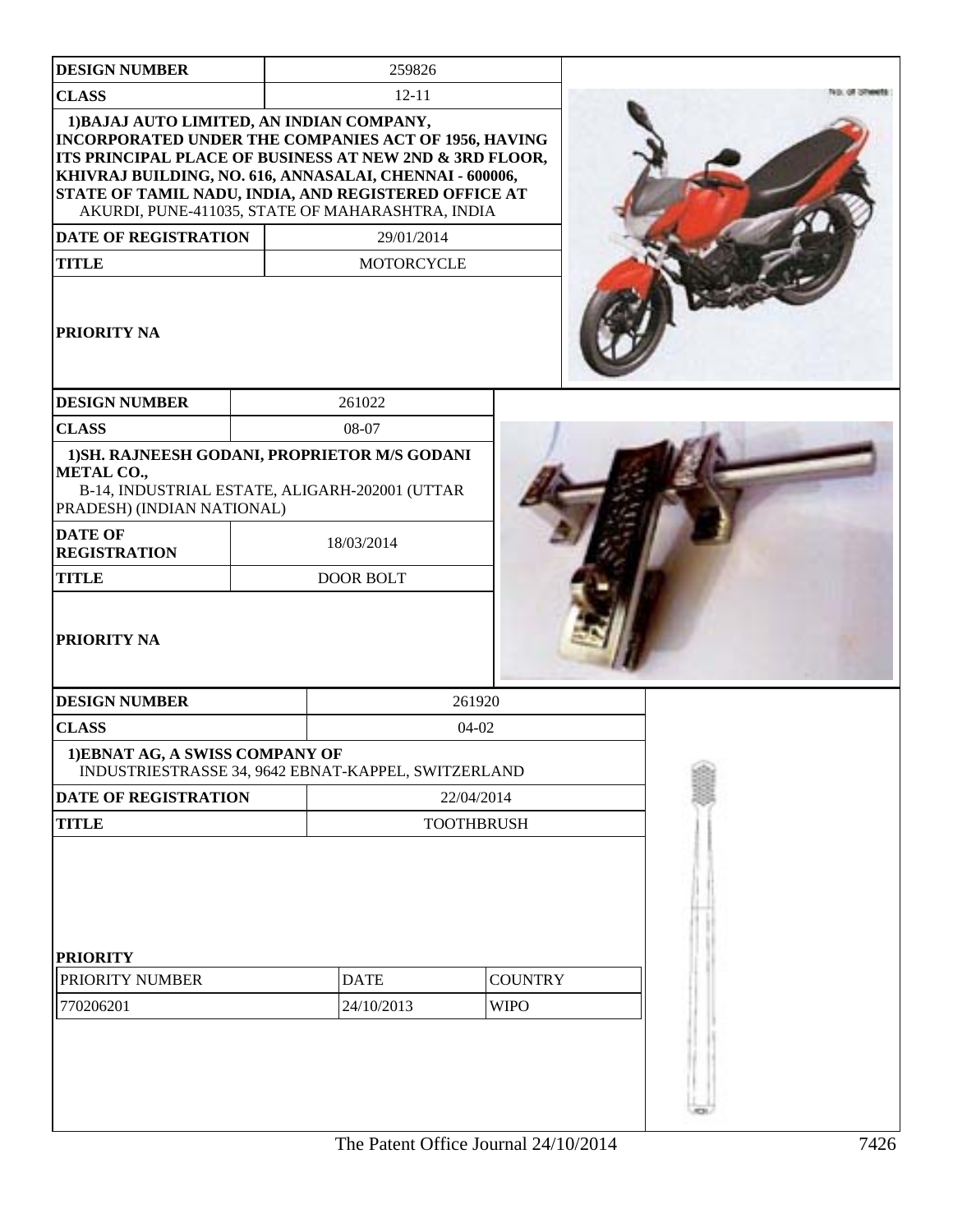| <b>DESIGN NUMBER</b>                                                                                                                                    | 260771                                                                                                                                                                                       |  |
|---------------------------------------------------------------------------------------------------------------------------------------------------------|----------------------------------------------------------------------------------------------------------------------------------------------------------------------------------------------|--|
| <b>CLASS</b>                                                                                                                                            | 13-03                                                                                                                                                                                        |  |
| UNDER THE COMPANIES ACT OF 1956 WHOSE ADDRESS IS<br>KERALA STATE, INDIA                                                                                 | 1) M/S V-GUARD INDUSTRIES LTD., AN INDIAN COMPANY INCORPORATED<br>33/2905 F, VENNALA HIGH SCHOOL ROAD, VENNALA, KOCHI-682028,                                                                |  |
| <b>DATE OF REGISTRATION</b>                                                                                                                             | 04/03/2014                                                                                                                                                                                   |  |
| <b>TITLE</b>                                                                                                                                            | <b>STABILIZERS</b>                                                                                                                                                                           |  |
| PRIORITY NA                                                                                                                                             |                                                                                                                                                                                              |  |
| <b>DESIGN NUMBER</b>                                                                                                                                    | 260849                                                                                                                                                                                       |  |
| <b>CLASS</b>                                                                                                                                            | $12 - 16$                                                                                                                                                                                    |  |
| SECTOR 13, ROHINI, DELHI 110085, DELHI STATE, INDIA,<br><b>COMPANIES ACT, 1956</b><br><b>DATE OF REGISTRATION</b><br><b>TITLE</b><br><b>PRIORITY NA</b> | 1) MITRAS BIKES PRIVATE LIMITED, 308, SUNEHRI BAGH APARTMENTS,<br>A PRIVATE LIMITED COMPANY INCORPORATED UNDER THE INDIAN<br>10/03/2014<br>SEAT FOR CYCLES, BICYCLES AND<br><b>TRICYCLES</b> |  |
| <b>DESIGN NUMBER</b>                                                                                                                                    | 260883                                                                                                                                                                                       |  |
| <b>CLASS</b>                                                                                                                                            | $07-03$                                                                                                                                                                                      |  |
| <b>INDIA HAVING ITS PRINCIPAL PLACE OF BUSINESS AT</b><br>A-41, SECTOR-80, PHASE-II, NOIDA-201305, U.P. INDIA                                           | 1) MA DESIGN INDIA PRIVATE LIMITED, A COMPANY INCORPORATED IN                                                                                                                                |  |
| <b>DATE OF REGISTRATION</b>                                                                                                                             | 10/03/2014                                                                                                                                                                                   |  |
| <b>TITLE</b>                                                                                                                                            | <b>CHEESE KNIFE</b>                                                                                                                                                                          |  |
| <b>PRIORITY NA</b>                                                                                                                                      |                                                                                                                                                                                              |  |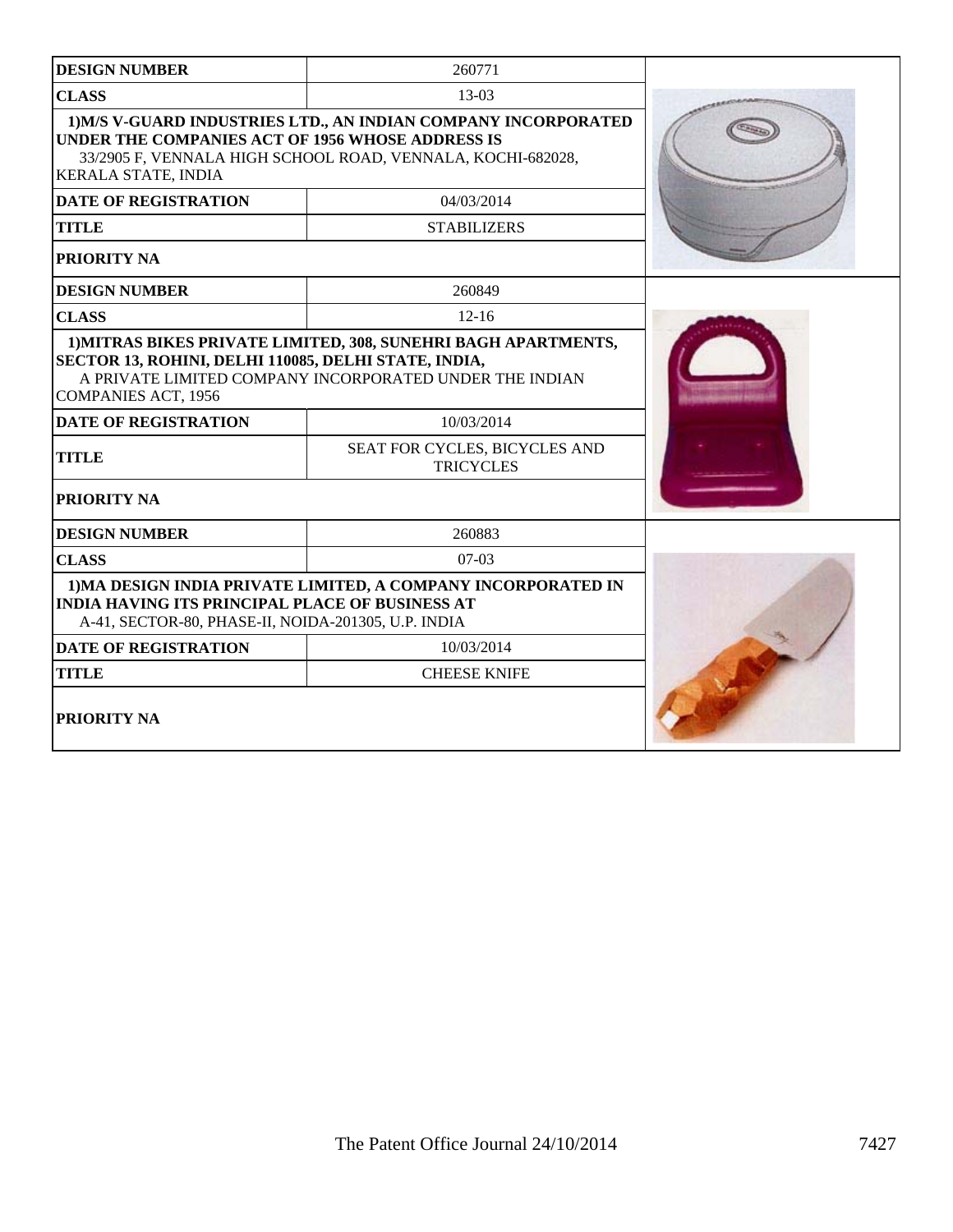| <b>DESIGN NUMBER</b>                                                                                                                                                                           |                       | 259587                                            |  |
|------------------------------------------------------------------------------------------------------------------------------------------------------------------------------------------------|-----------------------|---------------------------------------------------|--|
| <b>CLASS</b>                                                                                                                                                                                   |                       | 24-01                                             |  |
| 1) SEKISUI MEDICAL CO., LTD., A JAPANESE CORPORATION,<br>OF 13-5, NIHONBASHI 3-CHOME, CHOU-KU, TOKYO, JAPAN                                                                                    |                       |                                                   |  |
| <b>DATE OF REGISTRATION</b>                                                                                                                                                                    |                       | 23/01/2014                                        |  |
| <b>TITLE</b>                                                                                                                                                                                   |                       | LIQUID CHROMATOGRAPH                              |  |
| <b>PRIORITY</b>                                                                                                                                                                                |                       |                                                   |  |
| PRIORITY NUMBER                                                                                                                                                                                | <b>DATE</b>           | <b>COUNTRY</b>                                    |  |
| 2013-017073                                                                                                                                                                                    | 26/07/2013            | <b>JAPAN</b>                                      |  |
| <b>DESIGN NUMBER</b>                                                                                                                                                                           |                       | 259244                                            |  |
| <b>CLASS</b>                                                                                                                                                                                   |                       | $12 - 16$                                         |  |
| AT NEW 2ND & 3RD FLOOR, KHIVRAJ BUILDING, NO. 616, ANNASALAI,<br>CHENNAI - 600006, STATE OF TAMIL NADU, INDIA,<br>AND REGISTERED OFFICE AT AKURDI, PUNE-411035, STATE OF<br>MAHARASHTRA, INDIA |                       |                                                   |  |
| <b>DATE OF REGISTRATION</b>                                                                                                                                                                    | 06/01/2014            |                                                   |  |
| <b>TITLE</b>                                                                                                                                                                                   | WHEEL RIM FOR VEHICLE |                                                   |  |
| PRIORITY NA                                                                                                                                                                                    |                       |                                                   |  |
| <b>DESIGN NUMBER</b>                                                                                                                                                                           |                       | 261329                                            |  |
| <b>CLASS</b>                                                                                                                                                                                   |                       | 15-07                                             |  |
| 1) PRADEEPKUMAR NANDLAL DHOOT, INDIAN NATIONAL OF<br>GANGAPURWALA, 2275 ADAT BAZAR, AHMEDNAGAR-414001,<br>MAHARASHTRA, INDIA                                                                   |                       |                                                   |  |
| <b>DATE OF REGISTRATION</b>                                                                                                                                                                    |                       | 28/03/2014                                        |  |
| <b>TITLE</b>                                                                                                                                                                                   |                       | RIGHT DRAWER BASESTAND FOR<br><b>REFRIGERATOR</b> |  |
| <b>PRIORITY NA</b>                                                                                                                                                                             |                       |                                                   |  |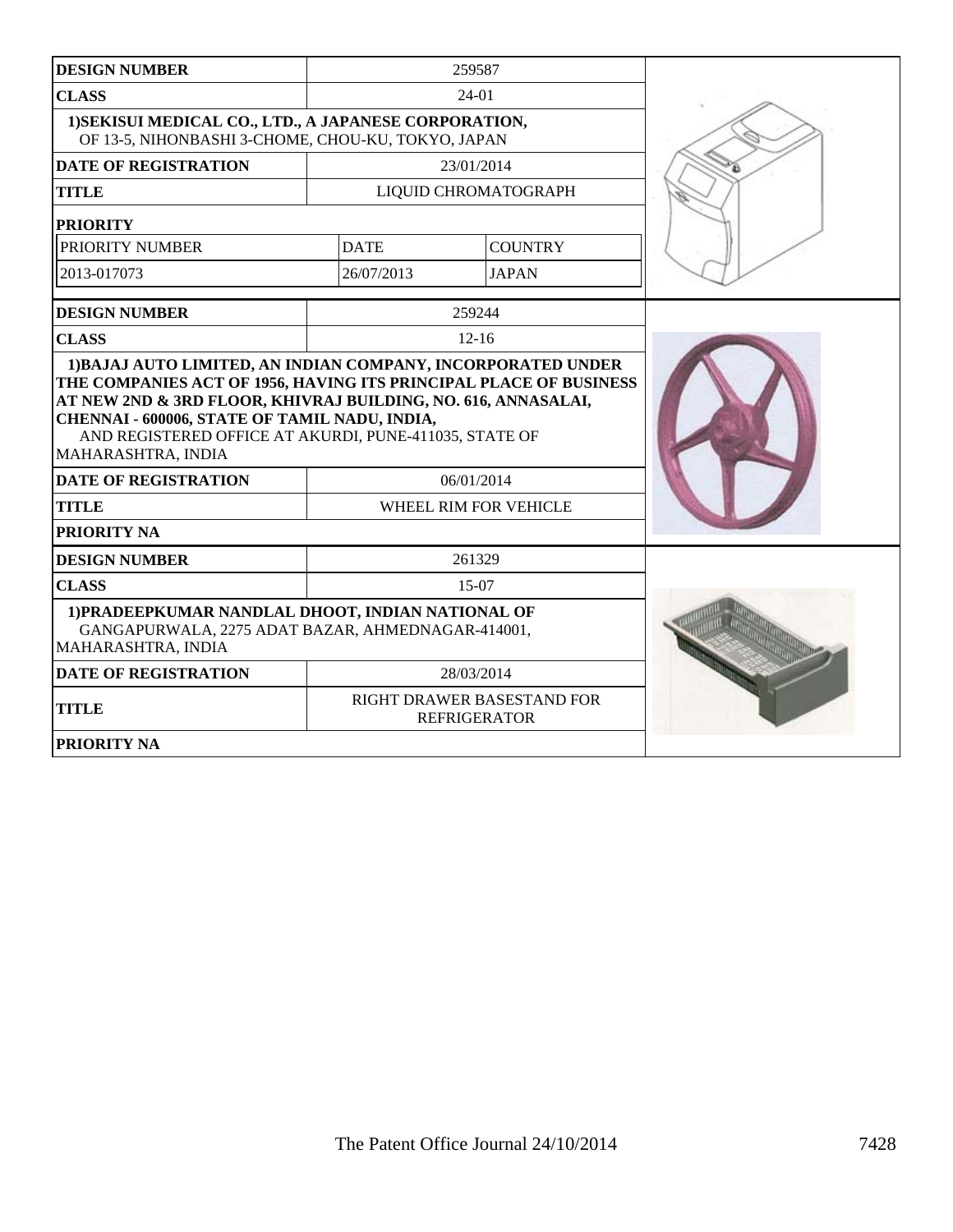| <b>DESIGN NUMBER</b>                                                                                                                                                                                                                                                                  |                                 | 256251                                                      |  |
|---------------------------------------------------------------------------------------------------------------------------------------------------------------------------------------------------------------------------------------------------------------------------------------|---------------------------------|-------------------------------------------------------------|--|
| <b>CLASS</b>                                                                                                                                                                                                                                                                          |                                 | $20-03$                                                     |  |
| 1) M/S. MAHINDRA REVA ELECTRIC VEHICLES PRIVATE LIMITED, HAVING<br><b>ITS PLACE OF BUSINESS AT</b><br>NO. 122 E, BOMMASANDRA INDUSTRIAL ESTATE, OFF HOSUR ROAD,<br>BANGALORE-560099, KARNATAKA, INDIA                                                                                 | Electric Vehicle Charging       |                                                             |  |
| <b>DATE OF REGISTRATION</b>                                                                                                                                                                                                                                                           |                                 | 06/09/2013                                                  |  |
| TITLE                                                                                                                                                                                                                                                                                 |                                 | DISPLAY BOARD FOR ELECTRIC VEHICLE<br><b>CHARGING POINT</b> |  |
| <b>PRIORITY NA</b>                                                                                                                                                                                                                                                                    |                                 |                                                             |  |
| <b>DESIGN NUMBER</b>                                                                                                                                                                                                                                                                  |                                 | 259815                                                      |  |
| <b>CLASS</b>                                                                                                                                                                                                                                                                          |                                 | $26-06$                                                     |  |
| AT NEW 2ND & 3RD FLOOR, KHIVRAJ BUILDING, NO. 616, ANNASALAI,<br><b>CHENNAI - 600006, STATE OF TAMIL NADU, INDIA, AND REGISTERED</b><br><b>OFFICE AT</b><br>AKURDI, PUNE-411035, STATE OF MAHARASHTRA, INDIA                                                                          |                                 |                                                             |  |
| <b>DATE OF REGISTRATION</b>                                                                                                                                                                                                                                                           |                                 | 29/01/2014                                                  |  |
| <b>TITLE</b>                                                                                                                                                                                                                                                                          | <b>HEAD LAMP FOR MOTORCYCLE</b> |                                                             |  |
| <b>PRIORITY NA</b>                                                                                                                                                                                                                                                                    |                                 |                                                             |  |
| <b>DESIGN NUMBER</b>                                                                                                                                                                                                                                                                  |                                 | 258703                                                      |  |
| <b>CLASS</b>                                                                                                                                                                                                                                                                          |                                 | $09-01$                                                     |  |
| 1) S.C. JOHNSON & SON, INC., A CORPORATION ORGANIZED AND EXISTING<br>UNDER THE LAWS OF THE STATE OF WISCONSIN, UNITED STATES OF<br>AMERICA WHO ARE AMERICAN BY NATIONALITY AND WHOSE ADDRESS IS<br>1525 HOWE STREET, RACINE, WISCONSIN 53403-2236, UNITED STATES OF<br><b>AMERICA</b> |                                 |                                                             |  |
| <b>DATE OF REGISTRATION</b>                                                                                                                                                                                                                                                           |                                 | 12/12/2013                                                  |  |
| <b>TITLE</b>                                                                                                                                                                                                                                                                          | <b>DISPENSER WITH CAP</b>       |                                                             |  |
| <b>PRIORITY</b>                                                                                                                                                                                                                                                                       |                                 |                                                             |  |
| PRIORITY NUMBER                                                                                                                                                                                                                                                                       | <b>DATE</b><br><b>COUNTRY</b>   |                                                             |  |
| 29/458,189                                                                                                                                                                                                                                                                            | 17/06/2013                      | U.S.A.                                                      |  |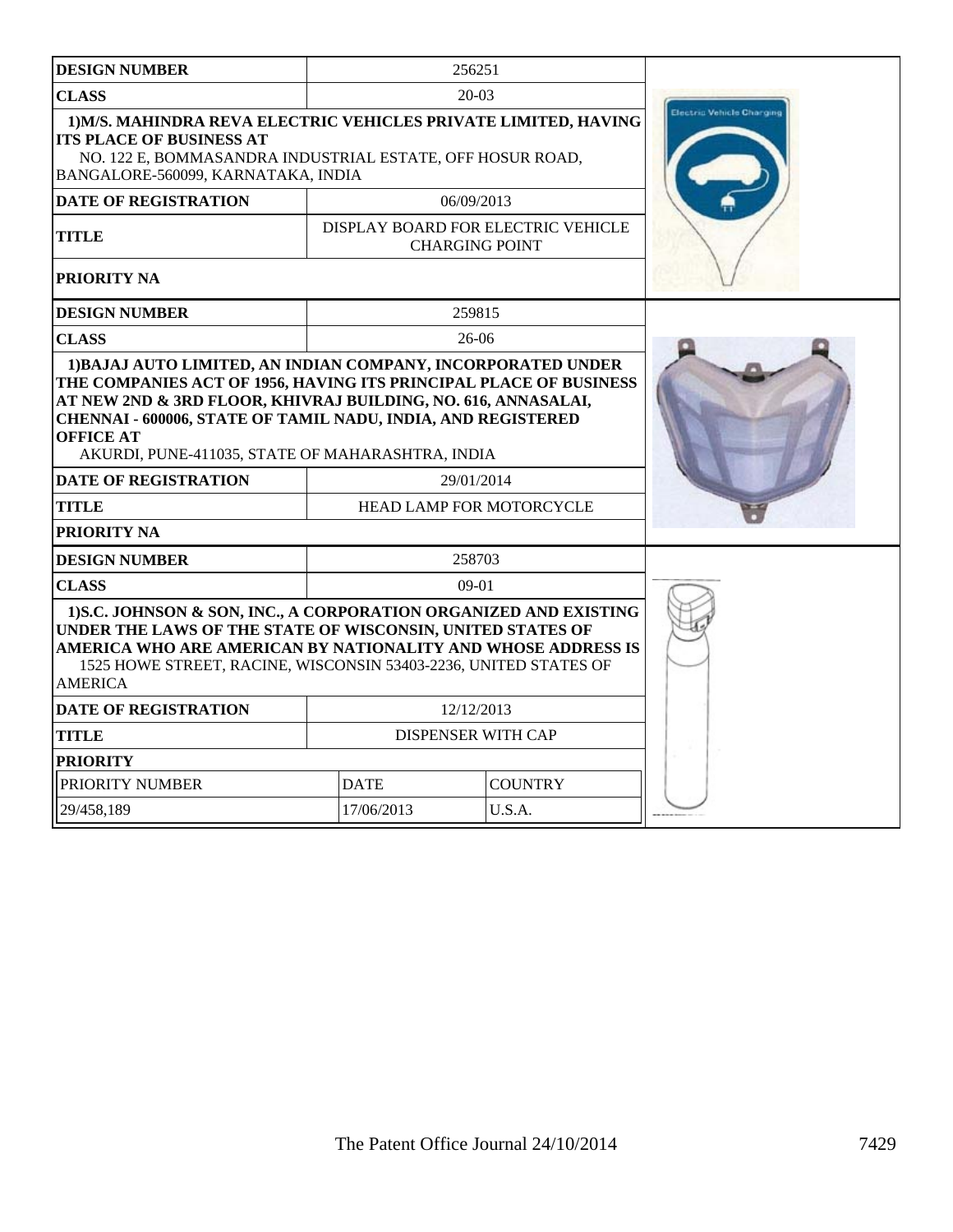| <b>DESIGN NUMBER</b>                                                                                     | 261026                                                                                                                                                                                      |      |
|----------------------------------------------------------------------------------------------------------|---------------------------------------------------------------------------------------------------------------------------------------------------------------------------------------------|------|
| <b>CLASS</b>                                                                                             | $12 - 16$                                                                                                                                                                                   |      |
|                                                                                                          | 1) TATA MOTORS LIMITED, AN INDIAN COMPANY OF<br>BOMBAY HOUSE, 24 HOMI MODY STREET, HUTATMA<br>CHOWK, MUMBAI 400001, MAHARASHTRA, INDIA                                                      |      |
| <b>DATE OF</b><br><b>REGISTRATION</b>                                                                    | 18/03/2014                                                                                                                                                                                  | SHEE |
| <b>TITLE</b>                                                                                             | <b>BRACKET FOR MOUNTING</b><br>REMOTE KEYLESS ENTRY<br><b>CONTROLLER OF A VEHICLE</b>                                                                                                       |      |
| <b>PRIORITY NA</b>                                                                                       |                                                                                                                                                                                             |      |
| <b>DESIGN NUMBER</b>                                                                                     | 261102                                                                                                                                                                                      |      |
| <b>CLASS</b>                                                                                             | 15-07                                                                                                                                                                                       |      |
| NATIONAL OF GANGAPURWALA,<br>MAHARASHTRA, INDIA<br><b>DATE OF</b><br><b>REGISTRATION</b><br><b>TITLE</b> | 1) PRADEEPKUMAR NANDLAL DHOOT, INDIAN<br>2275 ADAT BAZAR, AHMEDNAGAR-414001,<br>19/03/2014<br><b>BASE STAND ASSEMBLY FOR</b><br><b>REFRIGERATOR</b>                                         |      |
| PRIORITY NA                                                                                              |                                                                                                                                                                                             |      |
| <b>DESIGN NUMBER</b>                                                                                     | 260268                                                                                                                                                                                      |      |
| <b>CLASS</b>                                                                                             | 21-01                                                                                                                                                                                       |      |
| <b>INDIAN PARTNERSHIP FIRM),</b><br><b>SAME ABOVE ADDRESS</b>                                            | 1) LUNA MANUFACTURING COMPANY, 6966, AHATA<br>KIDARA, PAHARI DHIRAJ, DELHI-110006 (INDIA), (AN<br>WHOSE PARTNERS ARE RAJ KUMAR JAIN & KANWAR<br>BHAN JAIN, BOTH INDIAN NATIONALS AND AT THE |      |
| <b>DATE OF</b><br><b>REGISTRATION</b>                                                                    | 11/02/2014                                                                                                                                                                                  |      |
| <b>TITLE</b>                                                                                             | <b>TOY</b>                                                                                                                                                                                  |      |
| <b>PRIORITY NA</b>                                                                                       |                                                                                                                                                                                             |      |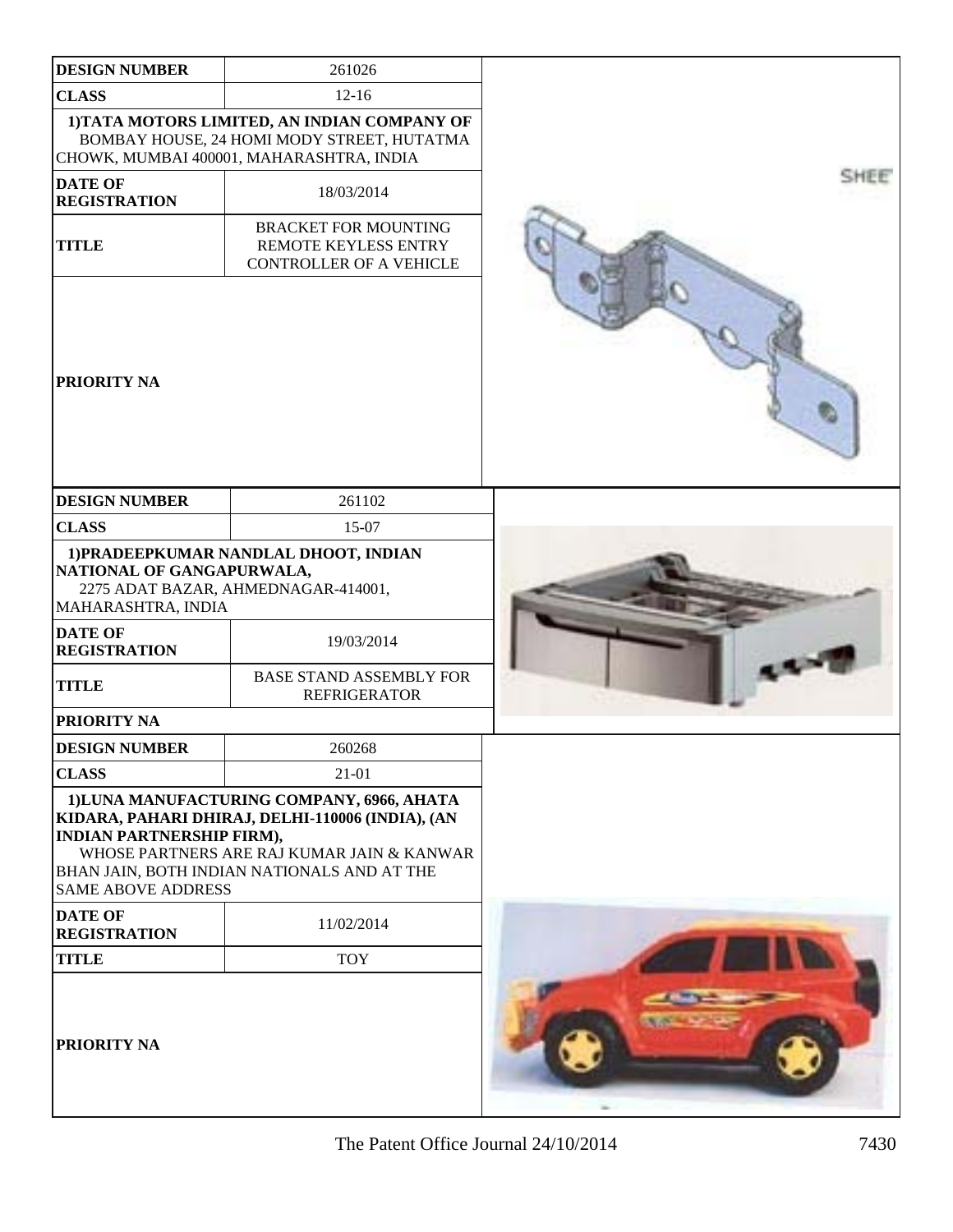| <b>DESIGN NUMBER</b>                                                                                          | 260430                                                                                                                       |  |
|---------------------------------------------------------------------------------------------------------------|------------------------------------------------------------------------------------------------------------------------------|--|
| <b>CLASS</b>                                                                                                  | $09-03$                                                                                                                      |  |
| <b>COMPANY INCORPORATED UNDER THE COMPANIES ACT 1956</b><br>391440, DIST. BARODA (GUJARAT), INDIA             | 1) PARIS PERFUMES & COSMETICS PVT LTD. AN INDIAN NATIONAL<br>BARODA-JAMBUSAR N. H. WAY ROAD, AT & PO. DABHASA, TA. PADRA-    |  |
| <b>DATE OF REGISTRATION</b>                                                                                   | 18/02/2014                                                                                                                   |  |
| <b>TITLE</b>                                                                                                  | <b>CONTAINER</b>                                                                                                             |  |
| PRIORITY NA                                                                                                   |                                                                                                                              |  |
| <b>DESIGN NUMBER</b>                                                                                          | 260888                                                                                                                       |  |
| <b>CLASS</b>                                                                                                  | $09-07$                                                                                                                      |  |
| <b>INDIA HAVING ITS PRINCIPAL PLACE OF BUSINESS AT</b><br>A-41, SECTOR-80, PHASE-II, NOIDA-201305, U.P. INDIA | 1) MA DESIGN INDIA PRIVATE LIMITED, A COMPANY INCORPORATED IN                                                                |  |
| <b>DATE OF REGISTRATION</b>                                                                                   |                                                                                                                              |  |
| <b>TITLE</b>                                                                                                  |                                                                                                                              |  |
| PRIORITY NA                                                                                                   |                                                                                                                              |  |
| <b>DESIGN NUMBER</b>                                                                                          | 259496                                                                                                                       |  |
| <b>CLASS</b>                                                                                                  | $11-02$                                                                                                                      |  |
| <b>SITUATED AT</b>                                                                                            | 1) AMAR SINGH YADAV, TRADING AS M/S. S. N. GLASS DECORATERS,<br>2/778, SUHAG NAGAR, FIROZABAD (U.P.) INDIA, OF ABOVE ADDRESS |  |
| <b>DATE OF REGISTRATION</b>                                                                                   | 20/01/2014                                                                                                                   |  |
| <b>TITLE</b>                                                                                                  | <b>FLOWER VASE</b>                                                                                                           |  |
| PRIORITY NA                                                                                                   |                                                                                                                              |  |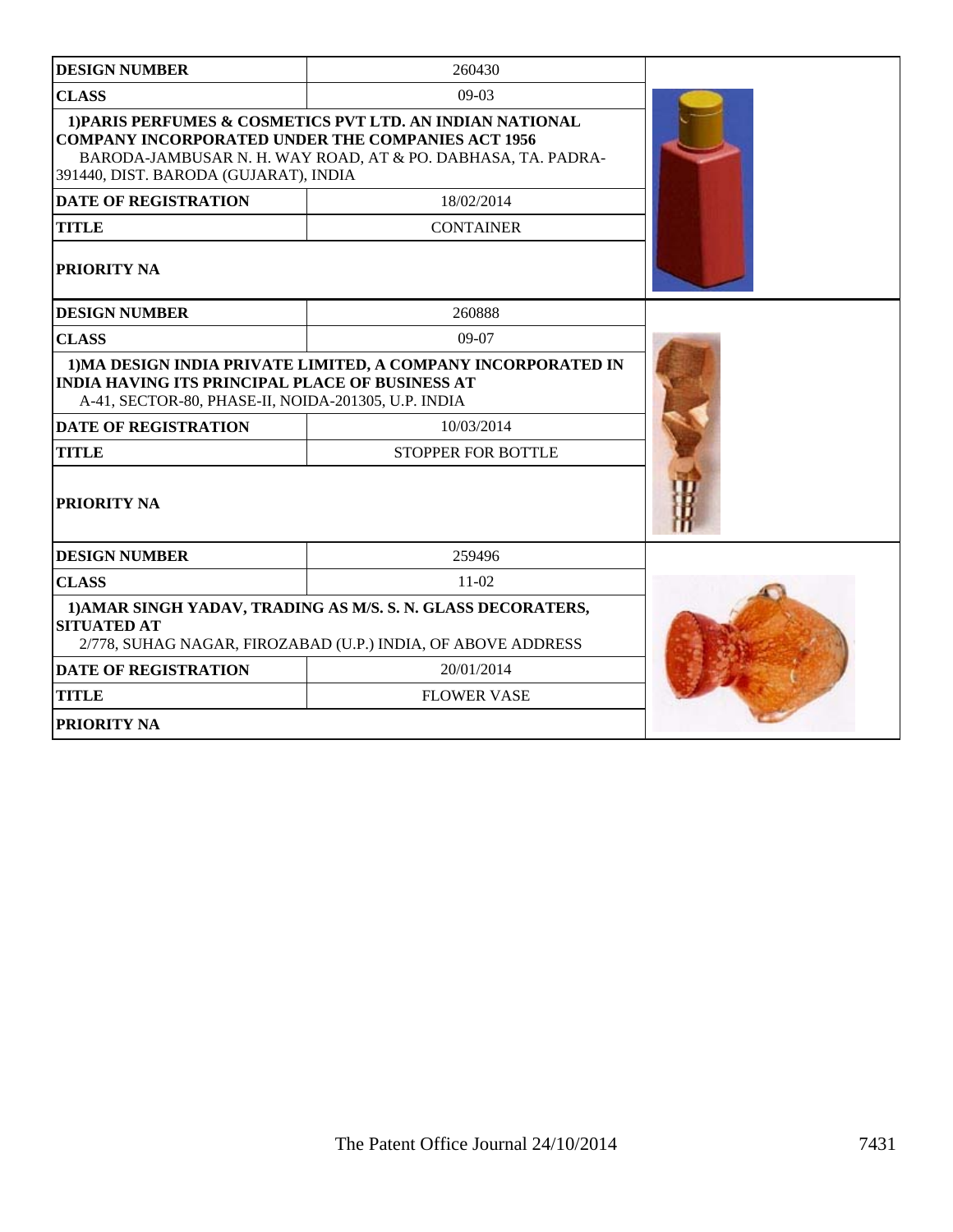| <b>DESIGN NUMBER</b>                                                                                                                                                                                                                         |                                                                                                                                                                        | 258365                            |  |  |
|----------------------------------------------------------------------------------------------------------------------------------------------------------------------------------------------------------------------------------------------|------------------------------------------------------------------------------------------------------------------------------------------------------------------------|-----------------------------------|--|--|
| <b>CLASS</b>                                                                                                                                                                                                                                 |                                                                                                                                                                        | $12 - 16$                         |  |  |
| 1) DAIMLER INDIA COMMERCIAL VEHICLES PRIVATE LIMITED, AN<br>INDIAN COMPANY INCORPORATED UNDER THE LAWS OF INDIA,<br>OF UNIT 201, 2ND FLOOR CAMPUS 3B, RMZ MILLENNIA BUSINESS PARK NO.<br>143, DR. MGR ROAD, PERUNGUDI, CHENNAI-600096, INDIA |                                                                                                                                                                        |                                   |  |  |
| <b>DATE OF REGISTRATION</b>                                                                                                                                                                                                                  |                                                                                                                                                                        | 25/11/2013                        |  |  |
| <b>TITLE</b>                                                                                                                                                                                                                                 |                                                                                                                                                                        | <b>BUMPER FOR VEHICLES</b>        |  |  |
| <b>PRIORITY</b>                                                                                                                                                                                                                              |                                                                                                                                                                        |                                   |  |  |
| PRIORITY NUMBER                                                                                                                                                                                                                              | <b>DATE</b>                                                                                                                                                            | <b>COUNTRY</b>                    |  |  |
| 002244459-0008                                                                                                                                                                                                                               | 27/05/2013                                                                                                                                                             | <b>OHIM</b>                       |  |  |
| <b>DESIGN NUMBER</b>                                                                                                                                                                                                                         |                                                                                                                                                                        | 261176                            |  |  |
| <b>CLASS</b>                                                                                                                                                                                                                                 |                                                                                                                                                                        | $09-01$                           |  |  |
| <b>INTERNATIONAL,</b><br><b>DATE OF REGISTRATION</b><br><b>TITLE</b>                                                                                                                                                                         | 1) SH. GURPREET SINGH, AN INDIAN NATIONAL, TRADING AS M/S. JAGAIT<br>J-43, BHAGAT SINGH PARK, G. T. KARNAL ROAD, SIRASPUR, DELHI-110042<br>21/03/2014<br><b>BOTTLE</b> |                                   |  |  |
| PRIORITY NA                                                                                                                                                                                                                                  |                                                                                                                                                                        |                                   |  |  |
| <b>DESIGN NUMBER</b>                                                                                                                                                                                                                         |                                                                                                                                                                        | 259731                            |  |  |
| <b>CLASS</b>                                                                                                                                                                                                                                 | $12 - 16$                                                                                                                                                              |                                   |  |  |
| 1) HERO MOTOCORP LIMITED, A COMPANY INCORPORATED UNDER THE<br>INDIAN COMPANIES ACT, HAVING ITS OFFICE AT<br>34, COMMUNITY CENTRE, BASANT LOK, VASANT VIHAR, NEW DELHI-110057                                                                 |                                                                                                                                                                        |                                   |  |  |
| <b>DATE OF REGISTRATION</b>                                                                                                                                                                                                                  |                                                                                                                                                                        | 28/01/2014                        |  |  |
| <b>TITLE</b>                                                                                                                                                                                                                                 |                                                                                                                                                                        | FAIRING FOR A TWO WHEELED VEHICLE |  |  |
| <b>PRIORITY NA</b>                                                                                                                                                                                                                           |                                                                                                                                                                        |                                   |  |  |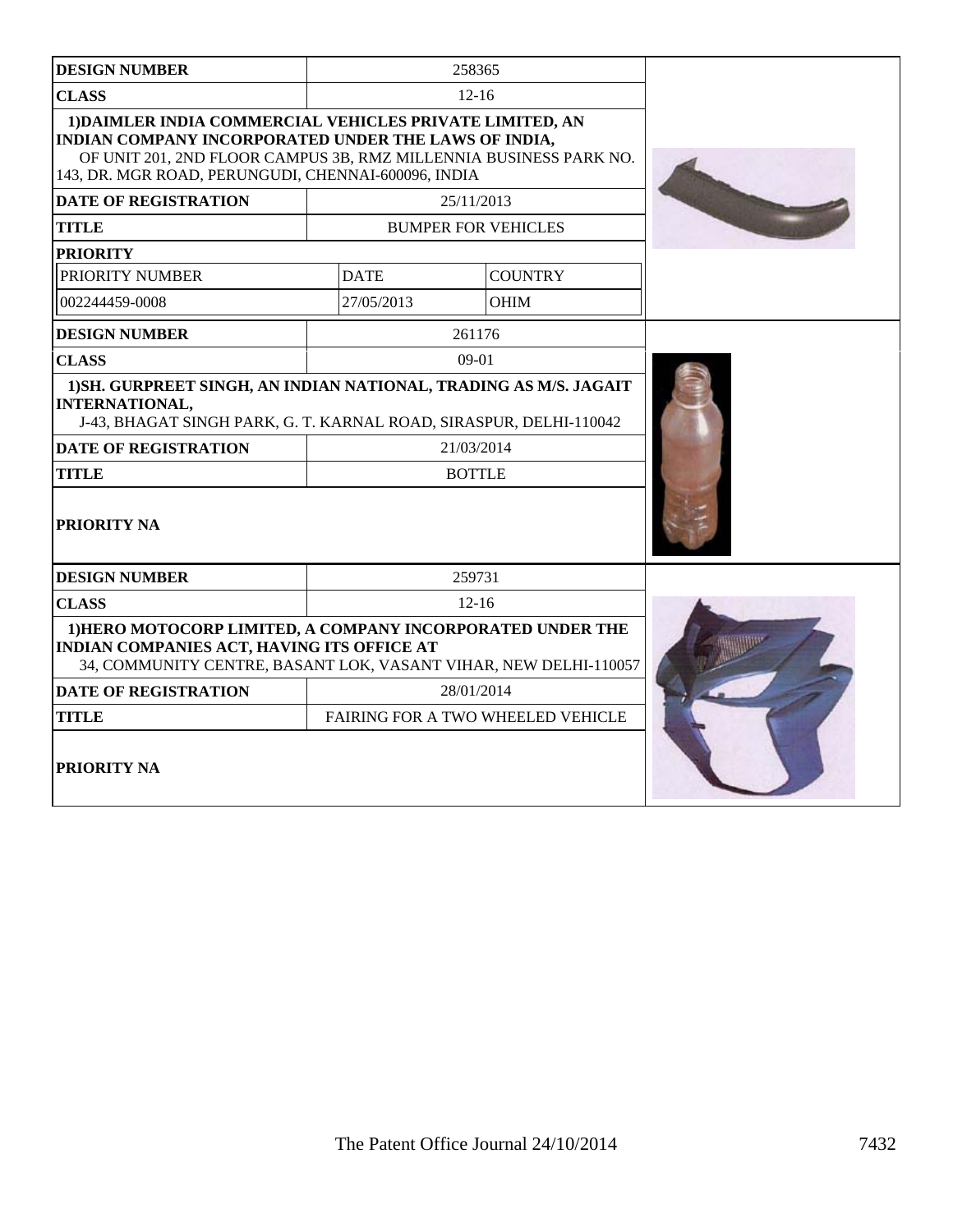| <b>DESIGN NUMBER</b>                                                                                                                                                                                                                                                                                                                                  | 260851                                                                                                                    |  |
|-------------------------------------------------------------------------------------------------------------------------------------------------------------------------------------------------------------------------------------------------------------------------------------------------------------------------------------------------------|---------------------------------------------------------------------------------------------------------------------------|--|
| <b>CLASS</b>                                                                                                                                                                                                                                                                                                                                          | $12 - 16$                                                                                                                 |  |
| SECTOR 13, ROHINI, DELHI 110085, DELHI STATE, INDIA,<br><b>COMPANIES ACT, 1956</b>                                                                                                                                                                                                                                                                    | 1) MITRAS BIKES PRIVATE LIMITED, 308, SUNEHRI BAGH APARTMENTS,<br>A PRIVATE LIMITED COMPANY INCORPORATED UNDER THE INDIAN |  |
| <b>DATE OF REGISTRATION</b>                                                                                                                                                                                                                                                                                                                           | 10/03/2014                                                                                                                |  |
| <b>TITLE</b>                                                                                                                                                                                                                                                                                                                                          | <b>BACK REST FOR BICYCLES AND TRICYCLES</b>                                                                               |  |
| PRIORITY NA                                                                                                                                                                                                                                                                                                                                           |                                                                                                                           |  |
| <b>DESIGN NUMBER</b>                                                                                                                                                                                                                                                                                                                                  | 261174                                                                                                                    |  |
| <b>CLASS</b>                                                                                                                                                                                                                                                                                                                                          | $02-04$                                                                                                                   |  |
| 1) KHADIM INDIA LIMITED, AN INDIAN COMPANY HAVING ITS<br><b>REGISTERED OFFICE AT</b><br>KANKARIA ESTATE, 5TH FLOOR, 6, LITTLE RUSSELL STREET KOLKATA<br>700071, WEST BENGAL, INDIA<br><b>DATE OF REGISTRATION</b><br><b>TITLE</b>                                                                                                                     |                                                                                                                           |  |
| <b>PRIORITY NA</b>                                                                                                                                                                                                                                                                                                                                    |                                                                                                                           |  |
| <b>DESIGN NUMBER</b>                                                                                                                                                                                                                                                                                                                                  | 261287                                                                                                                    |  |
| <b>CLASS</b>                                                                                                                                                                                                                                                                                                                                          | $08-06$                                                                                                                   |  |
| 1)(1) KASHYAP A. PATEL (2) SANDIP S. GHONIYA (3) VINAYBHAI M. PATEL<br>(4) PARESH D. RAIYANI ALL INDIAN NATIONAL PARTNERS OF YAKSH<br><b>SALES CORPORATION AN INDIAN PARTNERSHIP FIRM HAVING ITS</b><br>PRINCIPAL PLACE OF BUSINESS AT<br>SANSKAR SOCIETY, STREET NO. 1, PLOT NO. 28, NEAR BALAJI INDUSTRIES,<br>AJI RING ROAD, RAJKOT, GUJARAT-INDIA |                                                                                                                           |  |
| <b>DATE OF REGISTRATION</b>                                                                                                                                                                                                                                                                                                                           | 27/03/2014                                                                                                                |  |
| <b>TITLE</b>                                                                                                                                                                                                                                                                                                                                          | <b>HANDLE</b>                                                                                                             |  |
| <b>PRIORITY NA</b>                                                                                                                                                                                                                                                                                                                                    |                                                                                                                           |  |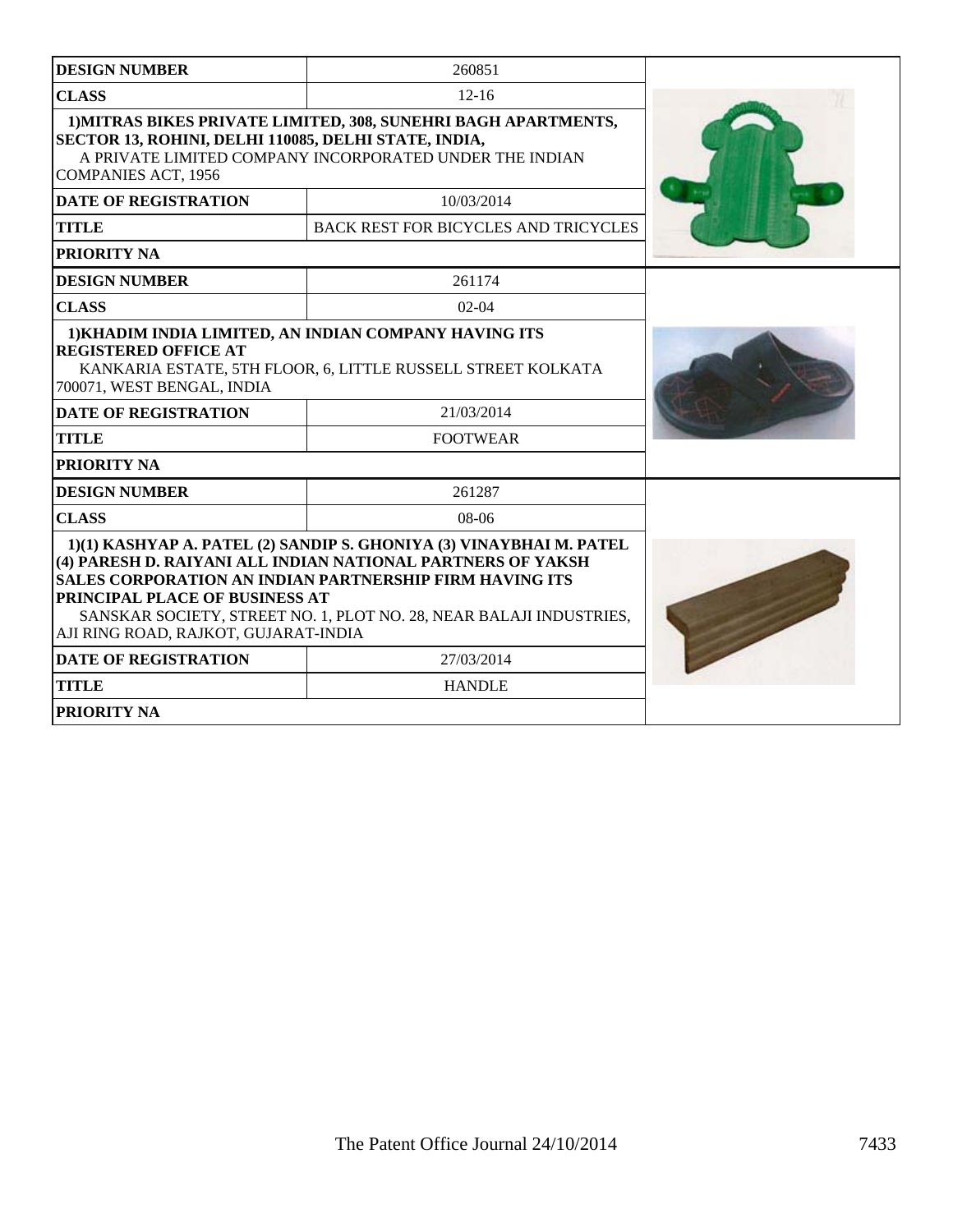| <b>DESIGN NUMBER</b>                                                              | 261350                                                                                                                                                                                                                                                                                                                                              |  |
|-----------------------------------------------------------------------------------|-----------------------------------------------------------------------------------------------------------------------------------------------------------------------------------------------------------------------------------------------------------------------------------------------------------------------------------------------------|--|
| <b>CLASS</b>                                                                      | 08-07                                                                                                                                                                                                                                                                                                                                               |  |
| <b>INDUSTRIES,</b><br>(INDIAN NATIONAL)                                           | 1) SH. NEERAJ MAHESHWARI, PROPRIETOR M/S CENT METAL<br>B-12, INDUSTRIAL ESTATE, ALIGARH-202001 (UTTAR PRADESH)                                                                                                                                                                                                                                      |  |
| <b>DATE OF REGISTRATION</b>                                                       | 28/03/2014                                                                                                                                                                                                                                                                                                                                          |  |
| <b>TITLE</b>                                                                      | <b>DOOR BOLT</b>                                                                                                                                                                                                                                                                                                                                    |  |
| PRIORITY NA                                                                       |                                                                                                                                                                                                                                                                                                                                                     |  |
| <b>DESIGN NUMBER</b>                                                              | 256795                                                                                                                                                                                                                                                                                                                                              |  |
| <b>CLASS</b>                                                                      | $12-05$                                                                                                                                                                                                                                                                                                                                             |  |
| GANAPATI, PUNE 411030 MAHARASHTRA, INDIA                                          | 1) M/S. KUMBHOJKAR PLASTIC MOULDERS, A REGISTERED<br>PARTNERSHIP FIRM WHOSE PARTNERS ARE 1) ARUN SHAMRAO<br>KUMBHOJKAR AND 2) ANAND ARUN KUMBHOJKAR, BOTH RESIDING<br>AT 425/3, SHARAD CHNADRA, FLAT 1, TMV COLONY, MUKUND NAGAR<br>ROAD, PUNE 411037 MAHARASHTRA, INDIA AND HAVING OFFICE AT<br>129, NARAYAN PETH, SITAPHAL BAUG COLONY, NEAR MATI |  |
| DATE OF REGISTRATION                                                              | 26/09/2013                                                                                                                                                                                                                                                                                                                                          |  |
| <b>TITLE</b>                                                                      | <b>CABLE CARRIER CRANES</b>                                                                                                                                                                                                                                                                                                                         |  |
| PRIORITY NA                                                                       |                                                                                                                                                                                                                                                                                                                                                     |  |
| <b>DESIGN NUMBER</b>                                                              | 261755                                                                                                                                                                                                                                                                                                                                              |  |
| <b>CLASS</b>                                                                      | 09-01                                                                                                                                                                                                                                                                                                                                               |  |
| 1) CHRISTIAN LOUBOUTIN, A FRENCH CITIZEN,<br>OF 1 RUE VOLNEY, 75002 PARIS, FRANCE |                                                                                                                                                                                                                                                                                                                                                     |  |
| <b>DATE OF REGISTRATION</b>                                                       | 15/04/2014                                                                                                                                                                                                                                                                                                                                          |  |
| <b>TITLE</b>                                                                      | <b>COSMETIC BOTTLE</b>                                                                                                                                                                                                                                                                                                                              |  |
| PRIORITY NA                                                                       |                                                                                                                                                                                                                                                                                                                                                     |  |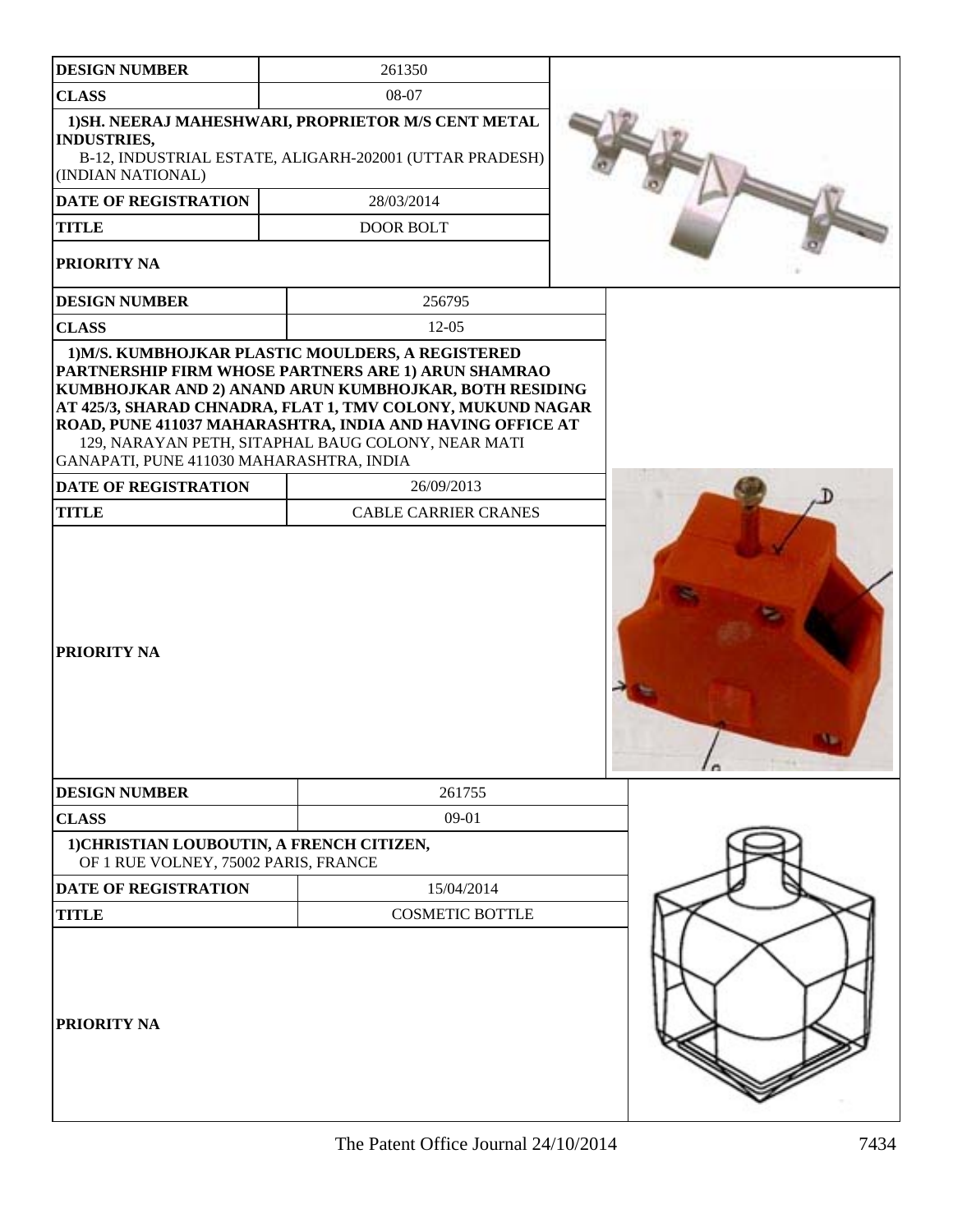| <b>DESIGN NUMBER</b>                                                                                                                                                              |                               |                    | 260729                    |                |  |
|-----------------------------------------------------------------------------------------------------------------------------------------------------------------------------------|-------------------------------|--------------------|---------------------------|----------------|--|
| <b>CLASS</b>                                                                                                                                                                      |                               | $02 - 04$          |                           |                |  |
| 1) KABUSHIKI KAISHA HIMIKO (HIMIKO CO., LTD),<br>17-10, JINGUMAE 6-CHOME, SHIBUYA-KU, TOKYO, JAPAN, NATIONALITY:<br><b>JAPAN</b>                                                  |                               |                    |                           |                |  |
| <b>DATE OF REGISTRATION</b>                                                                                                                                                       |                               |                    | 28/02/2014                |                |  |
| <b>TITLE</b>                                                                                                                                                                      |                               |                    | <b>INSOLE OF FOOTWEAR</b> |                |  |
| <b>PRIORITY</b>                                                                                                                                                                   |                               |                    |                           |                |  |
| PRIORITY NUMBER                                                                                                                                                                   |                               | <b>DATE</b>        |                           | <b>COUNTRY</b> |  |
| 2013-025393                                                                                                                                                                       |                               | 30/10/2013         | <b>JAPAN</b>              |                |  |
| <b>DESIGN NUMBER</b>                                                                                                                                                              |                               | 260889             |                           |                |  |
| <b>CLASS</b>                                                                                                                                                                      |                               | $07-03$            |                           |                |  |
| 1) MA DESIGN INDIA PRIVATE LIMITED, A COMPANY<br><b>INCORPORATED IN INDIA HAVING ITS PRINCIPAL PLACE</b><br>OF BUSINESS AT<br>A-41, SECTOR-80, PHASE-II, NOIDA-201305, U.P. INDIA |                               |                    |                           |                |  |
| <b>DATE OF</b><br><b>REGISTRATION</b>                                                                                                                                             |                               | 10/03/2014         |                           |                |  |
| <b>TITLE</b>                                                                                                                                                                      |                               | <b>BREAD KNIFE</b> |                           |                |  |
| PRIORITY NA                                                                                                                                                                       |                               |                    |                           |                |  |
| <b>DESIGN NUMBER</b>                                                                                                                                                              |                               |                    | 259366                    |                |  |
| <b>CLASS</b>                                                                                                                                                                      |                               |                    | $09-99$                   |                |  |
| 1) PEPSICO, INC., INCORPORATED IN NORTH CAROLINA OF<br>700 ANDERSON HILL ROAD, PURCHASE, NEW YORK 10577, UNITED STATES<br>OF AMERICA                                              |                               |                    |                           |                |  |
| <b>DATE OF REGISTRATION</b>                                                                                                                                                       |                               | 13/01/2014         |                           |                |  |
| <b>TITLE</b>                                                                                                                                                                      |                               | <b>COASTER</b>     |                           |                |  |
| <b>PRIORITY</b>                                                                                                                                                                   |                               |                    |                           |                |  |
| PRIORITY NUMBER                                                                                                                                                                   | <b>DATE</b><br><b>COUNTRY</b> |                    |                           |                |  |
| 29/460,543                                                                                                                                                                        | U.S.A.<br>11/07/2013          |                    |                           |                |  |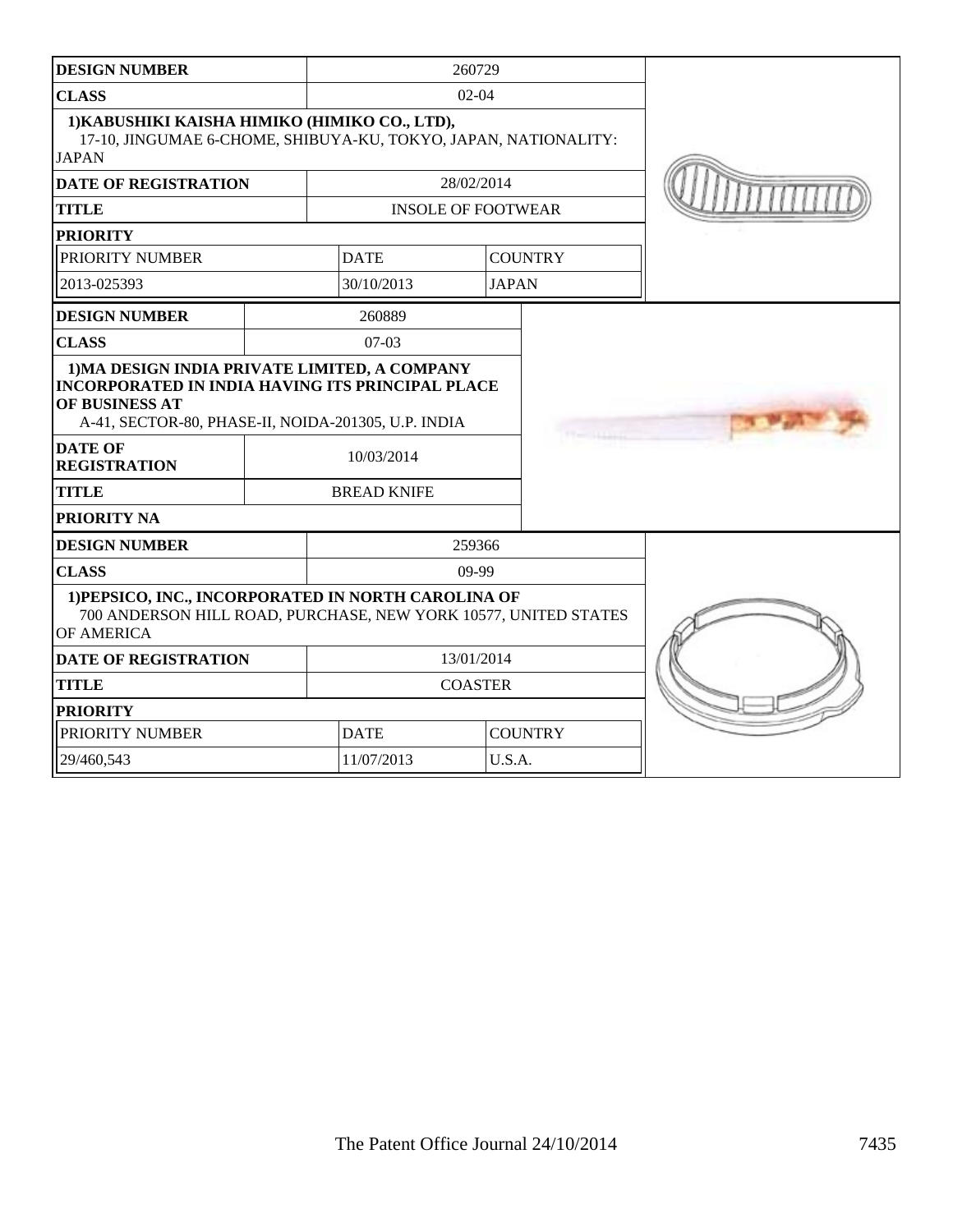| <b>DESIGN NUMBER</b>                                                                                                                                                                                                                         |             | 259519                                         |                  |
|----------------------------------------------------------------------------------------------------------------------------------------------------------------------------------------------------------------------------------------------|-------------|------------------------------------------------|------------------|
| <b>CLASS</b>                                                                                                                                                                                                                                 |             | 06-01                                          |                  |
| 1) THE SUPREME INDUSTRIES LTD., (AN INDIAN PUBLIC LIMITED<br>COMPANY),<br>601 CENTRAL PLAZA, 2/6, SARAT BOSE ROAD, KOLKATA - 700020, WEST<br>BENGAL, INDIA                                                                                   |             |                                                |                  |
| DATE OF REGISTRATION                                                                                                                                                                                                                         |             | 20/01/2014                                     |                  |
| <b>TITLE</b>                                                                                                                                                                                                                                 |             | <b>CHAIR</b>                                   |                  |
| <b>PRIORITY NA</b>                                                                                                                                                                                                                           |             |                                                |                  |
| <b>DESIGN NUMBER</b>                                                                                                                                                                                                                         |             | 258366                                         |                  |
| <b>CLASS</b>                                                                                                                                                                                                                                 |             | $12-16$                                        |                  |
| 1) DAIMLER INDIA COMMERCIAL VEHICLES PRIVATE LIMITED, AN<br>INDIAN COMPANY INCORPORATED UNDER THE LAWS OF INDIA,<br>OF UNIT 201, 2ND FLOOR CAMPUS 3B, RMZ MILLENNIA BUSINESS<br>PARK NO. 143, DR. MGR ROAD, PERUNGUDI, CHENNAI-600096, INDIA |             |                                                |                  |
| <b>DATE OF REGISTRATION</b>                                                                                                                                                                                                                  |             | 25/11/2013                                     |                  |
| <b>TITLE</b>                                                                                                                                                                                                                                 |             | <b>BUMPER FOR VEHICLES</b>                     |                  |
| <b>PRIORITY</b>                                                                                                                                                                                                                              |             |                                                |                  |
| PRIORITY NUMBER                                                                                                                                                                                                                              | <b>DATE</b> | <b>COUNTRY</b>                                 |                  |
| 002244459-0009                                                                                                                                                                                                                               | 27/05/2013  | <b>OHIM</b>                                    |                  |
| <b>DESIGN NUMBER</b>                                                                                                                                                                                                                         |             | 257564                                         |                  |
| <b>CLASS</b>                                                                                                                                                                                                                                 |             | 30-99                                          |                  |
| 1) MANOJ GOYAL,<br>15/84 CHOPASNI HOUSING BOARD, JODHPUR, RAJASTHAN, 342001,<br>NATIONALITY: INDIAN                                                                                                                                          |             |                                                |                  |
| <b>DATE OF REGISTRATION</b>                                                                                                                                                                                                                  |             | 18/10/2013                                     |                  |
| <b>TITLE</b>                                                                                                                                                                                                                                 |             | STAIRCASE FOR SCREENING OF ACTIVITY<br>OF MICE |                  |
| PRIORITY NA                                                                                                                                                                                                                                  |             |                                                | Perspective View |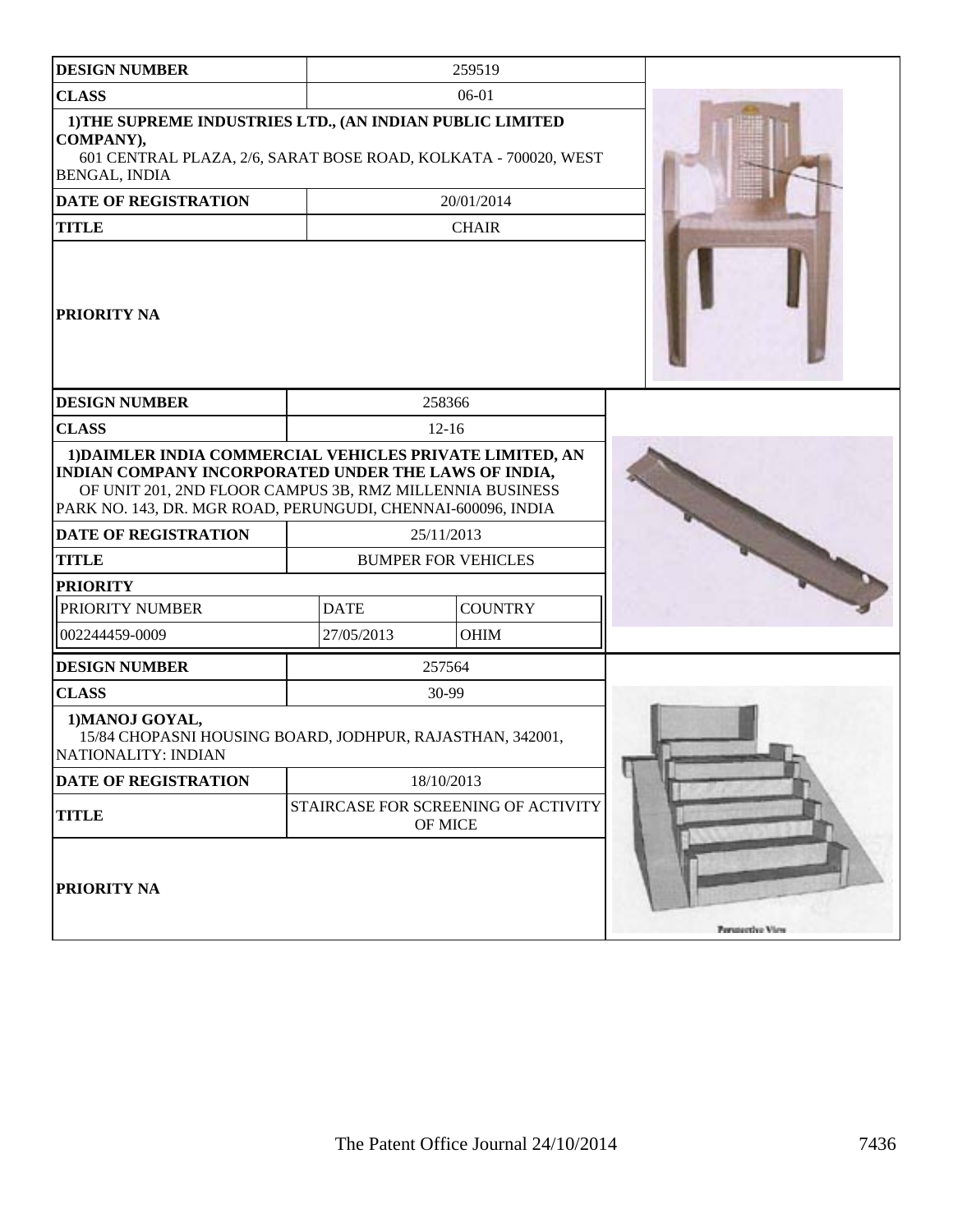| <b>DESIGN NUMBER</b>                                                                                                                                                           | 259732                                                                                                                         |  |
|--------------------------------------------------------------------------------------------------------------------------------------------------------------------------------|--------------------------------------------------------------------------------------------------------------------------------|--|
| <b>CLASS</b>                                                                                                                                                                   | $12 - 16$                                                                                                                      |  |
| INDIAN COMPANIES ACT, HAVING ITS OFFICE AT                                                                                                                                     | 1) HERO MOTOCORP LIMITED, A COMPANY INCORPORATED UNDER THE<br>34, COMMUNITY CENTRE, BASANT LOK, VASANT VIHAR, NEW DELHI-110057 |  |
| <b>DATE OF REGISTRATION</b>                                                                                                                                                    | 28/01/2014                                                                                                                     |  |
| <b>TITLE</b>                                                                                                                                                                   | SIDE FAIRING FOR A TWO WHEELED<br><b>VEHICLE</b>                                                                               |  |
| <b>PRIORITY NA</b>                                                                                                                                                             |                                                                                                                                |  |
| <b>DESIGN NUMBER</b>                                                                                                                                                           | 260270                                                                                                                         |  |
| <b>CLASS</b>                                                                                                                                                                   | $21 - 01$                                                                                                                      |  |
| 1) PARAG JAIN, AN INDIAN NATIONAL, SOLE PROPRIETOR OF LUNA TOYS,<br>(AN INDIAN SOLE PROPRIETARY FIRM)<br>1329, GALI NO. 3, FAIZ GANJ, BAHADUR GARH ROAD, DELHI-110006, INDIA   |                                                                                                                                |  |
| <b>DATE OF REGISTRATION</b><br>11/02/2014                                                                                                                                      |                                                                                                                                |  |
| <b>TITLE</b>                                                                                                                                                                   | <b>TOY</b>                                                                                                                     |  |
| PRIORITY NA                                                                                                                                                                    |                                                                                                                                |  |
| <b>DESIGN NUMBER</b>                                                                                                                                                           | 260890                                                                                                                         |  |
| <b>CLASS</b>                                                                                                                                                                   | $07-06$                                                                                                                        |  |
| 1) MA DESIGN INDIA PRIVATE LIMITED, A COMPANY INCORPORATED IN<br><b>INDIA HAVING ITS PRINCIPAL PLACE OF BUSINESS AT</b><br>A-41, SECTOR-80, PHASE-II, NOIDA-201305, U.P. INDIA |                                                                                                                                |  |
| <b>DATE OF REGISTRATION</b>                                                                                                                                                    | 10/03/2014                                                                                                                     |  |
| <b>TITLE</b>                                                                                                                                                                   | <b>NAPKIN HOLDER</b>                                                                                                           |  |
| <b>PRIORITY NA</b>                                                                                                                                                             |                                                                                                                                |  |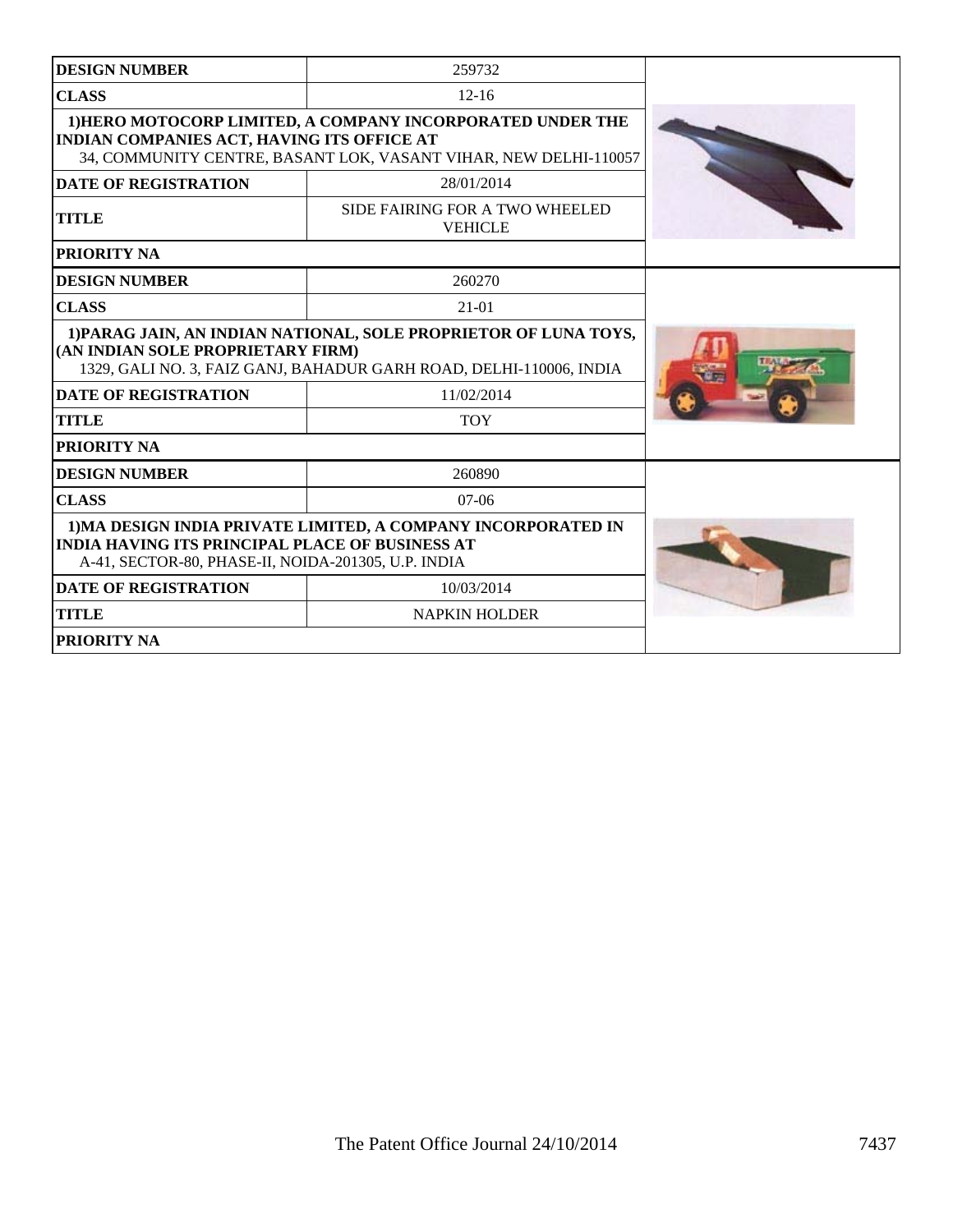| <b>DESIGN NUMBER</b>                                                                                                                                                                                                                                                 |                                                        | 259520                        |  |
|----------------------------------------------------------------------------------------------------------------------------------------------------------------------------------------------------------------------------------------------------------------------|--------------------------------------------------------|-------------------------------|--|
| <b>CLASS</b>                                                                                                                                                                                                                                                         |                                                        | $06-01$                       |  |
|                                                                                                                                                                                                                                                                      |                                                        |                               |  |
| 1) THE SUPREME INDUSTRIES LTD., (AN INDIAN PUBLIC LIMITED<br>COMPANY),<br>601 CENTRAL PLAZA, 2/6, SARAT BOSE ROAD, KOLKATA - 700020, WEST<br><b>BENGAL, INDIA</b>                                                                                                    |                                                        |                               |  |
| <b>DATE OF REGISTRATION</b>                                                                                                                                                                                                                                          |                                                        | 20/01/2014                    |  |
| <b>TITLE</b>                                                                                                                                                                                                                                                         |                                                        | <b>CHAIR</b>                  |  |
| PRIORITY NA                                                                                                                                                                                                                                                          |                                                        |                               |  |
| <b>DESIGN NUMBER</b>                                                                                                                                                                                                                                                 |                                                        | 258367                        |  |
| <b>CLASS</b>                                                                                                                                                                                                                                                         |                                                        | 06-01                         |  |
| 1) DAIMLER INDIA COMMERCIAL VEHICLES PRIVATE LIMITED, AN<br>INDIAN COMPANY INCORPORATED UNDER THE LAWS OF INDIA,<br>OF UNIT 201, 2ND FLOOR CAMPUS 3B, RMZ MILLENNIA BUSINESS PARK<br>NO. 143, DR. MGR ROAD, PERUNGUDI, CHENNAI-600096, INDIA<br>DATE OF REGISTRATION |                                                        | 25/11/2013                    |  |
| <b>TITLE</b>                                                                                                                                                                                                                                                         |                                                        | <b>SEAT FOR VEHICLES</b>      |  |
| <b>PRIORITY</b><br>PRIORITY NUMBER<br>002244335-0001                                                                                                                                                                                                                 | <b>DATE</b><br>27/05/2013                              | <b>COUNTRY</b><br><b>OHIM</b> |  |
|                                                                                                                                                                                                                                                                      |                                                        |                               |  |
| <b>DESIGN NUMBER</b>                                                                                                                                                                                                                                                 | 259733                                                 |                               |  |
| <b>CLASS</b>                                                                                                                                                                                                                                                         | $12 - 16$                                              |                               |  |
| 1) HERO MOTOCORP LIMITED, A COMPANY INCORPORATED<br>UNDER THE INDIAN COMPANIES ACT, HAVING ITS OFFICE AT<br>34, COMMUNITY CENTRE, BASANT LOK, VASANT VIHAR, NEW<br>DELHI-110057                                                                                      |                                                        |                               |  |
| <b>DATE OF REGISTRATION</b>                                                                                                                                                                                                                                          | 28/01/2014                                             |                               |  |
| <b>TITLE</b>                                                                                                                                                                                                                                                         | <b>INSTRUMENT CLUSTER FOR A TWO</b><br>WHEELED VEHICLE |                               |  |
| PRIORITY NA                                                                                                                                                                                                                                                          |                                                        |                               |  |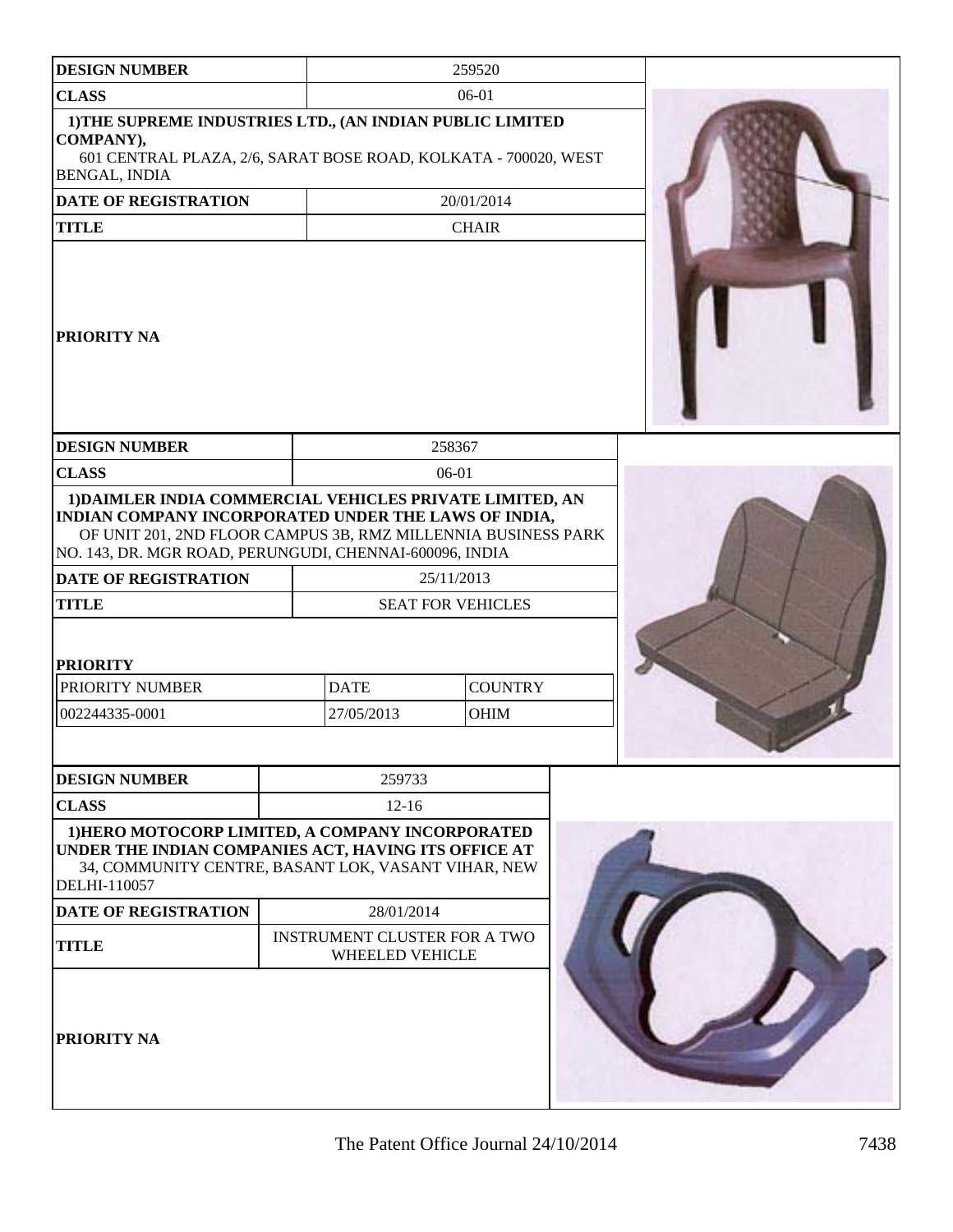| <b>DESIGN NUMBER</b>                                                                                                                                                                                                                                                                                                                |                                        | 260271         |  |
|-------------------------------------------------------------------------------------------------------------------------------------------------------------------------------------------------------------------------------------------------------------------------------------------------------------------------------------|----------------------------------------|----------------|--|
| <b>CLASS</b>                                                                                                                                                                                                                                                                                                                        |                                        | $21-01$        |  |
| 1) PARAG JAIN, AN INDIAN NATIONAL, SOLE PROPRIETOR OF LUNA TOYS,<br>(AN INDIAN SOLE PROPRIETARY FIRM)<br>1329, GALI NO. 3, FAIZ GANJ, BAHADUR GARH ROAD, DELHI-110006, INDIA                                                                                                                                                        |                                        |                |  |
| <b>DATE OF REGISTRATION</b>                                                                                                                                                                                                                                                                                                         | 11/02/2014                             |                |  |
| <b>TITLE</b>                                                                                                                                                                                                                                                                                                                        | <b>TOY</b>                             |                |  |
| <b>PRIORITY NA</b>                                                                                                                                                                                                                                                                                                                  |                                        |                |  |
| <b>DESIGN NUMBER</b>                                                                                                                                                                                                                                                                                                                |                                        | 261114         |  |
| <b>CLASS</b>                                                                                                                                                                                                                                                                                                                        |                                        | $18-02$        |  |
| 1) CANON KABUSHIKI KAISHA, A JAPANESE CORPORATION OF<br>30-2, SHIMOMARUKO 3-CHOME, OHTA-KU, TOKYO, JAPAN                                                                                                                                                                                                                            |                                        |                |  |
| <b>DATE OF REGISTRATION</b>                                                                                                                                                                                                                                                                                                         | 19/03/2014                             |                |  |
| <b>TITLE</b>                                                                                                                                                                                                                                                                                                                        | <b>INK RIBBON CASSETTE FOR PRINTER</b> |                |  |
| <b>PRIORITY</b>                                                                                                                                                                                                                                                                                                                     |                                        |                |  |
| PRIORITY NUMBER                                                                                                                                                                                                                                                                                                                     | <b>DATE</b><br><b>COUNTRY</b>          |                |  |
| 2013-021757                                                                                                                                                                                                                                                                                                                         | 20/09/2013                             | <b>JAPAN</b>   |  |
| <b>DESIGN NUMBER</b>                                                                                                                                                                                                                                                                                                                |                                        | 260023         |  |
| <b>CLASS</b>                                                                                                                                                                                                                                                                                                                        |                                        | $12-08$        |  |
| 1) BAJAJ AUTO LIMITED, AN INDIAN COMPANY, INCORPORATED UNDER<br>THE COMPANIES ACT OF 1956, HAVING ITS PRINCIPAL PLACE OF BUSINESS<br>AT NEW 2ND & 3RD FLOOR, KHIVRAJ BUILDING, NO. 616, ANNASALAI,<br>CHENNAI - 600006, STATE OF TAMIL NADU, INDIA,<br>AND REGISTERED OFFICE AT AKURDI, PUNE-411035, STATE OF<br>MAHARASHTRA, INDIA |                                        |                |  |
| <b>DATE OF REGISTRATION</b>                                                                                                                                                                                                                                                                                                         | 03/02/2014                             |                |  |
| <b>TITLE</b>                                                                                                                                                                                                                                                                                                                        |                                        | <b>VEHICLE</b> |  |
| <b>PRIORITY NA</b>                                                                                                                                                                                                                                                                                                                  |                                        |                |  |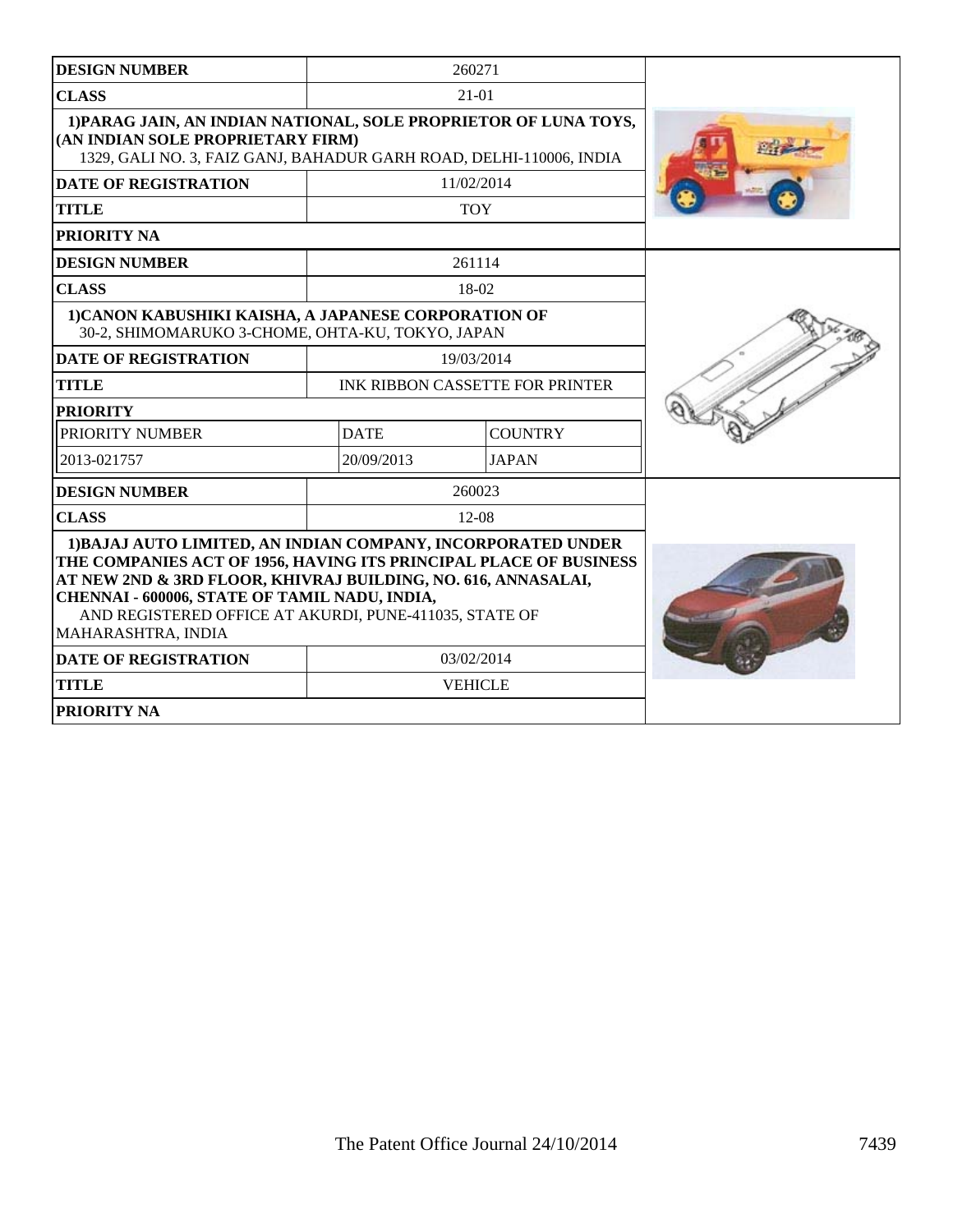| <b>DESIGN NUMBER</b>                                                          | 259131                                                                                                                         |  |
|-------------------------------------------------------------------------------|--------------------------------------------------------------------------------------------------------------------------------|--|
| <b>CLASS</b>                                                                  | $23-01$                                                                                                                        |  |
| <b>COMPANIES ACT 1956 HAVING ITS REGISTERED OFFICE</b><br>KARNATAKA, INDIA;   | 1) ASHIRVAD PIPES PVT. LTD, A COMPANY REGISTERED UNDER THE<br>AT 4-B, ATTIBELE INDUSTRIAL AREA, HOSUR ROAD, BANGALORE-562107,  |  |
| <b>DATE OF REGISTRATION</b>                                                   | 30/12/2013                                                                                                                     |  |
| <b>TITLE</b>                                                                  | <b>SEALING RING</b>                                                                                                            |  |
| <b>PRIORITY NA</b>                                                            |                                                                                                                                |  |
| <b>DESIGN NUMBER</b>                                                          | 261179                                                                                                                         |  |
| <b>CLASS</b>                                                                  | $06-04$                                                                                                                        |  |
| <b>ADDRESS AT</b><br>ROAD, GOREGAON (EAST), MUMBAI-400063, MAHARASHTRA, INDIA | 1ST FLOOR, CORPORATE AVENUE, 'B' WING, CELLO HOUSE, SONAWALA                                                                   |  |
| <b>DATE OF REGISTRATION</b>                                                   | 21/03/2014                                                                                                                     |  |
| <b>TITLE</b>                                                                  | <b>CUPBOARD</b>                                                                                                                |  |
| <b>PRIORITY NA</b>                                                            |                                                                                                                                |  |
| <b>DESIGN NUMBER</b>                                                          | 259734                                                                                                                         |  |
| <b>CLASS</b>                                                                  | $12 - 11$                                                                                                                      |  |
| <b>INDIAN COMPANIES ACT, HAVING ITS OFFICE AT</b>                             | 1) HERO MOTOCORP LIMITED, A COMPANY INCORPORATED UNDER THE<br>34, COMMUNITY CENTRE, BASANT LOK, VASANT VIHAR, NEW DELHI-110057 |  |
| <b>DATE OF REGISTRATION</b>                                                   | 28/01/2014                                                                                                                     |  |
| <b>TITLE</b>                                                                  | <b>TWO WHEELED VEHICLE</b>                                                                                                     |  |
| <b>PRIORITY NA</b>                                                            |                                                                                                                                |  |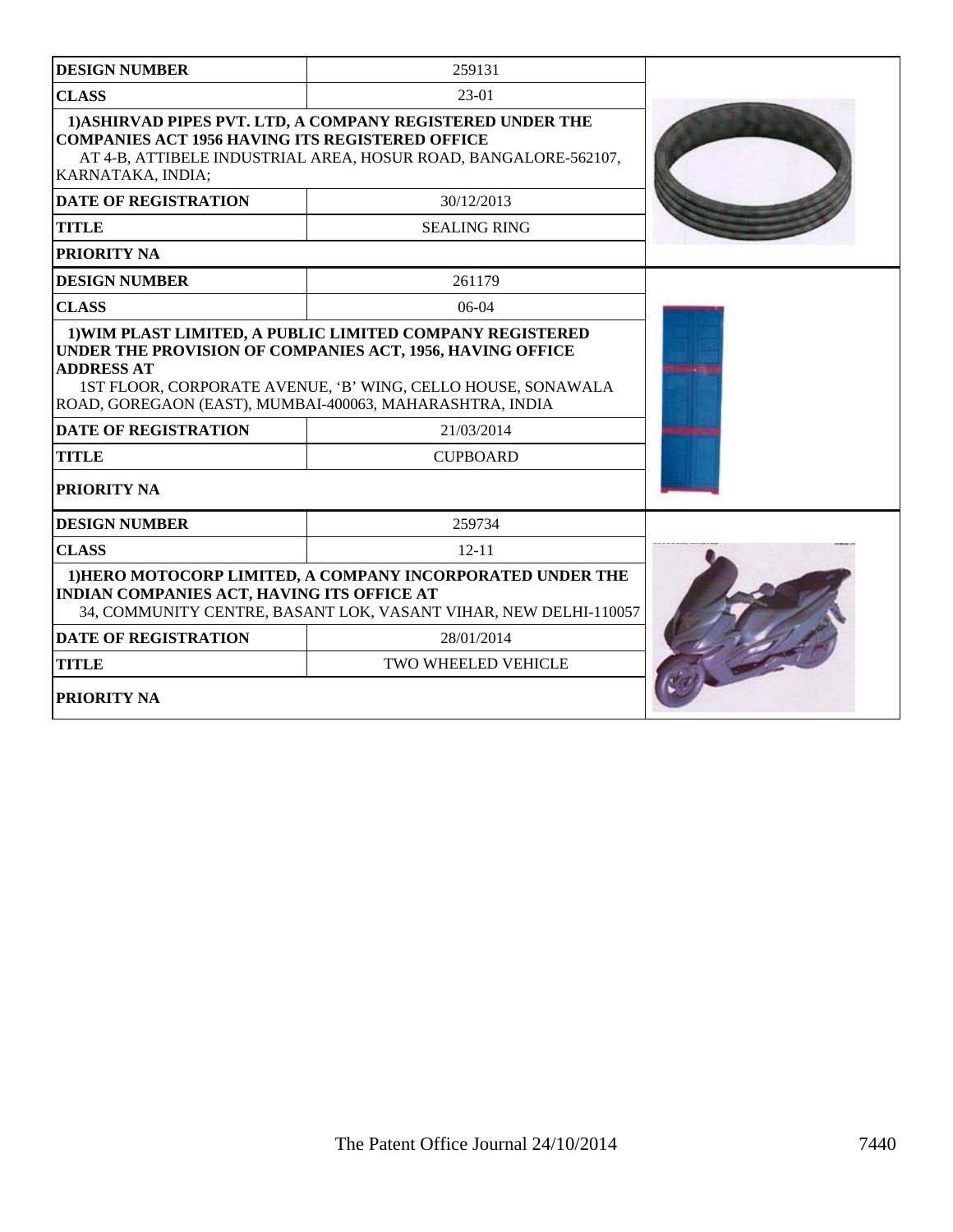| <b>DESIGN NUMBER</b>                                                                                                                                                                                          | 260905                                                                                                                             |  |  |
|---------------------------------------------------------------------------------------------------------------------------------------------------------------------------------------------------------------|------------------------------------------------------------------------------------------------------------------------------------|--|--|
| <b>CLASS</b>                                                                                                                                                                                                  | $26-05$                                                                                                                            |  |  |
| NAGAR, DHABA ROAD, LUDHIANA-141003 (PUNJAB) INDIA<br>SINGH BEING INDIAN NATIONALS OF THE ABOVE ADDRESS                                                                                                        | 1) M/S KINGO PRODUCTS (INDIA) 7512/84-C, STREET NO. 9, NEW AMAR<br>AN INDIAN PROPRIETORSHIP FIRM WHOSE PROPRIETOR IS:- KULWANT     |  |  |
| <b>DATE OF REGISTRATION</b>                                                                                                                                                                                   | 11/03/2014                                                                                                                         |  |  |
| <b>TITLE</b>                                                                                                                                                                                                  | CONCEALED LIGHTING SYSTEM                                                                                                          |  |  |
| <b>PRIORITY NA</b>                                                                                                                                                                                            |                                                                                                                                    |  |  |
| <b>DESIGN NUMBER</b>                                                                                                                                                                                          | 260028                                                                                                                             |  |  |
| <b>CLASS</b>                                                                                                                                                                                                  | $09-01$                                                                                                                            |  |  |
| V2 CORP., A PARTNERSHIP FIRM, INDIAN, MANUFACTURERS AND<br><b>MERCHANTS, WHOSE ADDRESS IS</b><br>WZ-8/1, INDUSTRIAL AREA, KIRTI NAGAR, NEW DELHI-110015, INDIA<br><b>DATE OF REGISTRATION</b><br><b>TITLE</b> |                                                                                                                                    |  |  |
| <b>PRIORITY NA</b>                                                                                                                                                                                            |                                                                                                                                    |  |  |
| <b>DESIGN NUMBER</b>                                                                                                                                                                                          | 255463                                                                                                                             |  |  |
| <b>CLASS</b>                                                                                                                                                                                                  | $04-02$                                                                                                                            |  |  |
| 400056, MAHARASHTRA, INDIA                                                                                                                                                                                    | <b>1) SHREE SIMANDHAR INDUSTRIES IS A PROPRIETORSHIP FIRM OF</b><br>21, NEW MANU BHUVAN, BHAGAT SINGH ROAD, VILE PARLE (W) MUMBAI- |  |  |
| <b>DATE OF REGISTRATION</b>                                                                                                                                                                                   | 23/07/2013                                                                                                                         |  |  |
| <b>TITLE</b>                                                                                                                                                                                                  | <b>HAIR BRUSH</b>                                                                                                                  |  |  |
| <b>PRIORITY NA</b>                                                                                                                                                                                            |                                                                                                                                    |  |  |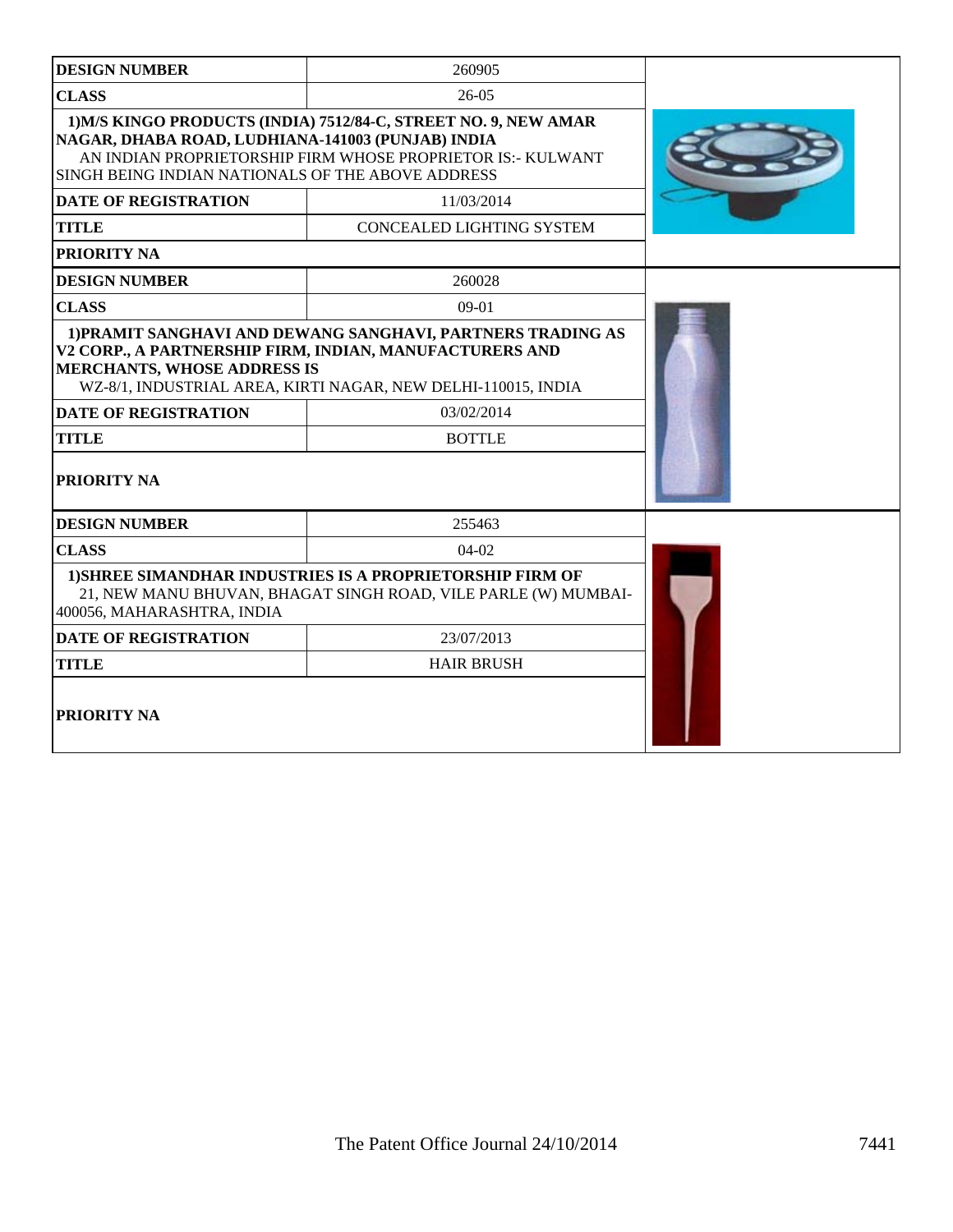| <b>DESIGN NUMBER</b><br><b>CLASS</b><br><b>ITS REGISTERED OFFICE AT</b>                                                                         | 260893                                                                                                                                                                            |
|-------------------------------------------------------------------------------------------------------------------------------------------------|-----------------------------------------------------------------------------------------------------------------------------------------------------------------------------------|
|                                                                                                                                                 | $15-03$                                                                                                                                                                           |
|                                                                                                                                                 | 1) TRACTORS AND FARM EQUIPMENT LIMITED, COMPANY<br>INCORPORATED UNDER THE COMPANIES ACT, 1956, HAVING<br>NO. 861, ANNASALAI, CHENNAI-600002, TAMIL NADU, INDIA                    |
| <b>DATE OF</b><br><b>REGISTRATION</b>                                                                                                           | 10/03/2014                                                                                                                                                                        |
| <b>TITLE</b>                                                                                                                                    | <b>SEED PLANTER</b>                                                                                                                                                               |
| <b>PRIORITY NA</b>                                                                                                                              |                                                                                                                                                                                   |
| <b>DESIGN NUMBER</b>                                                                                                                            | 259736                                                                                                                                                                            |
| <b>CLASS</b>                                                                                                                                    | $12 - 16$                                                                                                                                                                         |
|                                                                                                                                                 | 34, COMMUNITY CENTRE, BASANT LOK, VASANT VIHAR, NEW DELHI-                                                                                                                        |
| 110057<br><b>DATE OF REGISTRATION</b>                                                                                                           | 28/01/2014                                                                                                                                                                        |
|                                                                                                                                                 | FRONT FAIRING FOR A TWO WHEELED<br><b>VEHICLE</b>                                                                                                                                 |
|                                                                                                                                                 |                                                                                                                                                                                   |
|                                                                                                                                                 | 261428                                                                                                                                                                            |
|                                                                                                                                                 | 08-07                                                                                                                                                                             |
|                                                                                                                                                 | 1) MR. NIRMAL SINGH, AN INDIAN CITIZEN, PROPRIETOR OF M/S.<br><b>GURU HARKRISHAN MECHANICAL WORKS, AN INDIAN</b><br>WZ-87, GALI NO. 27, SANT GARH, TILAK NAGAR, NEW DELHI-110018, |
| <b>TITLE</b><br>PRIORITY NA<br><b>DESIGN NUMBER</b><br><b>CLASS</b><br>PROPRIETORSHIP COMPANY OF<br><b>INDIA</b><br><b>DATE OF REGISTRATION</b> | 01/04/2014                                                                                                                                                                        |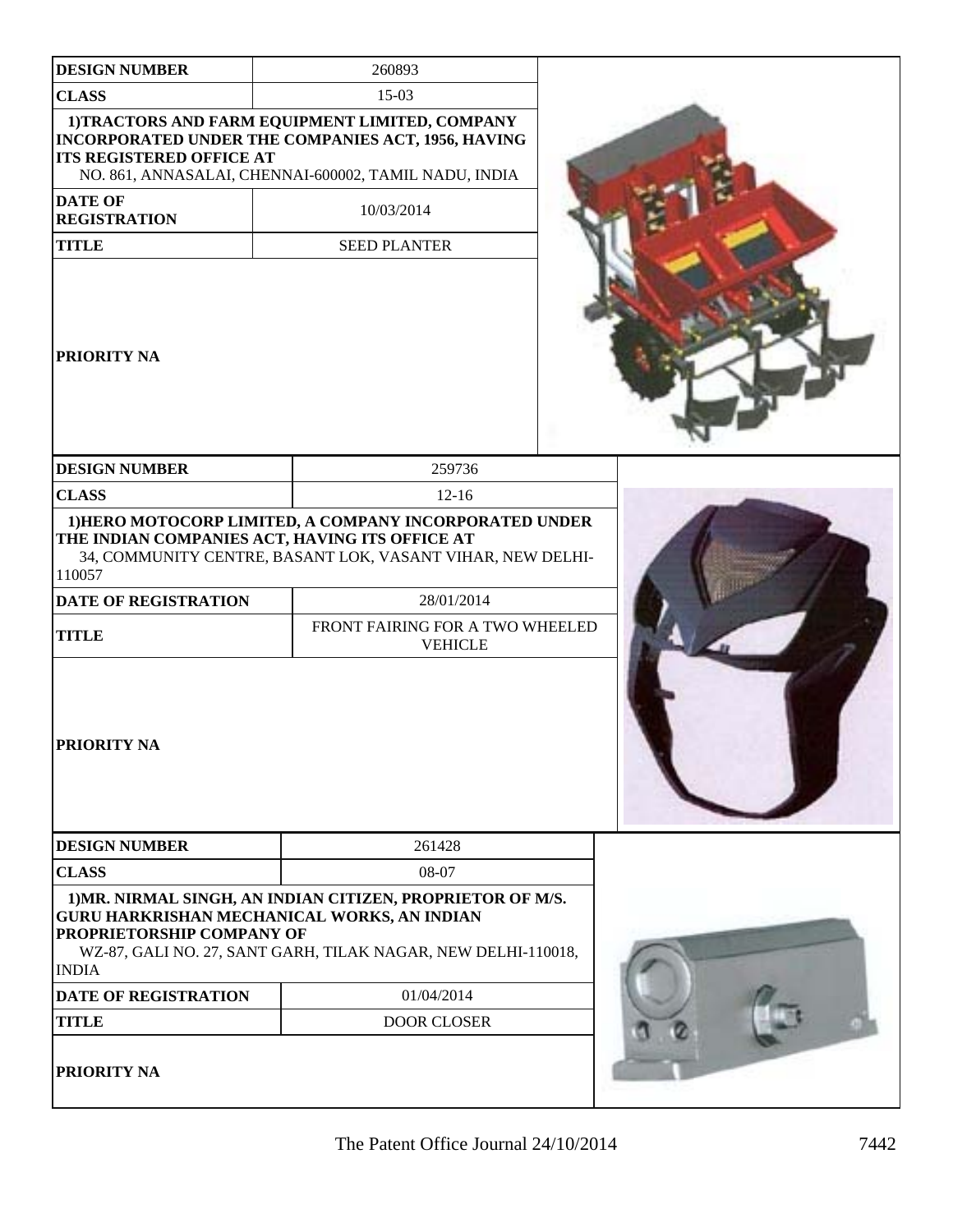| <b>DESIGN NUMBER</b>                                                                                                                                                                                    | 260904                                                                                                                                  |  |
|---------------------------------------------------------------------------------------------------------------------------------------------------------------------------------------------------------|-----------------------------------------------------------------------------------------------------------------------------------------|--|
| <b>CLASS</b>                                                                                                                                                                                            | $03-01$                                                                                                                                 |  |
| AREA-C, LUDHIANA-141003 INDIA<br>CHHABRA BEING INDIAN NATIONALS OF THE ABOVE ADDRESS                                                                                                                    | 1) VENUS INTERNATIONAL, OSWAL COMPLEX, G.T. ROAD, INDUSTRIAL<br>AN INDIAN PROPRIETORSHIP FIRM WHOSE PROPRIETOR IS:- BHIMSAIN            |  |
| <b>DATE OF REGISTRATION</b>                                                                                                                                                                             | 11/03/2014                                                                                                                              |  |
| <b>TITLE</b>                                                                                                                                                                                            | <b>TOOL BOX FOR SPANNERS</b>                                                                                                            |  |
| <b>PRIORITY NA</b>                                                                                                                                                                                      |                                                                                                                                         |  |
| <b>DESIGN NUMBER</b>                                                                                                                                                                                    | 260948                                                                                                                                  |  |
| <b>CLASS</b>                                                                                                                                                                                            | $12 - 16$                                                                                                                               |  |
| 1)TRACTORS AND FARM EQUIPMENT LIMITED, COMPANY<br><b>INCORPORATED UNDER THE COMPANIES ACT, 1956, HAVING ITS</b><br><b>REGISTERED OFFICE AT</b><br>NO. 861, ANNASALAI, CHENNAI-600002, TAMIL NADU, INDIA |                                                                                                                                         |  |
| <b>DATE OF REGISTRATION</b>                                                                                                                                                                             | 13/03/2014                                                                                                                              |  |
| <b>TITLE</b>                                                                                                                                                                                            | <b>ENGINE COVER</b>                                                                                                                     |  |
| PRIORITY NA                                                                                                                                                                                             |                                                                                                                                         |  |
| <b>DESIGN NUMBER</b>                                                                                                                                                                                    | 260272                                                                                                                                  |  |
| <b>CLASS</b>                                                                                                                                                                                            | $21 - 01$                                                                                                                               |  |
| (AN INDIAN SOLE PROPRIETARY FIRM)                                                                                                                                                                       | 1) PARAG JAIN, AN INDIAN NATIONAL, SOLE PROPRIETOR OF LUNA TOYS,<br>1329, GALI NO. 3, FAIZ GANJ, BAHADUR GARH ROAD, DELHI-110006, INDIA |  |
| <b>DATE OF REGISTRATION</b>                                                                                                                                                                             | 11/02/2014                                                                                                                              |  |
| <b>TITLE</b>                                                                                                                                                                                            | <b>TOY</b>                                                                                                                              |  |
| PRIORITY NA                                                                                                                                                                                             |                                                                                                                                         |  |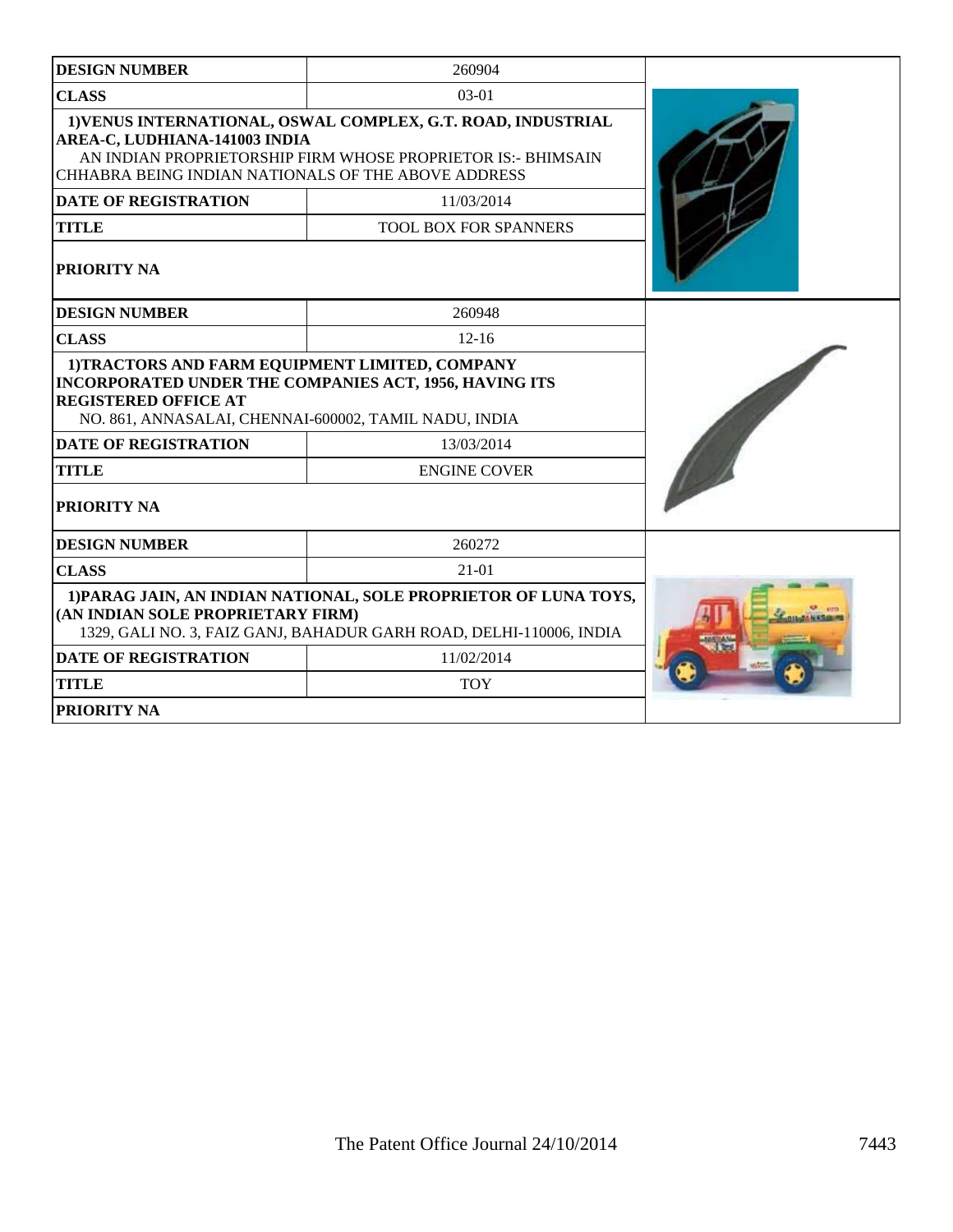| <b>DESIGN NUMBER</b>                                                                             |             | 260635                                                                                                                                                                                                                                                       |  |
|--------------------------------------------------------------------------------------------------|-------------|--------------------------------------------------------------------------------------------------------------------------------------------------------------------------------------------------------------------------------------------------------------|--|
| <b>CLASS</b>                                                                                     |             | $15-0.5$                                                                                                                                                                                                                                                     |  |
| <b>INDIAN CITIZEN HAVING ADDRESS AT</b><br>PUR, HISAR (HARYANA), INDIA                           |             | 1) KRISHAN KUMAR JANGRA, AN INDIAN CITIZEN HAVING ADDRESS AT<br>SANJEEV JANGRA ENGG. WORKS, VPO BADO PATTI, BUS STAND, BEHBAL<br>PUR, HISAR (HARYANA), INDIA AND DHANANJAI KUMAR SHARMA, AN<br>SANJEEV JANGRA ENGG. WORKS, VPO BADO PATTI, BUS STAND, BEHBAL |  |
| <b>DATE OF REGISTRATION</b>                                                                      |             | 26/02/2014                                                                                                                                                                                                                                                   |  |
| <b>TITLE</b>                                                                                     |             | <b>VEGETABLE WASHER</b>                                                                                                                                                                                                                                      |  |
| <b>PRIORITY NA</b>                                                                               |             |                                                                                                                                                                                                                                                              |  |
| <b>DESIGN NUMBER</b>                                                                             |             | 257169                                                                                                                                                                                                                                                       |  |
| <b>CLASS</b>                                                                                     |             | 08-07                                                                                                                                                                                                                                                        |  |
| UNDER THE INDIAN COMPANIES ACT, AT<br>J-61, M.I.D.C., BHOSARI, PUNE-411 026, MAHARASHTRA, INDIA. |             | 1) WELMADE LOCKING SYSTEMS PVT. LTD., A COMPANY INCORPORATED                                                                                                                                                                                                 |  |
| <b>DATE OF REGISTRATION</b>                                                                      |             | 03/10/2013                                                                                                                                                                                                                                                   |  |
| <b>TITLE</b>                                                                                     |             | <b>KEY</b>                                                                                                                                                                                                                                                   |  |
| <b>PRIORITY NA</b>                                                                               |             |                                                                                                                                                                                                                                                              |  |
| <b>DESIGN NUMBER</b>                                                                             |             | 261300                                                                                                                                                                                                                                                       |  |
| <b>CLASS</b>                                                                                     |             | 14-99                                                                                                                                                                                                                                                        |  |
| 1) IDOIT CO., LTD.,<br>DO, KOREA, NATIONALITY: KOREA                                             |             | NOS. 635, 637, 639, AND 641, 237 SANGIDAEHAK-RO, SIHEUNG-SI, GYEONGGI-                                                                                                                                                                                       |  |
| <b>DATE OF REGISTRATION</b>                                                                      | 27/03/2014  |                                                                                                                                                                                                                                                              |  |
| TITLE                                                                                            |             | SATELLITE ANTENNA SUPPORT                                                                                                                                                                                                                                    |  |
| <b>PRIORITY</b>                                                                                  |             |                                                                                                                                                                                                                                                              |  |
| PRIORITY NUMBER                                                                                  | <b>DATE</b> | <b>COUNTRY</b>                                                                                                                                                                                                                                               |  |
| 30-2014-0006211                                                                                  | 07/02/2014  | <b>REPUBLIC OF KOREA</b>                                                                                                                                                                                                                                     |  |
|                                                                                                  |             |                                                                                                                                                                                                                                                              |  |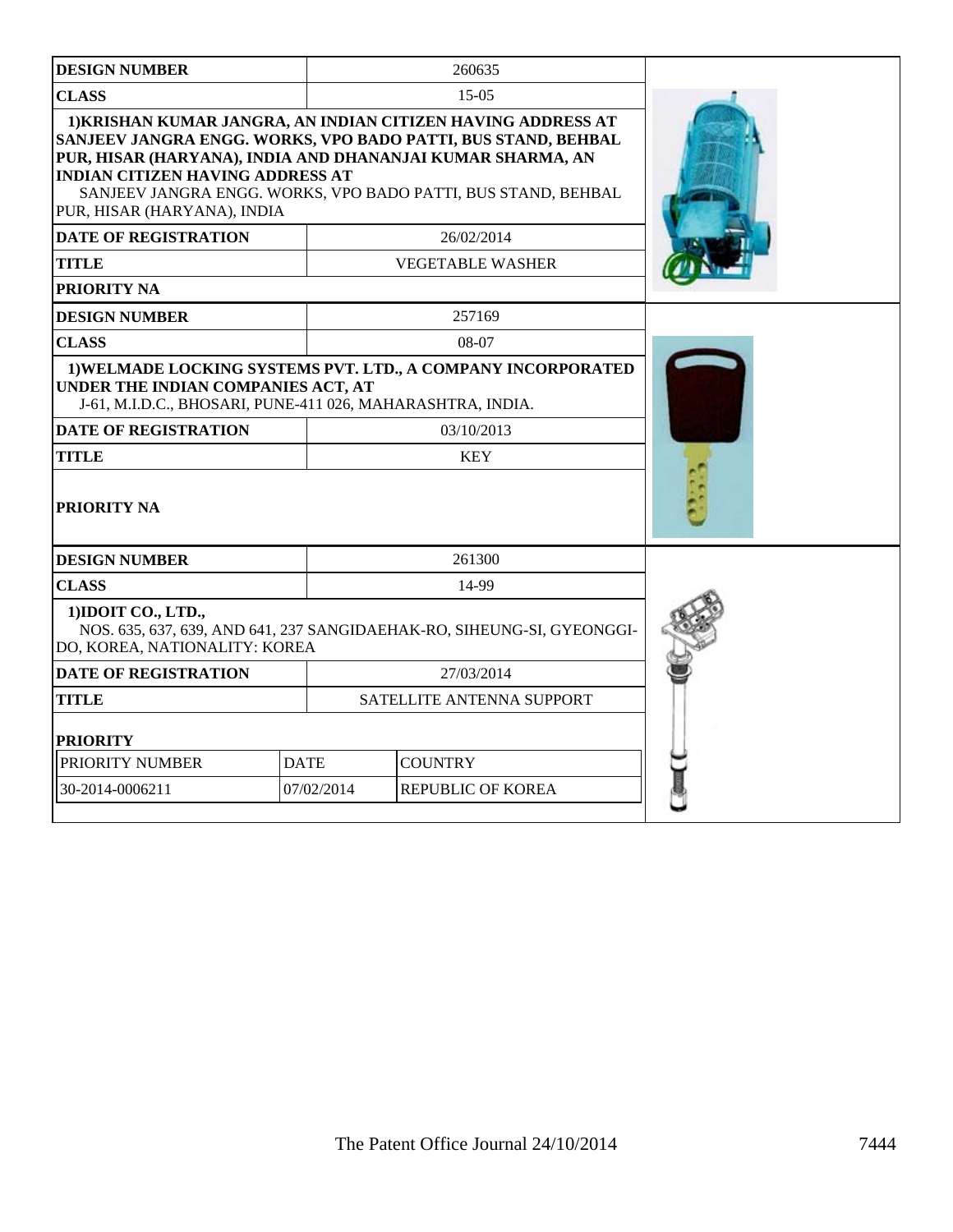| <b>DESIGN NUMBER</b>                                                                                                           | 259735                                                                                                                         |  |
|--------------------------------------------------------------------------------------------------------------------------------|--------------------------------------------------------------------------------------------------------------------------------|--|
| <b>CLASS</b>                                                                                                                   | $12 - 16$                                                                                                                      |  |
| INDIAN COMPANIES ACT, HAVING ITS OFFICE AT                                                                                     | 1) HERO MOTOCORP LIMITED, A COMPANY INCORPORATED UNDER THE<br>34, COMMUNITY CENTRE, BASANT LOK, VASANT VIHAR, NEW DELHI-110057 |  |
| <b>DATE OF REGISTRATION</b>                                                                                                    | 28/01/2014                                                                                                                     |  |
| <b>TITLE</b>                                                                                                                   | FENDER FOR A TWO WHEELED VEHICLE                                                                                               |  |
| PRIORITY NA                                                                                                                    |                                                                                                                                |  |
| <b>DESIGN NUMBER</b>                                                                                                           | 259190                                                                                                                         |  |
| <b>CLASS</b>                                                                                                                   | $12 - 16$                                                                                                                      |  |
| 1) M/S. PRIMROSE MULTIPLAST PVT. LIMITED; A COMPANY<br>ACT, 1956; OF THE ADDRESS:<br>2416, M.I.E., BAHADURGARH-124507, HARYANA | INCORPORATED AND EXISTING UNDER THE LAWS OF INDIAN COMPANIES                                                                   |  |
| <b>DATE OF REGISTRATION</b>                                                                                                    | 03/01/2014                                                                                                                     |  |
| <b>TITLE</b>                                                                                                                   | FRONT GUARD PILLAR FOR VEHICLES                                                                                                |  |
| PRIORITY NA                                                                                                                    |                                                                                                                                |  |
| <b>DESIGN NUMBER</b>                                                                                                           | 261302                                                                                                                         |  |
| <b>CLASS</b>                                                                                                                   | 13-03                                                                                                                          |  |
| <b>UNDER THE COMPANIES ACT, 1956 OF</b><br>L & T HOUSE, BALLARD ESTATE, MUMBAI 400001, STATE OF<br>MAHARASHTRA, INDIA          | 1) LARSEN & TOUBRO LIMITED, AN INDIAN COMPANY INCORPORATED                                                                     |  |
| <b>DATE OF REGISTRATION</b>                                                                                                    | 27/03/2014                                                                                                                     |  |
| <b>TITLE</b>                                                                                                                   | ELECTROMAGNETIC CONTACTOR                                                                                                      |  |
| PRIORITY NA                                                                                                                    |                                                                                                                                |  |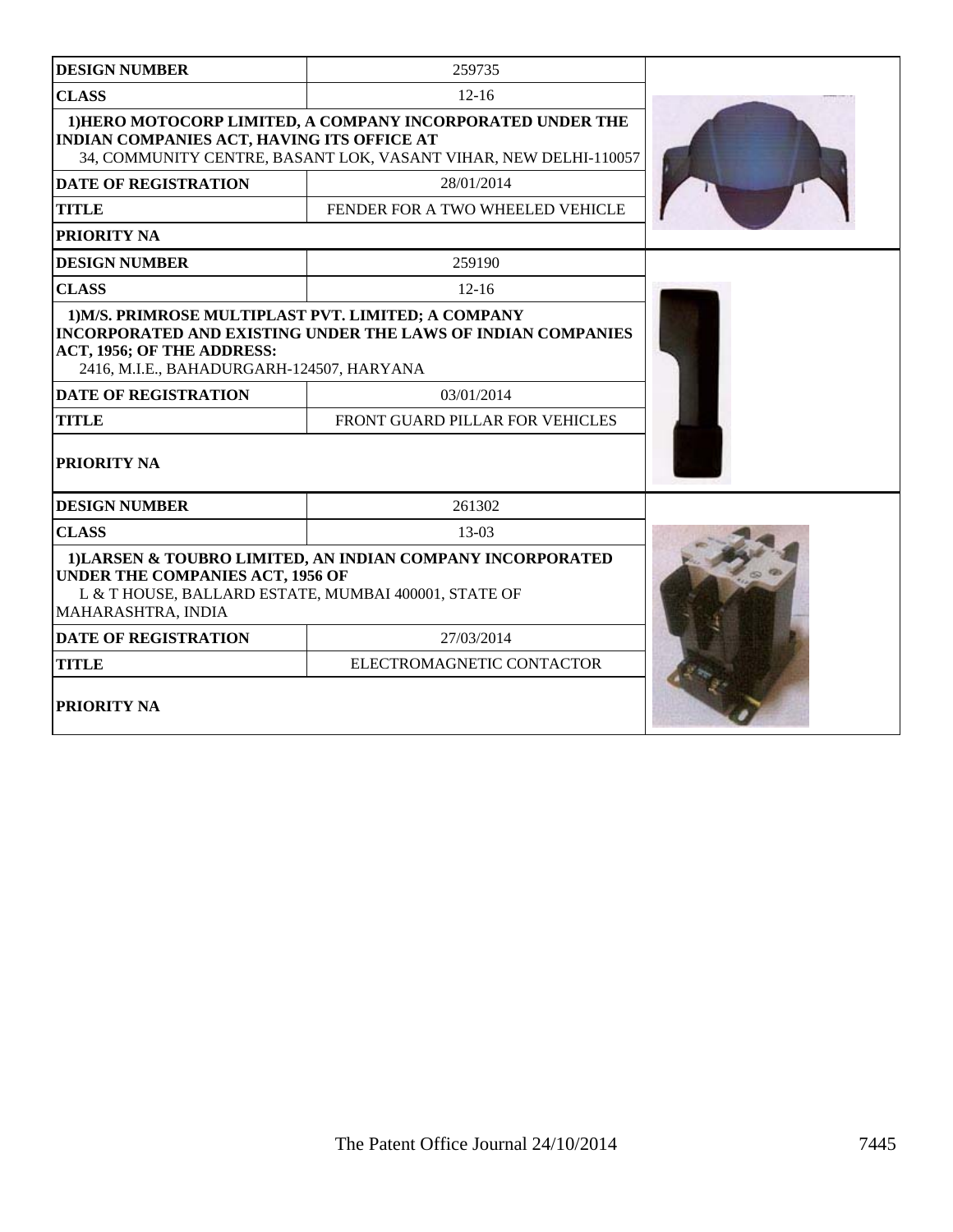| <b>DESIGN NUMBER</b>                                                                                                                                                         |                                   | 259737                         |  |
|------------------------------------------------------------------------------------------------------------------------------------------------------------------------------|-----------------------------------|--------------------------------|--|
| <b>CLASS</b>                                                                                                                                                                 |                                   | $12 - 11$                      |  |
| 1) HERO MOTOCORP LIMITED, A COMPANY INCORPORATED UNDER THE<br>INDIAN COMPANIES ACT, HAVING ITS OFFICE AT<br>34, COMMUNITY CENTRE, BASANT LOK, VASANT VIHAR, NEW DELHI-110057 |                                   |                                |  |
| <b>DATE OF REGISTRATION</b>                                                                                                                                                  |                                   | 28/01/2014                     |  |
| <b>TITLE</b>                                                                                                                                                                 |                                   | TWO WHEELED VEHICLE            |  |
| <b>PRIORITY NA</b>                                                                                                                                                           |                                   |                                |  |
| <b>DESIGN NUMBER</b>                                                                                                                                                         |                                   | 261435                         |  |
| <b>CLASS</b>                                                                                                                                                                 |                                   | 15-07                          |  |
| 1) WHIRLPOOL OF INDIA LIMITED, AN INDIAN COMPANY HAVING ITS<br><b>CORPORATE OFFICE AT</b><br>'WHIRLPOOL HOUSE', PLOT NO. 40, SECTOR-44, GURGAON-122002,<br>HARYANA, INDIA    |                                   |                                |  |
| <b>DATE OF REGISTRATION</b>                                                                                                                                                  |                                   | 01/04/2014                     |  |
| <b>TITLE</b>                                                                                                                                                                 | <b>REFRIGERATOR</b>               |                                |  |
| <b>PRIORITY NA</b>                                                                                                                                                           |                                   |                                |  |
| <b>DESIGN NUMBER</b>                                                                                                                                                         |                                   | 261127                         |  |
| <b>CLASS</b>                                                                                                                                                                 |                                   | 24-02                          |  |
| 1) KABUSHIKI KAISHA TOSHIBA, A JAPANESE CORPORATION,<br>OF 1-1, SHIBAURA 1-CHOME, MINATO-KU, TOKYO, JAPAN                                                                    |                                   |                                |  |
| DATE OF REGISTRATION                                                                                                                                                         | 20/03/2014                        |                                |  |
| <b>TITLE</b>                                                                                                                                                                 | <b>BIOMEDICAL SIGNAL RECORDER</b> |                                |  |
| <b>PRIORITY</b><br>PRIORITY NUMBER<br>2013-022112                                                                                                                            | <b>DATE</b><br>25/09/2013         | <b>COUNTRY</b><br><b>JAPAN</b> |  |
|                                                                                                                                                                              |                                   |                                |  |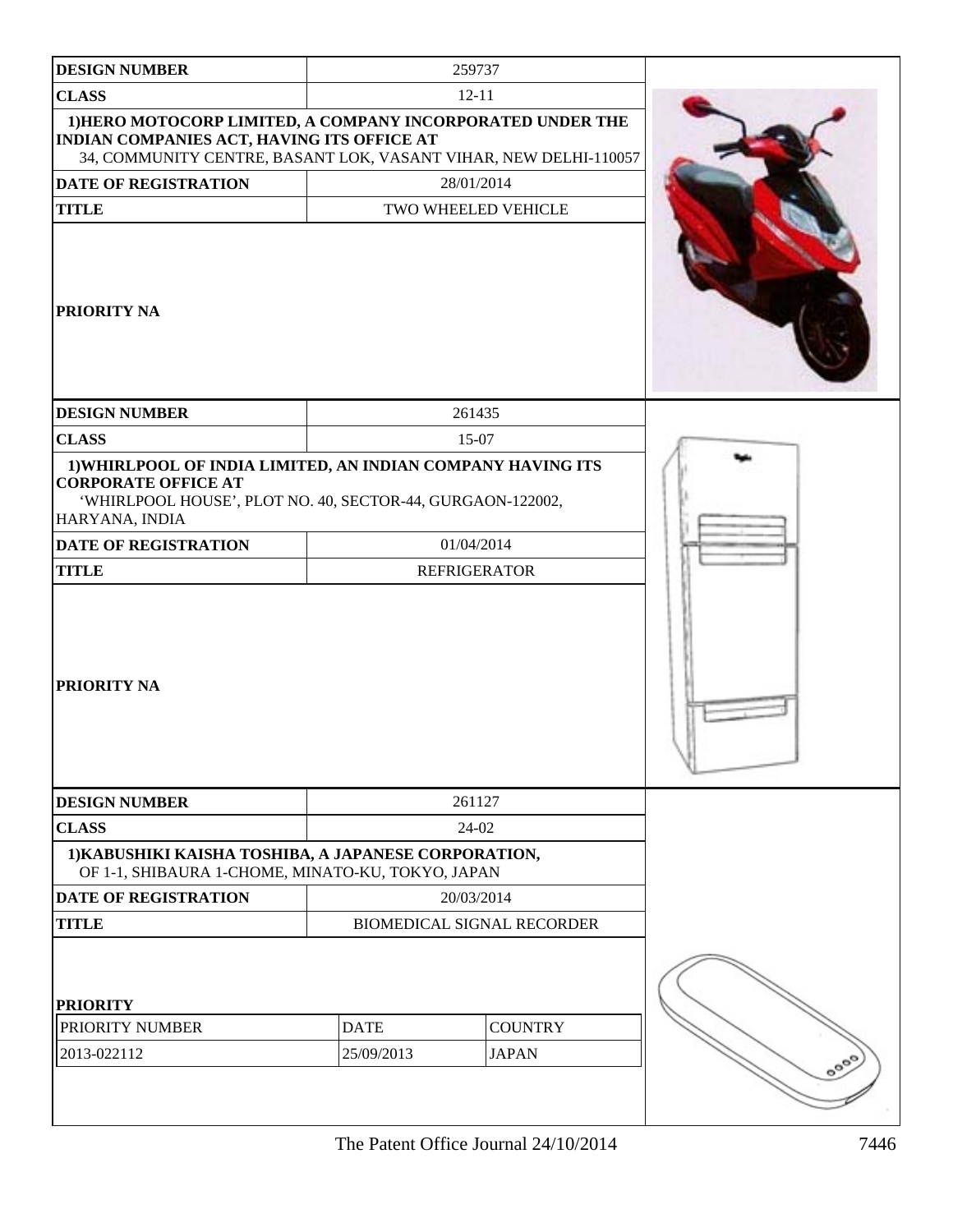| <b>DESIGN NUMBER</b>                                                                                                                                                                                                                                                                            |                                                               | 261788     |  |
|-------------------------------------------------------------------------------------------------------------------------------------------------------------------------------------------------------------------------------------------------------------------------------------------------|---------------------------------------------------------------|------------|--|
| <b>CLASS</b>                                                                                                                                                                                                                                                                                    |                                                               | $09-01$    |  |
| 1) BDN PHARMACEUTICALS, HAVING THE PRINCIPLE OFFICE AT 229,<br>NEAR ZENDA CHOWK, DHARAMPETH, NAGPUR-440010, INDIA A<br>PARTNERSHIP CONCERN HAVING THE PARTNERS 1) SATISH SHRIRAM<br>DIDOLKAR AND 2) ANAND SATISH DIDOLKAR RESIDING AT<br>W-4, HINGNA MIDC INDUSTRIAL AREA, NAGPUR-440028, INDIA |                                                               |            |  |
| <b>DATE OF REGISTRATION</b>                                                                                                                                                                                                                                                                     |                                                               | 16/04/2014 |  |
| <b>TITLE</b>                                                                                                                                                                                                                                                                                    | <b>BOTTLE</b>                                                 |            |  |
| <b>PRIORITY NA</b>                                                                                                                                                                                                                                                                              |                                                               |            |  |
| <b>DESIGN NUMBER</b>                                                                                                                                                                                                                                                                            |                                                               | 260898     |  |
| <b>CLASS</b>                                                                                                                                                                                                                                                                                    |                                                               | 13-03      |  |
| 1) ROLEX SWITCHGEAR, OPPOSITE NEW TEHSIL, P.O. AHMEDGARH-148021<br>(PUNJAB) INDIA<br>AN INDIAN PROPRIETORSHIP FIRM WHOSE PROPRIETOR IS POONAM JAIN<br>BEING INDIAN NATIONALS OF THE ABOVE ADDRESS                                                                                               |                                                               |            |  |
| <b>DATE OF REGISTRATION</b>                                                                                                                                                                                                                                                                     | 11/03/2014                                                    |            |  |
| <b>TITLE</b>                                                                                                                                                                                                                                                                                    | <b>AUTOMATIC MOTOR STARTER</b>                                |            |  |
| <b>PRIORITY NA</b>                                                                                                                                                                                                                                                                              |                                                               |            |  |
| <b>DESIGN NUMBER</b>                                                                                                                                                                                                                                                                            | 258307                                                        |            |  |
| <b>CLASS</b>                                                                                                                                                                                                                                                                                    |                                                               | 13-03      |  |
| <b>1)SCHNEIDER ELECTRIC INDUSTRIES SAS, A COMPANY INCORPORATED</b><br><b>UNDER THE LAWS OF FRANCE, OF THE ADDRESS</b><br>35, RUE JOSEPH MONIER, 92500 RUEIL-MALMAISON, FRANCE                                                                                                                   |                                                               |            |  |
| <b>DATE OF REGISTRATION</b>                                                                                                                                                                                                                                                                     | 22/11/2013                                                    |            |  |
| <b>TITLE</b>                                                                                                                                                                                                                                                                                    | TERMINAL BLOCK USEN AS A CABLING<br>DEVICE FOR MOTOR-STARTERS |            |  |
| <b>PRIORITY</b>                                                                                                                                                                                                                                                                                 |                                                               |            |  |
| PRIORITY NUMBER                                                                                                                                                                                                                                                                                 | <b>DATE</b><br><b>COUNTRY</b>                                 |            |  |
| 002268748-0001                                                                                                                                                                                                                                                                                  | 04/07/2013<br>OHIM                                            |            |  |
|                                                                                                                                                                                                                                                                                                 |                                                               |            |  |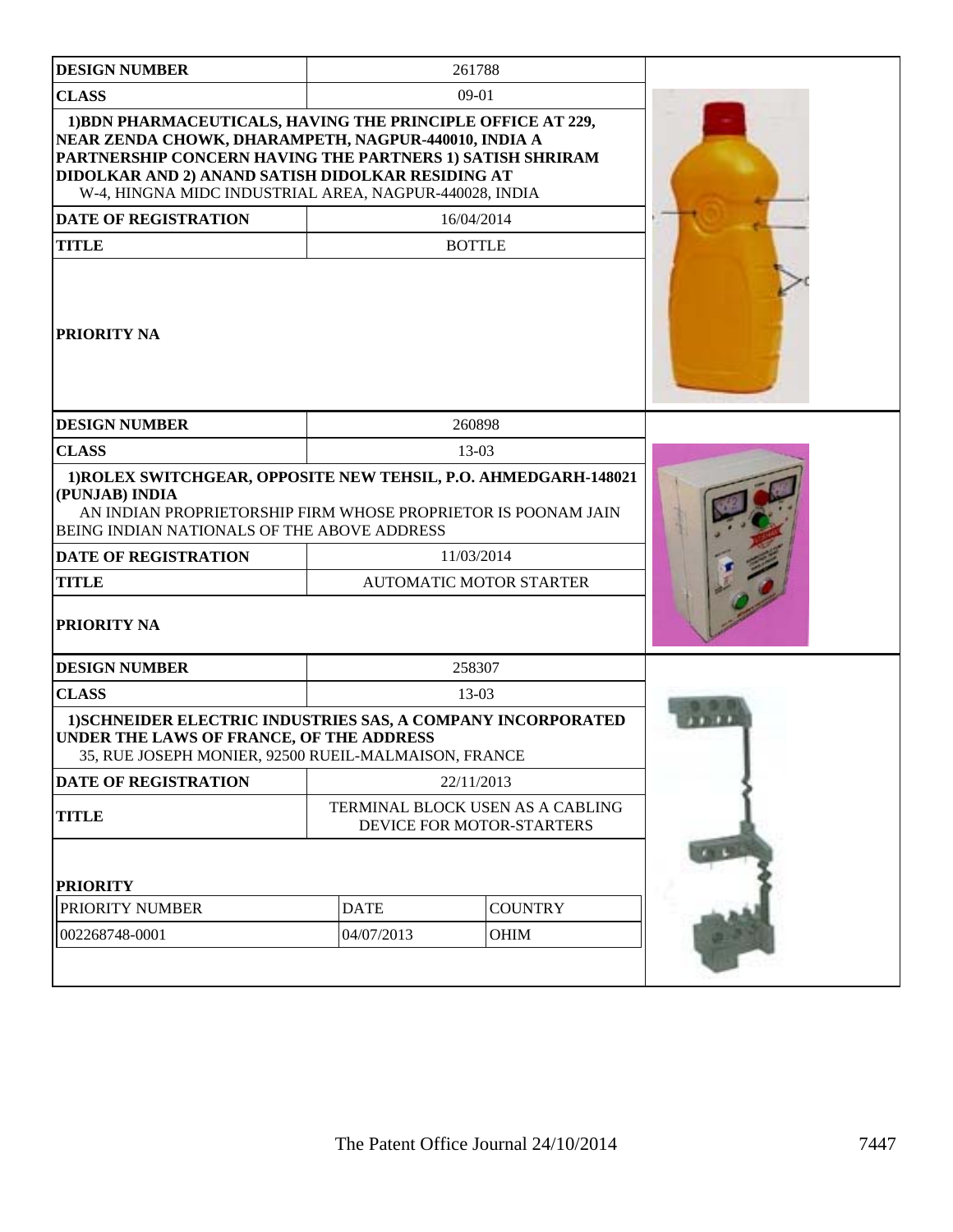| <b>DESIGN NUMBER</b>                                | 259192                                                                                                                                                          |    |
|-----------------------------------------------------|-----------------------------------------------------------------------------------------------------------------------------------------------------------------|----|
| <b>CLASS</b>                                        | $07-01$                                                                                                                                                         |    |
| <b>ADDRESS</b><br>DELHI-110065, INDIA               | 1) RAVISSANT PRIVATE LIMITED, AN INDIAN COMPANY, OF THE<br>50-51, COMMERCIAL COMPLEX, NEW FRIENDS COLONY, NEW                                                   |    |
| <b>DATE OF REGISTRATION</b>                         | 03/01/2014                                                                                                                                                      |    |
| <b>TITLE</b>                                        | <b>BOWL</b>                                                                                                                                                     |    |
| PRIORITY NA                                         |                                                                                                                                                                 |    |
| <b>DESIGN NUMBER</b>                                | 261258                                                                                                                                                          |    |
| <b>CLASS</b>                                        | $06-10$                                                                                                                                                         |    |
| <b>DATE OF REGISTRATION</b><br>TITLE<br>PRIORITY NA | 27/03/2014<br><b>CURTAIN BRACKET</b>                                                                                                                            |    |
| <b>DESIGN NUMBER</b>                                | 259739                                                                                                                                                          |    |
| <b>CLASS</b>                                        | $12 - 16$                                                                                                                                                       |    |
| DELHI-110057                                        | 1) HERO MOTOCORP LIMITED, A COMPANY INCORPORATED<br>UNDER THE INDIAN COMPANIES ACT, HAVING ITS OFFICE AT<br>34, COMMUNITY CENTRE, BASANT LOK, VASANT VIHAR, NEW |    |
| <b>DATE OF REGISTRATION</b>                         | 28/01/2014                                                                                                                                                      |    |
| <b>TITLE</b>                                        | FRONT VISOR FOR A TWO WHEELED<br><b>VEHICLE</b>                                                                                                                 |    |
| PRIORITY NA                                         |                                                                                                                                                                 | n, |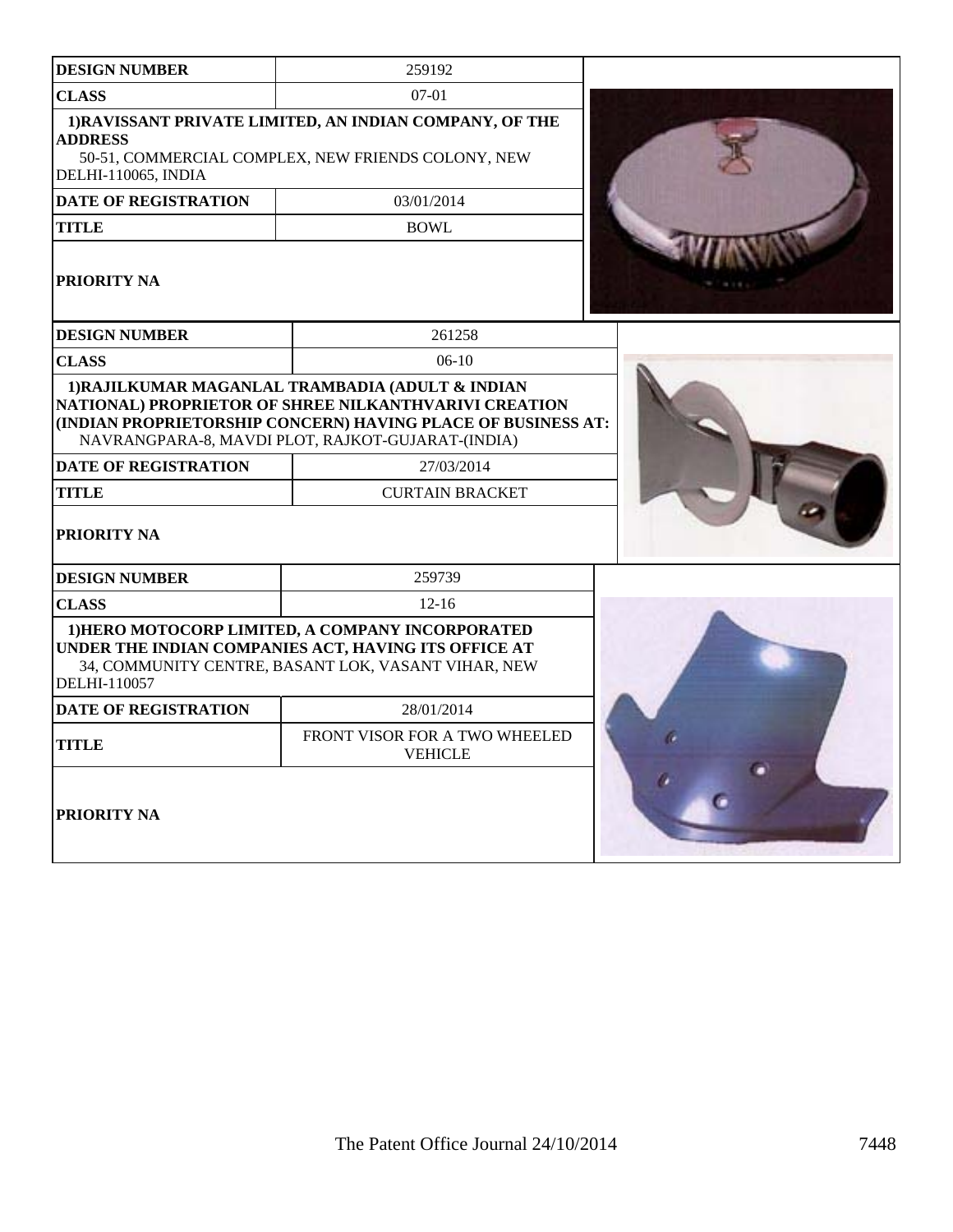| <b>DESIGN NUMBER</b>                                                                                     | 261787                                                                                                                                                                                                                                                                                                            |  |  |
|----------------------------------------------------------------------------------------------------------|-------------------------------------------------------------------------------------------------------------------------------------------------------------------------------------------------------------------------------------------------------------------------------------------------------------------|--|--|
| <b>CLASS</b>                                                                                             | $26-02$                                                                                                                                                                                                                                                                                                           |  |  |
| PROPRIETOR - ASHOK RAMANLAL PANCHAL RESIDING AT<br>MUMBAI-400064, MAHARASHTRA, INDIA, AN INDIAN NATIONAL | 1) JALARAM INDUSTRIES, HAVING THE PRINCIPAL OFFICE AT 241,<br>BOMBAY TALKIES COMPOUND, SHREE RAM MARG, MALAD (W), MUMBAI-<br>400064 MAHARASHTRA, INDIA A PROPRIETARY CONCERN HAVING THE<br>D/11, SHALIMAR APT, NEXT TO H.D.F.C. BANK, MARVE ROAD, MALAD (W),                                                      |  |  |
| <b>DATE OF REGISTRATION</b>                                                                              | 16/04/2014                                                                                                                                                                                                                                                                                                        |  |  |
| <b>TITLE</b>                                                                                             | <b>OIL LAMP</b>                                                                                                                                                                                                                                                                                                   |  |  |
| <b>PRIORITY NA</b>                                                                                       |                                                                                                                                                                                                                                                                                                                   |  |  |
| <b>DESIGN NUMBER</b>                                                                                     | 260828                                                                                                                                                                                                                                                                                                            |  |  |
| <b>CLASS</b>                                                                                             | $31-01$                                                                                                                                                                                                                                                                                                           |  |  |
| <b>PARSANA</b><br><b>ABOVE ADDRESS</b>                                                                   | BALAJI MULTIFLEX, F-ROAD, STREET NO. A-7, METODA, TALUKA-<br>LODHIKA, DISTRICT-RAJKOT, STATE OF GUJARAT, INDIA, AN INDIAN<br>PARTNERSHIP FIRM WHOSE PARTNERS ARE RAKESH SAVJIBHAI PARSANA,<br>SAVJIBHAI DUNGARBHAI PARSANA, PARSOTTAMBHAI DUNGARBHAI<br>AND KISHAN PARSOTTAMBHAI PARSANA, INDIAN NATIONALS OF THE |  |  |
| <b>DATE OF REGISTRATION</b>                                                                              | 07/03/2014                                                                                                                                                                                                                                                                                                        |  |  |
| <b>TITLE</b>                                                                                             | <b>JUICER</b>                                                                                                                                                                                                                                                                                                     |  |  |
| <b>PRIORITY NA</b>                                                                                       |                                                                                                                                                                                                                                                                                                                   |  |  |
| <b>DESIGN NUMBER</b>                                                                                     | 261303                                                                                                                                                                                                                                                                                                            |  |  |
| <b>CLASS</b>                                                                                             | $15-03$                                                                                                                                                                                                                                                                                                           |  |  |
| 1) MILLTEC MACHINERY PRIVATE LIMITED OF<br>560099, STATE OF KARNATAKA, INDIA, AN INDIAN COMPANY          | NO. 51-A, 1ST PHASE KIADB INDL AREA, BOMMASANDRA, BANGALORE-                                                                                                                                                                                                                                                      |  |  |
| <b>DATE OF REGISTRATION</b>                                                                              |                                                                                                                                                                                                                                                                                                                   |  |  |
| <b>GRAIN PRE-CLEANER</b><br><b>TITLE</b>                                                                 |                                                                                                                                                                                                                                                                                                                   |  |  |
| PRIORITY NA                                                                                              |                                                                                                                                                                                                                                                                                                                   |  |  |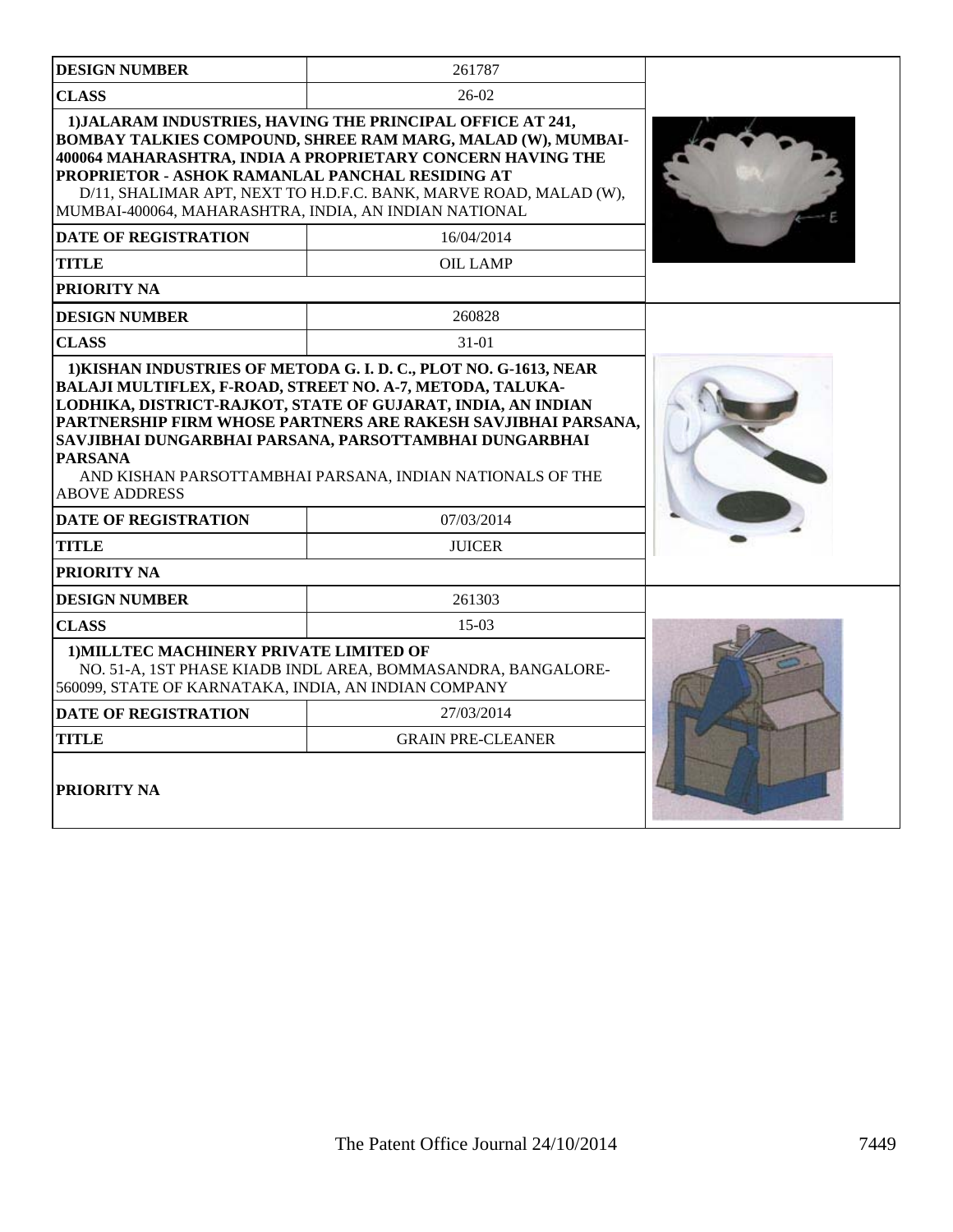| <b>DESIGN NUMBER</b>                                                                                                                                                                 |                | 261437           |  |
|--------------------------------------------------------------------------------------------------------------------------------------------------------------------------------------|----------------|------------------|--|
| <b>CLASS</b>                                                                                                                                                                         |                | $09-03$          |  |
| 1) COLGATE-PALMOLIVE COMPANY, A DELAWARE CORPORATION,<br>300 PARK AVENUE, NEW YORK, NEW YORK 10022, UNITED STATES OF<br><b>AMERICA</b>                                               |                |                  |  |
| <b>DATE OF REGISTRATION</b>                                                                                                                                                          |                | 01/04/2014       |  |
| <b>TITLE</b>                                                                                                                                                                         |                | <b>CONTAINER</b> |  |
| <b>PRIORITY</b>                                                                                                                                                                      |                |                  |  |
| PRIORITY NUMBER                                                                                                                                                                      | <b>DATE</b>    | <b>COUNTRY</b>   |  |
| 29/472,029                                                                                                                                                                           | 07/11/2013     | U.S.A.           |  |
|                                                                                                                                                                                      |                |                  |  |
| <b>DESIGN NUMBER</b>                                                                                                                                                                 |                | 261045           |  |
| <b>CLASS</b>                                                                                                                                                                         |                | 09-01            |  |
| 1) ITC LIMITED, AN INDIAN COMPANY WITHIN THE MEANING OF THE<br><b>COMPANIES ACT, 1956 OF</b><br>VIRGINIA HOUSE, 37, J. L. NEHRU ROAD, KOLKATA - 700071, WEST BENGAL,<br><b>INDIA</b> |                |                  |  |
| DATE OF REGISTRATION                                                                                                                                                                 |                | 18/03/2014       |  |
| <b>TITLE</b>                                                                                                                                                                         |                | <b>BOTTLE</b>    |  |
| <b>PRIORITY NA</b>                                                                                                                                                                   |                |                  |  |
| <b>DESIGN NUMBER</b>                                                                                                                                                                 | 261080         |                  |  |
| <b>CLASS</b>                                                                                                                                                                         | 26-99          |                  |  |
| 1) MA DESIGN INDIA PRIVATE LIMITED, A COMPANY<br>INCORPORATED IN INDIA HAVING ITS PRINCIPAL PLACE OF<br><b>BUSINESS AT</b><br>A-41, SECTOR-80, PHASE-II, NOIDA-201305, U.P. INDIA    |                |                  |  |
| DATE OF REGISTRATION                                                                                                                                                                 | 19/03/2014     |                  |  |
| <b>TITLE</b>                                                                                                                                                                         | <b>SNUFFER</b> |                  |  |
| PRIORITY NA                                                                                                                                                                          |                |                  |  |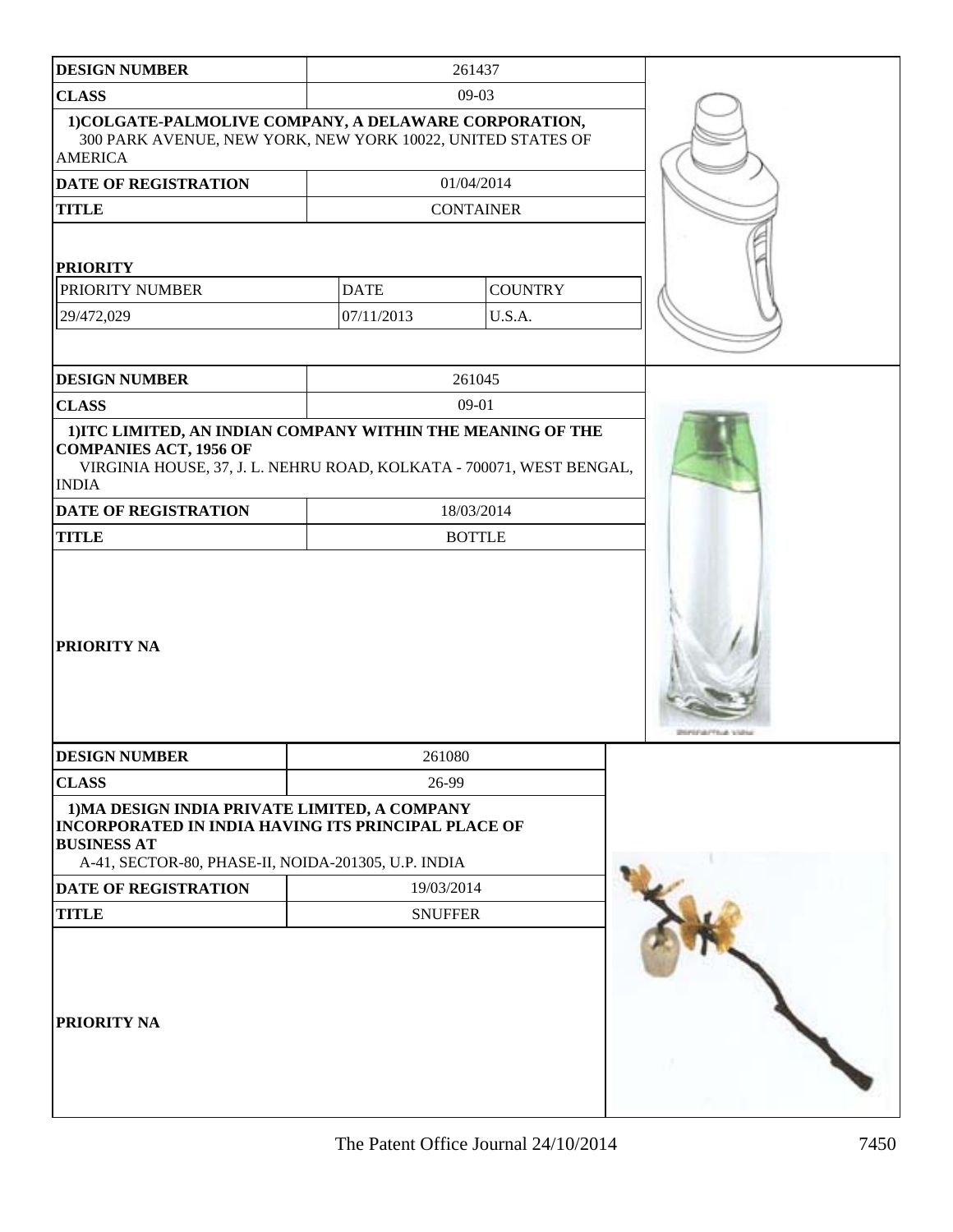| <b>DESIGN NUMBER</b>                                                                                                                                                                                                                   |                      | 261128           |  |
|----------------------------------------------------------------------------------------------------------------------------------------------------------------------------------------------------------------------------------------|----------------------|------------------|--|
| <b>CLASS</b>                                                                                                                                                                                                                           |                      | $09-03$          |  |
| 1) COLGATE-PALMOLIVE COMPANY, A DELAWARE CORPORATION,<br>300 PARK AVENUE, NEW YORK, NEW YORK 10022, UNITED STATES OF<br><b>AMERICA</b>                                                                                                 |                      |                  |  |
| <b>DATE OF REGISTRATION</b>                                                                                                                                                                                                            |                      | 20/03/2014       |  |
| <b>TITLE</b>                                                                                                                                                                                                                           |                      | <b>CONTAINER</b> |  |
| <b>PRIORITY</b>                                                                                                                                                                                                                        |                      |                  |  |
| PRIORITY NUMBER                                                                                                                                                                                                                        | <b>DATE</b>          | <b>COUNTRY</b>   |  |
| 29/471,157                                                                                                                                                                                                                             | 29/10/2013           | U.S.A.           |  |
|                                                                                                                                                                                                                                        |                      |                  |  |
| <b>DESIGN NUMBER</b>                                                                                                                                                                                                                   |                      | 260864           |  |
| <b>CLASS</b>                                                                                                                                                                                                                           |                      | $26-05$          |  |
| 1) B.N.K. ENERGY ALTERNATIVES, 307, SURYA COMPLEX, 21, VEER<br>SAVARKAR BLOCK, SHAKARPUR, DELHI-110092, INDIA<br>(AN INDIAN PROPRIETORSHIP FIRM WHOSE PROPRIETOR IS: SH. SANTOSH<br>RAJGARHIA. AN INDIAN NATIONAL OF THE ABOVE ADDRESS |                      |                  |  |
| <b>DATE OF REGISTRATION</b>                                                                                                                                                                                                            |                      | 10/03/2014       |  |
| <b>TITLE</b>                                                                                                                                                                                                                           |                      | <b>LED LAMP</b>  |  |
| <b>PRIORITY NA</b>                                                                                                                                                                                                                     |                      |                  |  |
| <b>DESIGN NUMBER</b>                                                                                                                                                                                                                   | 259392               |                  |  |
| <b>CLASS</b>                                                                                                                                                                                                                           | $31 - 01$            |                  |  |
| 1) HAVELLS INDIA LIMITED HAVING REGISTERED OFFICE AT<br>1, RAJ NARAIN MARG, CIVIL LINES, DELHI 110054                                                                                                                                  |                      |                  |  |
| DATE OF REGISTRATION                                                                                                                                                                                                                   | 15/01/2014           |                  |  |
| <b>TITLE</b>                                                                                                                                                                                                                           | <b>MIXER GRINDER</b> |                  |  |
| PRIORITY NA                                                                                                                                                                                                                            |                      |                  |  |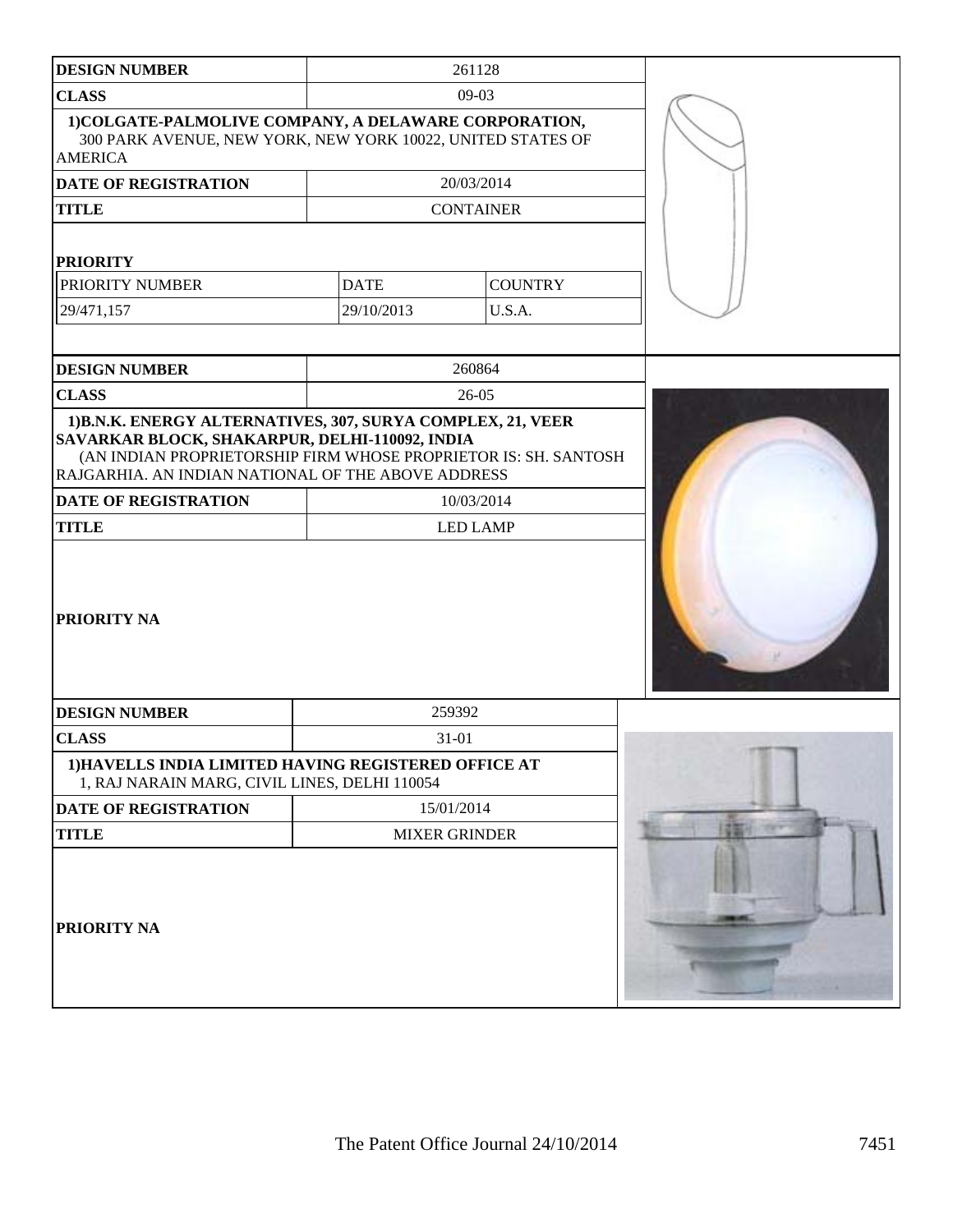| <b>DESIGN NUMBER</b>                                                                                                                                                                                                           |             | 258308                                                        |  |
|--------------------------------------------------------------------------------------------------------------------------------------------------------------------------------------------------------------------------------|-------------|---------------------------------------------------------------|--|
| <b>CLASS</b>                                                                                                                                                                                                                   |             | 13-03                                                         |  |
| <b>1)SCHNEIDER ELECTRIC INDUSTRIES SAS, A COMPANY INCORPORATED</b><br>UNDER THE LAWS OF FRANCE, OF THE ADDRESS<br>35, RUE JOSEPH MONIER, 92500 RUEIL-MALMAISON, FRANCE                                                         |             |                                                               |  |
| <b>DATE OF REGISTRATION</b>                                                                                                                                                                                                    |             | 22/11/2013                                                    |  |
| <b>TITLE</b>                                                                                                                                                                                                                   |             | TERMINAL BLOCK USED AS A CABLING<br>DEVICE FOR MOTOR-STRATERS |  |
| <b>PRIORITY</b>                                                                                                                                                                                                                |             |                                                               |  |
| PRIORITY NUMBER                                                                                                                                                                                                                | <b>DATE</b> | <b>COUNTRY</b>                                                |  |
| 002268748-0002                                                                                                                                                                                                                 | 04/07/2013  | <b>OHIM</b>                                                   |  |
| <b>DESIGN NUMBER</b>                                                                                                                                                                                                           |             | 259193                                                        |  |
| <b>CLASS</b>                                                                                                                                                                                                                   |             | $07-01$                                                       |  |
| 1) RAVISSANT PRIVATE LIMITED, AN INDIAN COMPANY, OF THE ADDRESS<br>50-51, COMMERCIAL COMPLEX, NEW FRIENDS COLONY, NEW DELHI-110065,<br><b>INDIA</b>                                                                            |             |                                                               |  |
| <b>DATE OF REGISTRATION</b>                                                                                                                                                                                                    | 03/01/2014  |                                                               |  |
| <b>TITLE</b>                                                                                                                                                                                                                   | <b>BOWL</b> |                                                               |  |
| <b>PRIORITY NA</b>                                                                                                                                                                                                             |             |                                                               |  |
| <b>DESIGN NUMBER</b>                                                                                                                                                                                                           |             | 261260                                                        |  |
| <b>CLASS</b>                                                                                                                                                                                                                   |             | $06-10$                                                       |  |
| 1) RAJILKUMAR MAGANLAL TRAMBADIA (ADULT & INDIAN NATIONAL)<br>PROPRIETOR OF SHREE NILKANTHVARIVI CREATION (INDIAN<br>PROPRIETORSHIP CONCERN) HAVING PLACE OF BUSINESS AT:<br>NAVRANGPARA-8, MAVDI PLOT, RAJKOT-GUJARAT-(INDIA) |             |                                                               |  |
| <b>DATE OF REGISTRATION</b>                                                                                                                                                                                                    |             | 27/03/2014                                                    |  |
| <b>TITLE</b>                                                                                                                                                                                                                   |             | <b>CURTAIN BRACKET</b>                                        |  |
| <b>PRIORITY NA</b>                                                                                                                                                                                                             |             |                                                               |  |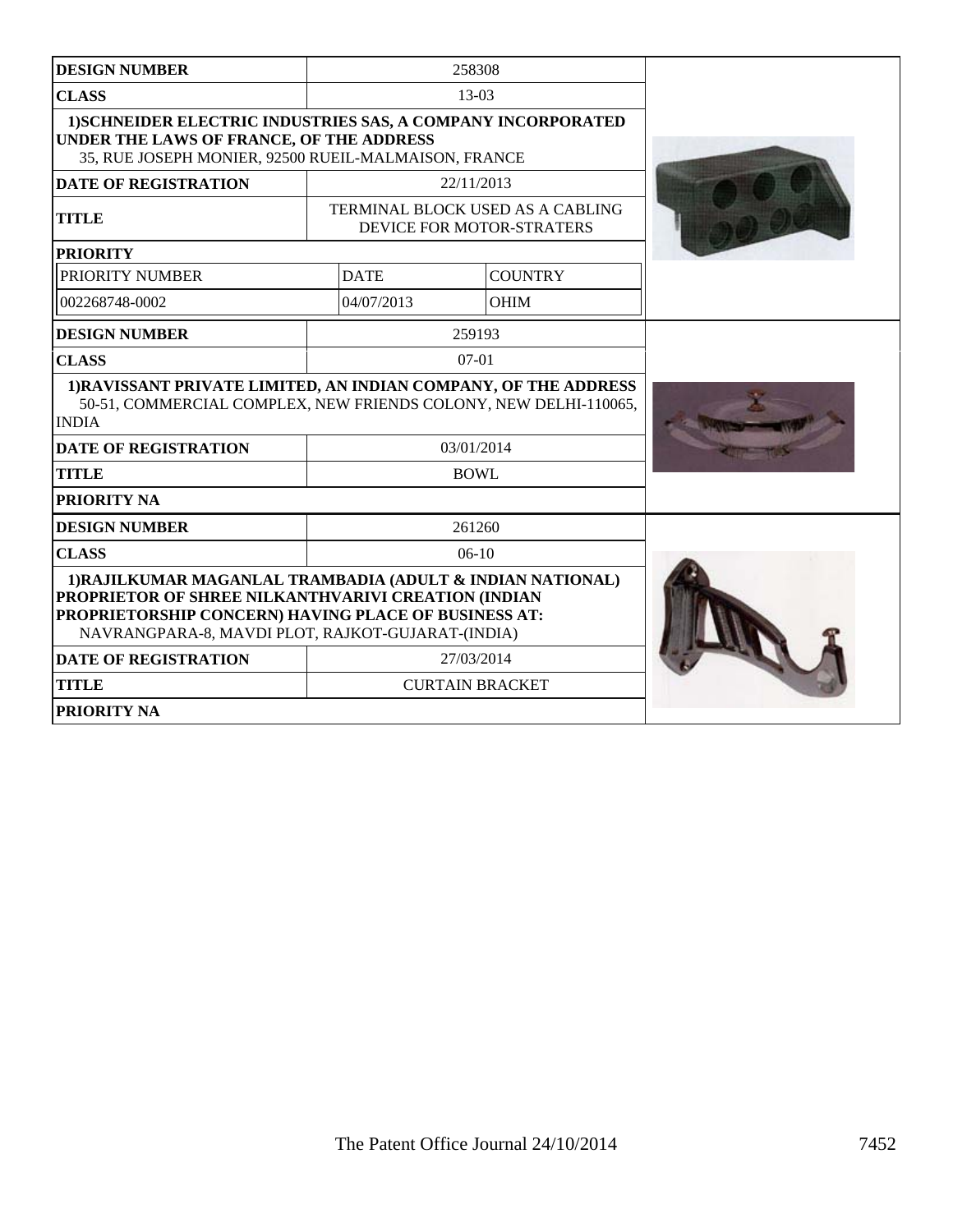| <b>DESIGN NUMBER</b>                                                                                                                               | 259740                                                                                                                              |  |
|----------------------------------------------------------------------------------------------------------------------------------------------------|-------------------------------------------------------------------------------------------------------------------------------------|--|
| <b>CLASS</b>                                                                                                                                       | $12 - 11$                                                                                                                           |  |
| <b>INDIAN COMPANIES ACT, HAVING ITS OFFICE AT</b>                                                                                                  | 1) HERO MOTOCORP LIMITED, A COMPANY INCORPORATED UNDER THE<br>34, COMMUNITY CENTRE, BASANT LOK, VASANT VIHAR, NEW DELHI-110057      |  |
| <b>DATE OF REGISTRATION</b>                                                                                                                        | 28/01/2014                                                                                                                          |  |
| <b>TITLE</b>                                                                                                                                       | TWO WHEELED VEHICLE                                                                                                                 |  |
| PRIORITY NA                                                                                                                                        |                                                                                                                                     |  |
| <b>DESIGN NUMBER</b>                                                                                                                               | 261046                                                                                                                              |  |
| <b>CLASS</b>                                                                                                                                       | $09-01$                                                                                                                             |  |
| <b>COMPANIES ACT, 1956 OF</b><br><b>INDIA</b>                                                                                                      | 1) ITC LIMITED, AN INDIAN COMPANY WITHIN THE MEANING OF THE<br>VIRGINIA HOUSE, 37, J. L. NEHRU ROAD, KOLKATA - 700071, WEST BENGAL, |  |
| <b>DATE OF REGISTRATION</b>                                                                                                                        | 18/03/2014                                                                                                                          |  |
| <b>TITLE</b>                                                                                                                                       | <b>BOTTLE</b>                                                                                                                       |  |
| <b>PRIORITY NA</b>                                                                                                                                 |                                                                                                                                     |  |
| <b>DESIGN NUMBER</b>                                                                                                                               | 261131                                                                                                                              |  |
| <b>CLASS</b>                                                                                                                                       | 03-04                                                                                                                               |  |
| 1) M/S. ORIENT ELECTRICALS (A DIVISION OF ORIENT PAPER &<br><b>INDUSTRIES LTD.),</b><br>11, INDUSTRIAL ESTATE, SECTOR-6, FARIDABAD, HARYANA-121006 |                                                                                                                                     |  |
| <b>DATE OF REGISTRATION</b>                                                                                                                        | 20/03/2014                                                                                                                          |  |
| <b>TITLE</b>                                                                                                                                       | <b>CEILING FAN</b>                                                                                                                  |  |
| PRIORITY NA                                                                                                                                        |                                                                                                                                     |  |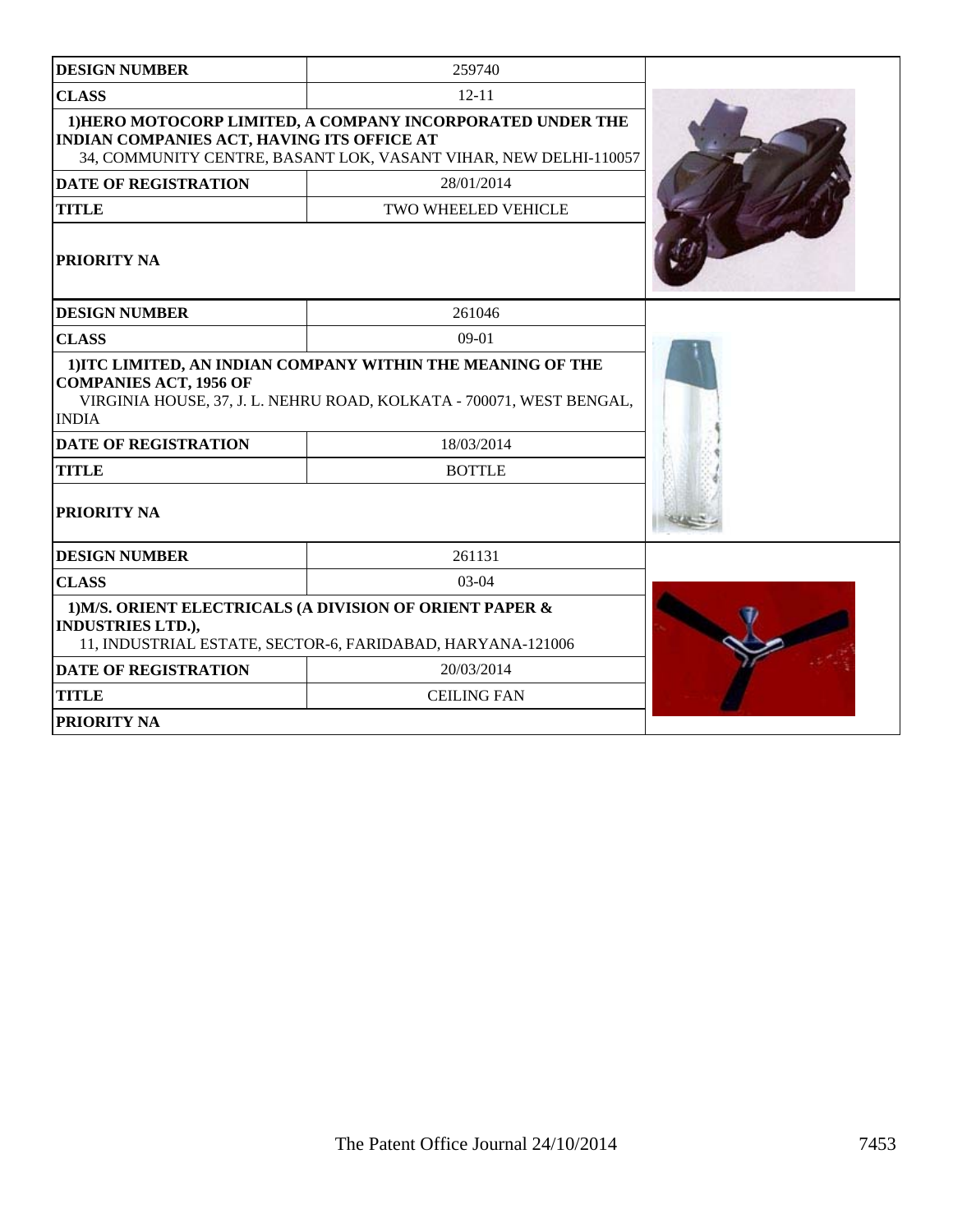| <b>DESIGN NUMBER</b>                                                                                                                                                                        |             |                                                                                 |                                    | 257880       |  |  |
|---------------------------------------------------------------------------------------------------------------------------------------------------------------------------------------------|-------------|---------------------------------------------------------------------------------|------------------------------------|--------------|--|--|
| <b>CLASS</b>                                                                                                                                                                                |             | 08-05                                                                           |                                    |              |  |  |
| 1) ANTONEY THOMAS,<br>NJONDICKAL (H), OLAYAMPADI(P.O.), MATHAMANGALAM, KANNURE,<br>KERALA.PIN-670306                                                                                        |             |                                                                                 |                                    |              |  |  |
| DATE OF REGISTRATION<br>30/10/2013                                                                                                                                                          |             |                                                                                 |                                    |              |  |  |
| <b>TITLE</b>                                                                                                                                                                                |             |                                                                                 | AGRECULTURE IMPLEMENT FOR REMOVING |              |  |  |
|                                                                                                                                                                                             |             |                                                                                 |                                    | SHELL-RUBBER |  |  |
| <b>PRIORITY NA</b>                                                                                                                                                                          |             |                                                                                 |                                    |              |  |  |
| <b>DESIGN NUMBER</b>                                                                                                                                                                        |             | 258309                                                                          |                                    |              |  |  |
| <b>CLASS</b>                                                                                                                                                                                |             | 13-03                                                                           |                                    |              |  |  |
| 1) SCHNEIDER ELECTRIC INDUSTRIES SAS, A<br><b>COMPANY INCORPORATED UNDER THE LAWS OF</b><br><b>FRANCE, OF THE ADDRESS</b><br>35, RUE JOSEPH MONIER, 92500 RUEIL-MALMAISON,<br><b>FRANCE</b> |             |                                                                                 |                                    |              |  |  |
| <b>DATE OF</b><br><b>REGISTRATION</b>                                                                                                                                                       |             | 22/11/2013                                                                      |                                    |              |  |  |
| <b>TITLE</b>                                                                                                                                                                                |             | TERMINAL BLOCK USED AS A<br><b>CABLING DEVICE FOR MOTOR-</b><br><b>STRATERS</b> |                                    |              |  |  |
| <b>PRIORITY</b>                                                                                                                                                                             |             |                                                                                 |                                    |              |  |  |
| PRIORITY NUMBER                                                                                                                                                                             | <b>DATE</b> |                                                                                 | <b>COUNTRY</b>                     |              |  |  |
| 002268748-0003                                                                                                                                                                              | 04/07/2013  |                                                                                 | <b>OHIM</b>                        |              |  |  |
| <b>DESIGN NUMBER</b>                                                                                                                                                                        |             |                                                                                 | 259196                             |              |  |  |
| <b>CLASS</b>                                                                                                                                                                                | $02-02$     |                                                                                 |                                    |              |  |  |
| 1) M/S. ROSHAN ENTERPRISES IS A PROPRIETORSHIP FIRM<br>OF<br>GALA NO. 5, GROUND FLOOR, SWASTIK HAMBERS, BELOW<br>KURLA NURSING HOME, PIPE ROAD, KURLA (WEST), MUMBAI-<br>400070             |             |                                                                                 |                                    |              |  |  |
| <b>DATE OF</b><br><b>REGISTRATION</b>                                                                                                                                                       |             |                                                                                 | 03/01/2014                         |              |  |  |
| <b>TITLE</b>                                                                                                                                                                                |             |                                                                                 | <b>TROUSER</b>                     |              |  |  |
| <b>PRIORITY NA</b>                                                                                                                                                                          |             |                                                                                 |                                    |              |  |  |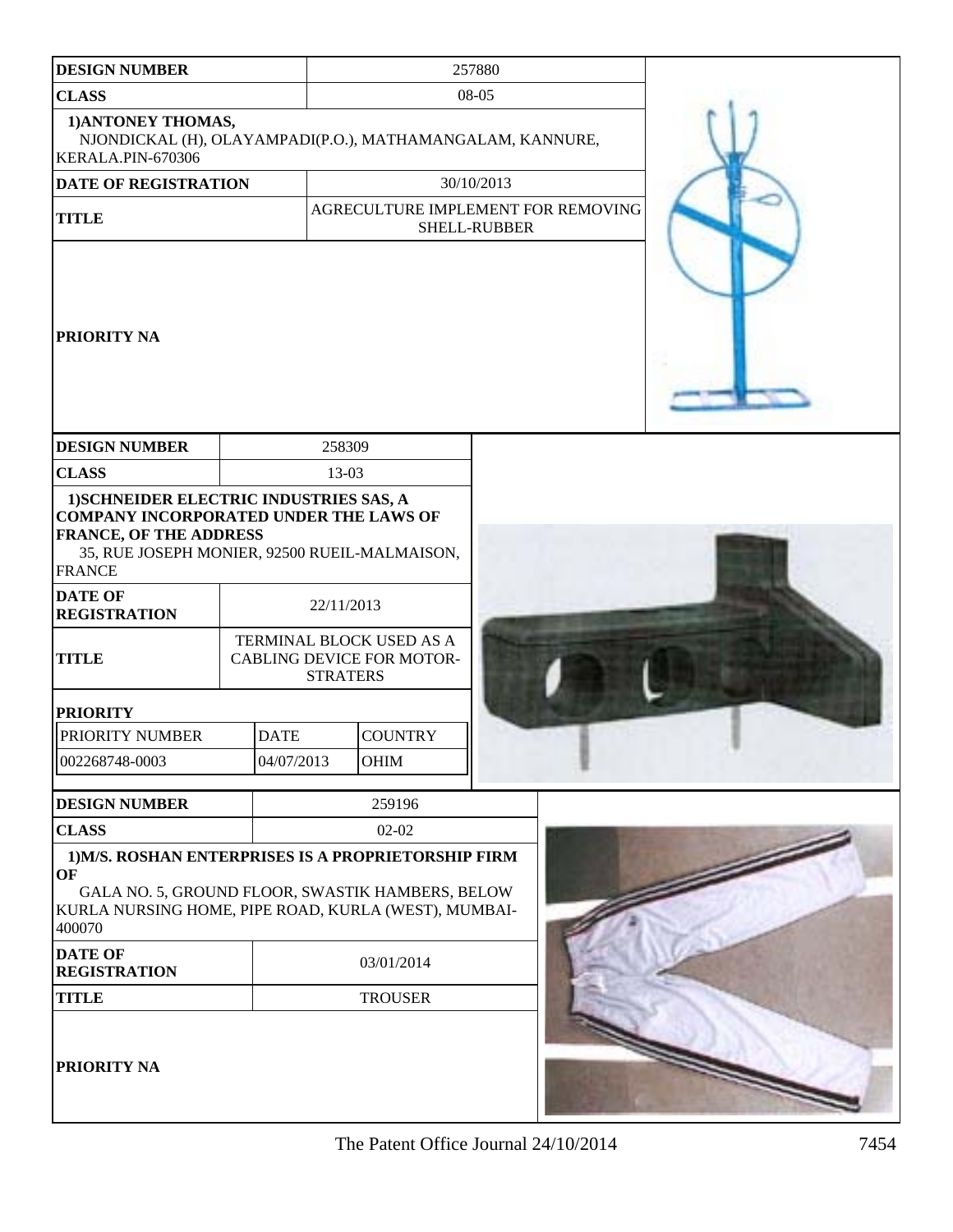| <b>DESIGN NUMBER</b>                                                                                                                                                                                                                                                                    | 256048                           |                |  |
|-----------------------------------------------------------------------------------------------------------------------------------------------------------------------------------------------------------------------------------------------------------------------------------------|----------------------------------|----------------|--|
| <b>CLASS</b>                                                                                                                                                                                                                                                                            | $12 - 16$                        |                |  |
| 1) ULPA PRODUCTS AN INDIAN PARTNERSHIP FIRM WHOSE PARTNERS<br>ARE 01. SHAILESH J. PATEL, 02. PRANAV S. PATEL AND 03. KRUNAL S.<br>PATEL, INDIAN NATIONAL WHOSE ADDRESS IS<br>PLOT NO. 6, OHM INDUSTRIAL PARK, COSTAL HIGHWAY, VILLAGE DEHRI,<br>UMBERGAON-396170, DIST. VALSAD, GUJARAT |                                  |                |  |
| <b>DATE OF REGISTRATION</b>                                                                                                                                                                                                                                                             | 26/08/2013                       |                |  |
| <b>TITLE</b>                                                                                                                                                                                                                                                                            | <b>HANDGRIP FOR TWO-WHEELERS</b> |                |  |
| PRIORITY NA                                                                                                                                                                                                                                                                             |                                  |                |  |
| <b>DESIGN NUMBER</b>                                                                                                                                                                                                                                                                    | 261198                           |                |  |
| <b>CLASS</b>                                                                                                                                                                                                                                                                            | $08-05$                          |                |  |
| 1) J.V. GOPALAKRISHNA AN INDIAN NATIONAL RESIDING AT<br>4420, 4TH CROSS, J BLOCK, KANAKADASANAGARA DATTAGALLI 3RD<br>STAGE, MYSORE-570023, KARNATAKA, INDIA                                                                                                                             |                                  |                |  |
| DATE OF REGISTRATION                                                                                                                                                                                                                                                                    | 24/03/2014                       |                |  |
| <b>TITLE</b>                                                                                                                                                                                                                                                                            | HAND TOOL FOR SURFACE SANDING    |                |  |
| PRIORITY NA                                                                                                                                                                                                                                                                             |                                  |                |  |
| <b>DESIGN NUMBER</b><br>259850                                                                                                                                                                                                                                                          |                                  |                |  |
| <b>CLASS</b>                                                                                                                                                                                                                                                                            | $07-02$                          |                |  |
| 1) STANDARD BRANDS (UK) LIMITED, A COMPANY ORGANIZED AND<br><b>EXISTING UNDER THE LAWS OF UNITED KINGDOM, HAVING PLACE OF</b><br><b>BUSINESS AT</b><br>4, CLEEVE COURT, CLEEVE ROAD, LEATHERHEAD, SURREY, KT22 7SD,<br><b>UNITED KINGDOM</b>                                            |                                  |                |  |
| <b>DATE OF REGISTRATION</b>                                                                                                                                                                                                                                                             | 30/01/2014                       |                |  |
| <b>TITLE</b>                                                                                                                                                                                                                                                                            | <b>COOKING STOVE</b>             |                |  |
| <b>PRIORITY</b>                                                                                                                                                                                                                                                                         |                                  |                |  |
| PRIORITY NUMBER                                                                                                                                                                                                                                                                         | <b>DATE</b>                      | <b>COUNTRY</b> |  |
| 001380810-0002                                                                                                                                                                                                                                                                          | 06/08/2013                       | <b>OHIM</b>    |  |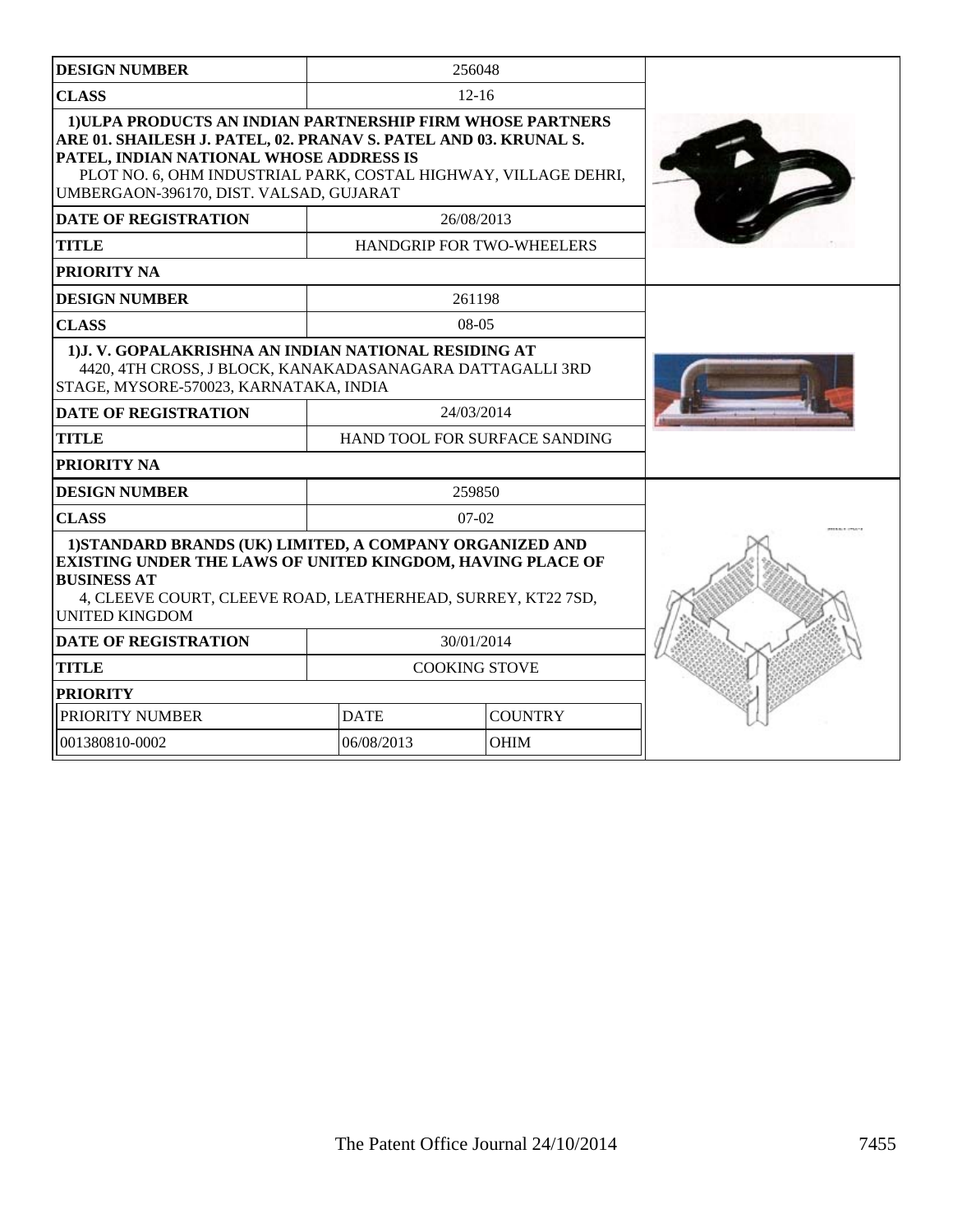| <b>DESIGN NUMBER</b>                                                                                                                               |             | 260916                 |  |
|----------------------------------------------------------------------------------------------------------------------------------------------------|-------------|------------------------|--|
| <b>CLASS</b>                                                                                                                                       |             | $31 - 00$              |  |
| 1)SANTOS, OF<br>140-150 AVENUE ROGER SALENGRO, 69120 VAULX-EN-VELIN, FRANCE, A<br>FRENCH SOCIÉTÉ PAR ACTIONS SIMPLIFIÉE                            |             |                        |  |
| <b>DATE OF REGISTRATION</b>                                                                                                                        |             | 11/03/2014             |  |
| <b>TITLE</b>                                                                                                                                       |             | <b>JUICE EXTRACTOR</b> |  |
| <b>PRIORITY</b>                                                                                                                                    |             |                        |  |
| PRIORITY NUMBER                                                                                                                                    | <b>DATE</b> | <b>COUNTRY</b>         |  |
| 002311027-0001                                                                                                                                     | 17/09/2013  | <b>OHIM</b>            |  |
| <b>DESIGN NUMBER</b>                                                                                                                               |             | 261047                 |  |
| <b>CLASS</b>                                                                                                                                       |             | $09-01$                |  |
| <b>HAVING ITS REGISTERED OFFICE AT</b><br>BOMBAY HOUSE, 24 HOMI MODI STREET, FORT, MUMBAI-400001, STATE OF<br>MAHARASHTRA, INDIA, OF ABOVE ADDRESS |             |                        |  |
| <b>DATE OF REGISTRATION</b>                                                                                                                        |             | 18/03/2014             |  |
| <b>TITLE</b>                                                                                                                                       |             | <b>BOTTLE</b>          |  |
| PRIORITY NA                                                                                                                                        |             |                        |  |
| <b>DESIGN NUMBER</b>                                                                                                                               |             | 261132                 |  |
| <b>CLASS</b>                                                                                                                                       |             | $03-04$                |  |
| 1) M/S. ORIENT ELECTRICALS (A DIVISION OF ORIENT PAPER &<br><b>INDUSTRIES LTD.),</b><br>11, INDUSTRIAL ESTATE, SECTOR-6, FARIDABAD, HARYANA-121006 |             |                        |  |
| <b>DATE OF REGISTRATION</b>                                                                                                                        |             | 20/03/2014             |  |
| <b>TITLE</b>                                                                                                                                       |             | <b>CEILING FAN</b>     |  |
| <b>PRIORITY NA</b>                                                                                                                                 |             |                        |  |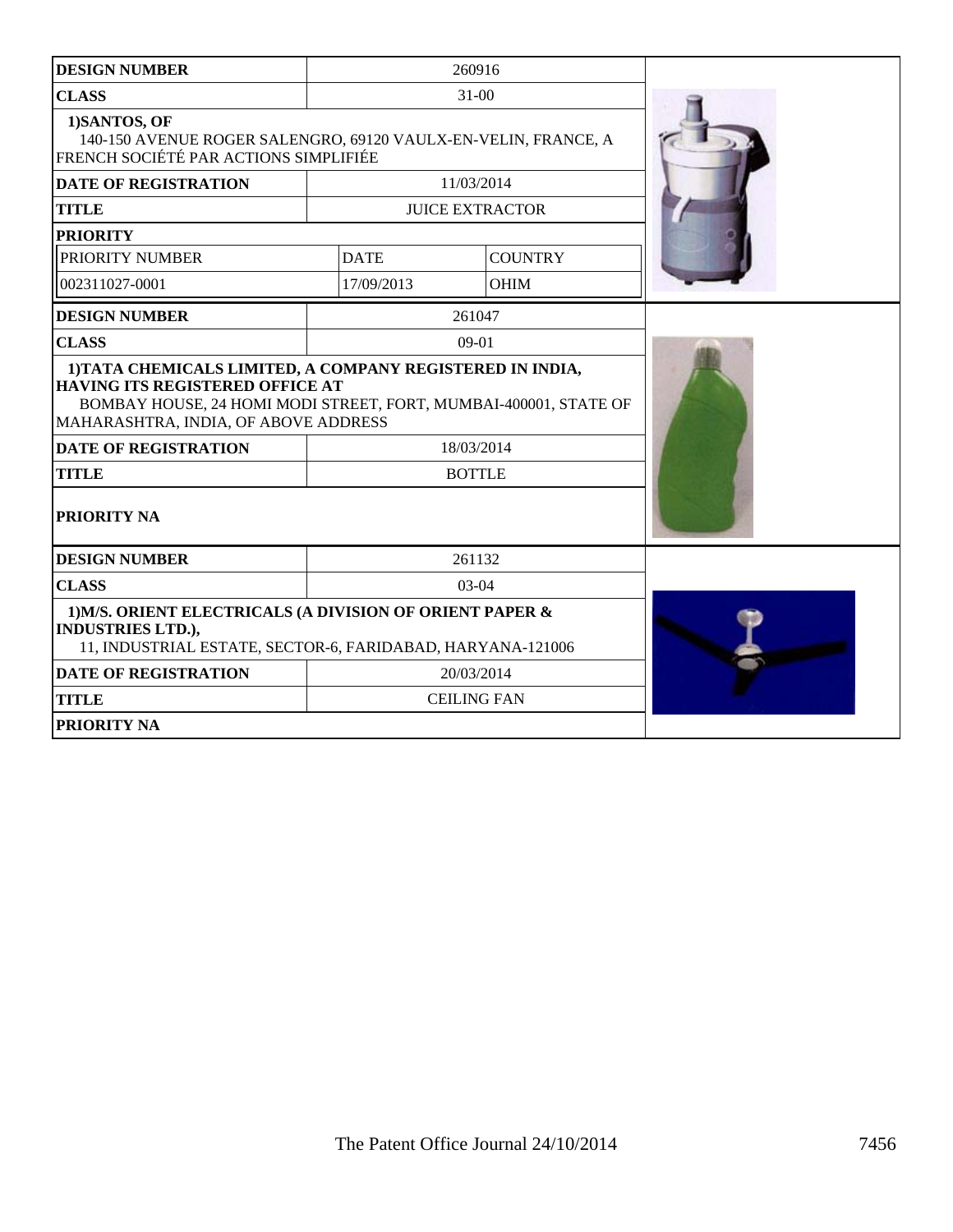| <b>DESIGN NUMBER</b>                                                                                                                                                                                                    |                             | 260874                                                        |               |
|-------------------------------------------------------------------------------------------------------------------------------------------------------------------------------------------------------------------------|-----------------------------|---------------------------------------------------------------|---------------|
| <b>CLASS</b>                                                                                                                                                                                                            |                             | $09-05$                                                       |               |
| 1) ABDUL NAZER, AN INDIAN CITIZEN, HAVING OFFICE AT<br>NO. 37, DODDENAKUNDI INDUSTRIAL AREA, WHITEFIELD ROAD,<br>MAHADEVAPURA, BANGALORE-560048, INDIA                                                                  | 四                           |                                                               |               |
| <b>DATE OF REGISTRATION</b>                                                                                                                                                                                             |                             | 10/03/2014                                                    |               |
| <b>TITLE</b>                                                                                                                                                                                                            |                             | PACKGE FOR FOOD                                               | <b>ETHIOL</b> |
| <b>PRIORITY NA</b>                                                                                                                                                                                                      |                             |                                                               |               |
| <b>DESIGN NUMBER</b>                                                                                                                                                                                                    |                             | 258147                                                        |               |
| <b>CLASS</b>                                                                                                                                                                                                            |                             | $12 - 15$                                                     |               |
| 1) COMPAGNIE GENERALE DES ETABLISSEMENTS MICHELIN, 12 COURS<br>SABLON - F-63000, CLERMONT-FERRAND, FRANCE,<br>AND MICHELIN RECHERCHE ET TECHNIQUE S.A., ROUTE LOUIS BRAILLE 10-<br>CH-1763, GRANGES-PACCOT, SWITZERLAND |                             |                                                               |               |
| <b>DATE OF REGISTRATION</b>                                                                                                                                                                                             |                             | 14/11/2013                                                    |               |
| <b>TITLE</b>                                                                                                                                                                                                            |                             | <b>TIRE</b>                                                   |               |
| <b>PRIORITY</b>                                                                                                                                                                                                         |                             |                                                               |               |
| PRIORITY NUMBER                                                                                                                                                                                                         | <b>DATE</b>                 | <b>COUNTRY</b>                                                |               |
| 13/2443                                                                                                                                                                                                                 | 27/05/2013<br><b>FRANCE</b> |                                                               |               |
| <b>DESIGN NUMBER</b>                                                                                                                                                                                                    |                             | 258310                                                        |               |
| <b>CLASS</b>                                                                                                                                                                                                            |                             | 13-03                                                         |               |
| 1) SCHNEIDER ELECTRIC INDUSTRIES SAS, A COMPANY INCORPORATED<br>UNDER THE LAWS OF FRANCE, OF THE ADDRESS<br>35, RUE JOSEPH MONIER, 92500 RUEIL-MALMAISON, FRANCE                                                        |                             |                                                               |               |
| <b>DATE OF REGISTRATION</b>                                                                                                                                                                                             |                             | 22/11/2013                                                    |               |
| <b>TITLE</b>                                                                                                                                                                                                            |                             | TERMINAL BLOCK USED AS A CABLING<br>DEVICE FOR MOTOR-STARTERS |               |
| <b>PRIORITY</b>                                                                                                                                                                                                         |                             |                                                               |               |
| PRIORITY NUMBER                                                                                                                                                                                                         | <b>DATE</b>                 | <b>COUNTRY</b>                                                |               |
| 002268748-0004                                                                                                                                                                                                          | 04/07/2013                  | <b>OHIM</b>                                                   |               |